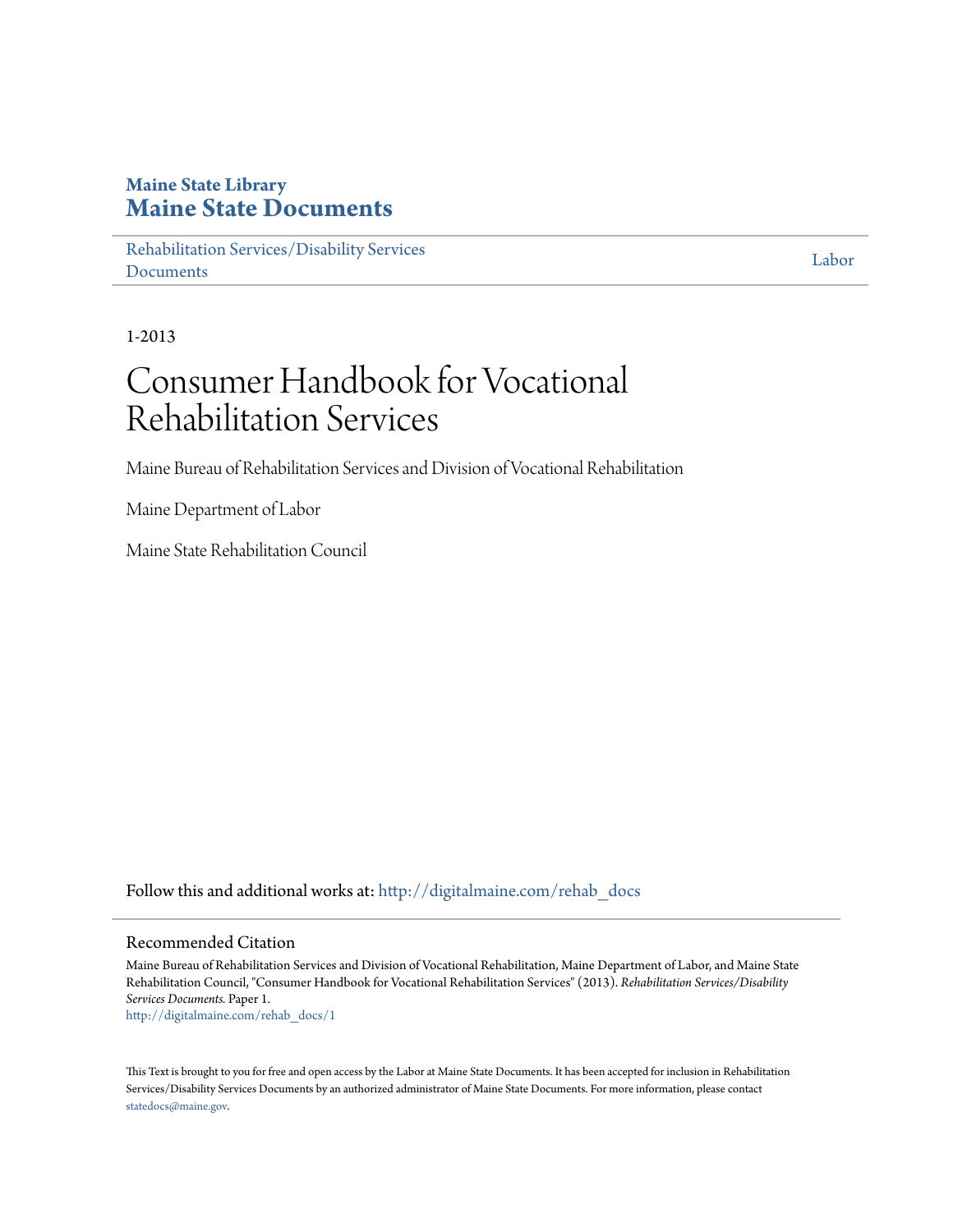State of Maine Department of Labor Bureau of Rehabilitation Services Division of Vocational Rehabilitation



**Consumer Handbook for Vocational Rehabilitation Services**

**January 2013 Edition** 

Developed in conjunction with the Maine State Rehabilitation Council



The Maine Department of Labor provides equal opportunity in employment and programs. Auxiliary aids and services are available to individuals with disabilities upon request.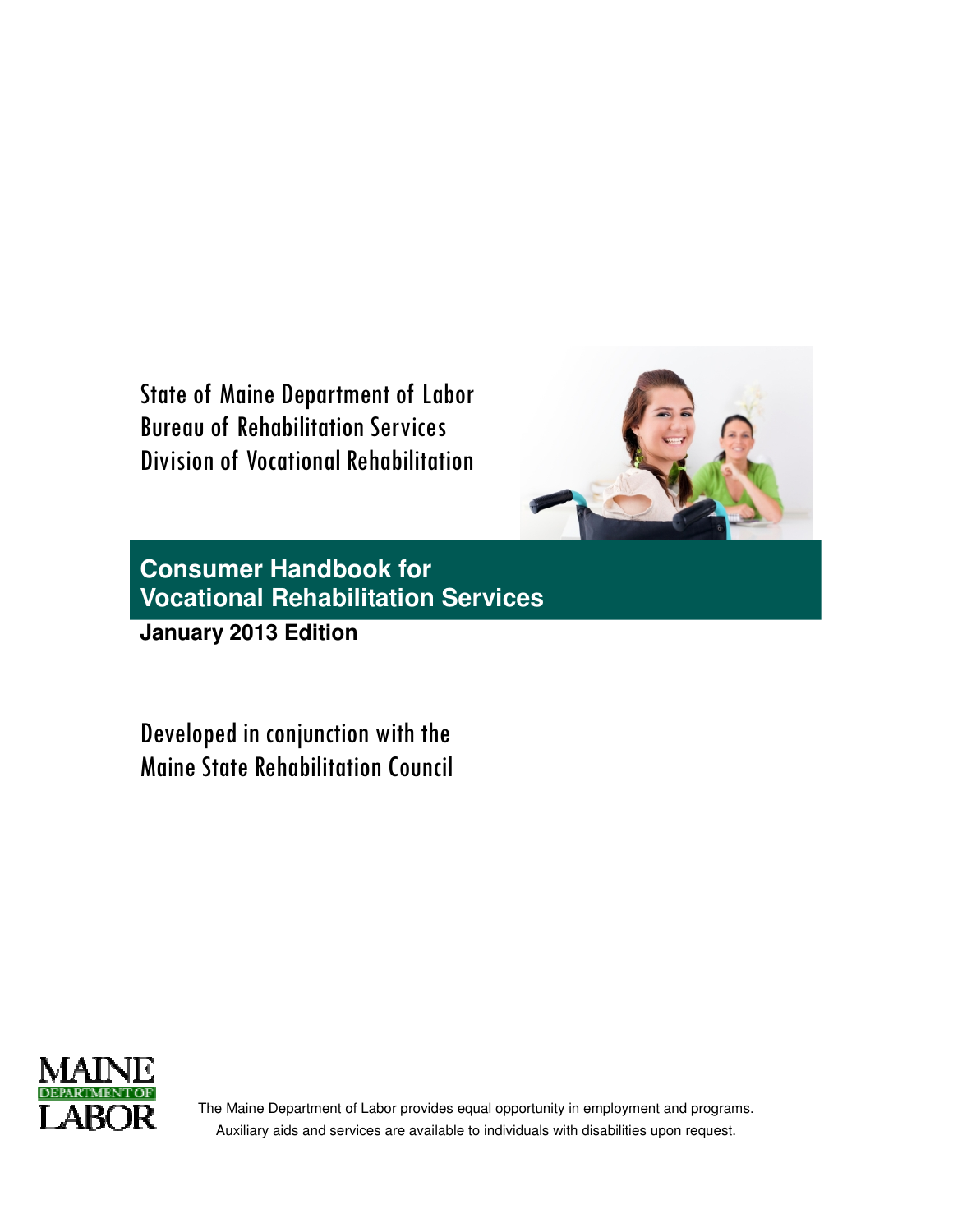



### **TABLE OF CONTENTS**

| CONSUMER HANDBOOK FOR  VOCATIONAL REHABILITATION SERVICES 1                          |  |
|--------------------------------------------------------------------------------------|--|
|                                                                                      |  |
|                                                                                      |  |
|                                                                                      |  |
|                                                                                      |  |
|                                                                                      |  |
|                                                                                      |  |
| HOW DO I DEVELOP AN EFFECTIVE AND MEANINGFUL INDIVIDUALIZED PLAN FOR                 |  |
|                                                                                      |  |
| How and when is the Individualized Plan for Employment developed? 10                 |  |
| How do I develop an Individualized Plan for Employment that is right for me? 11      |  |
|                                                                                      |  |
|                                                                                      |  |
|                                                                                      |  |
| What happens if I want to change my program or if I need more services?  13          |  |
| What if I have questions or concerns about my Individualized Plan for Employment? 13 |  |
|                                                                                      |  |
|                                                                                      |  |
|                                                                                      |  |
|                                                                                      |  |
|                                                                                      |  |
|                                                                                      |  |
|                                                                                      |  |
|                                                                                      |  |
|                                                                                      |  |
|                                                                                      |  |
|                                                                                      |  |
|                                                                                      |  |
|                                                                                      |  |
|                                                                                      |  |
|                                                                                      |  |
|                                                                                      |  |
|                                                                                      |  |
|                                                                                      |  |
|                                                                                      |  |

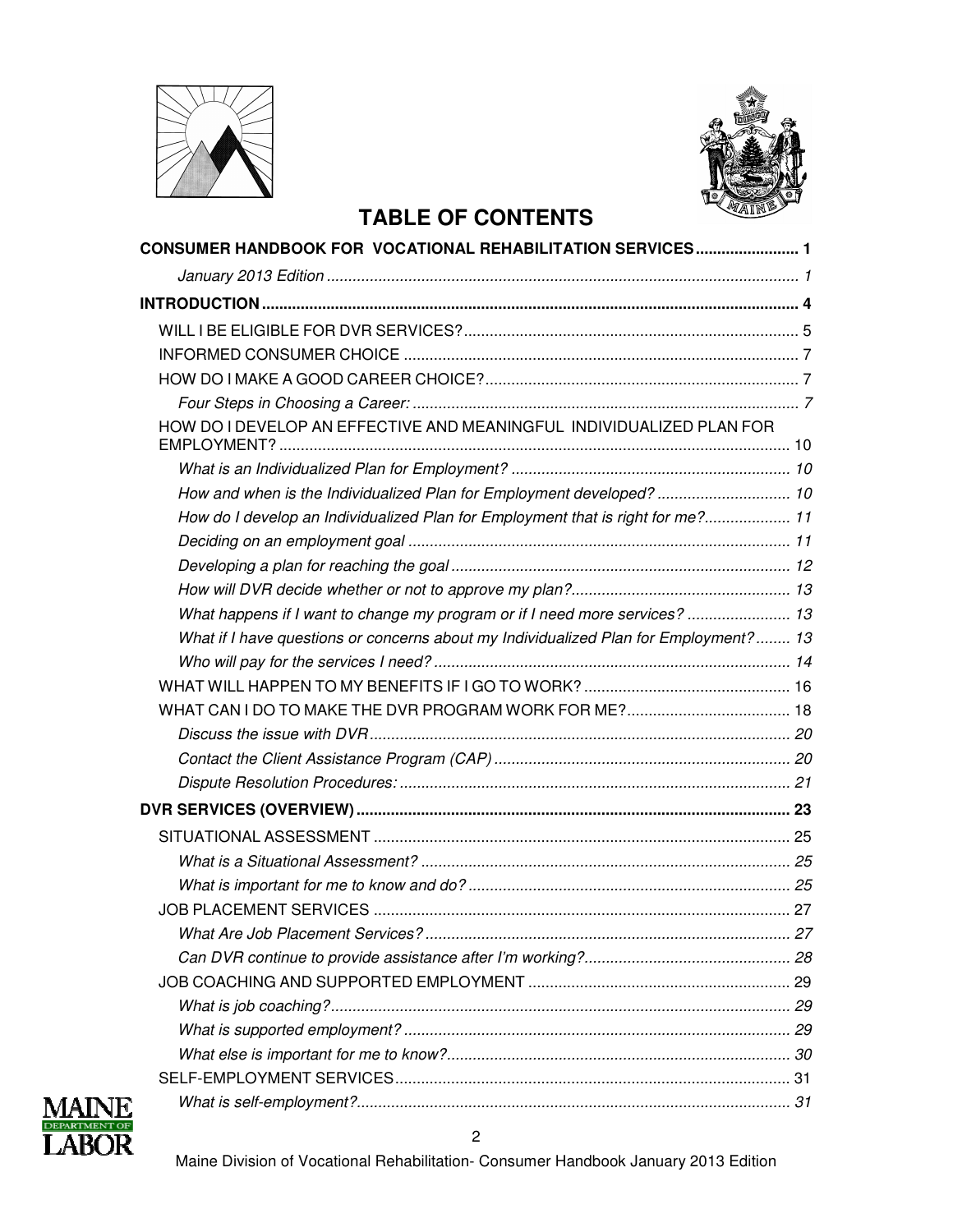| Vocational Rehabilitation, Post-Secondary Education, Training and You: A Consumer's |  |
|-------------------------------------------------------------------------------------|--|
|                                                                                     |  |
|                                                                                     |  |
|                                                                                     |  |
| Can DVR Help Me to Find a Job Where I Can Also Learn a Skill or a Trade?  42        |  |
|                                                                                     |  |
|                                                                                     |  |
|                                                                                     |  |
|                                                                                     |  |
|                                                                                     |  |
|                                                                                     |  |
|                                                                                     |  |
|                                                                                     |  |
|                                                                                     |  |
|                                                                                     |  |
|                                                                                     |  |
|                                                                                     |  |
|                                                                                     |  |
|                                                                                     |  |
| OTHER SERVICES AVAILABLE FROM THE BUREAU OF REHABILITATION SERVICES  49             |  |
|                                                                                     |  |
|                                                                                     |  |
|                                                                                     |  |

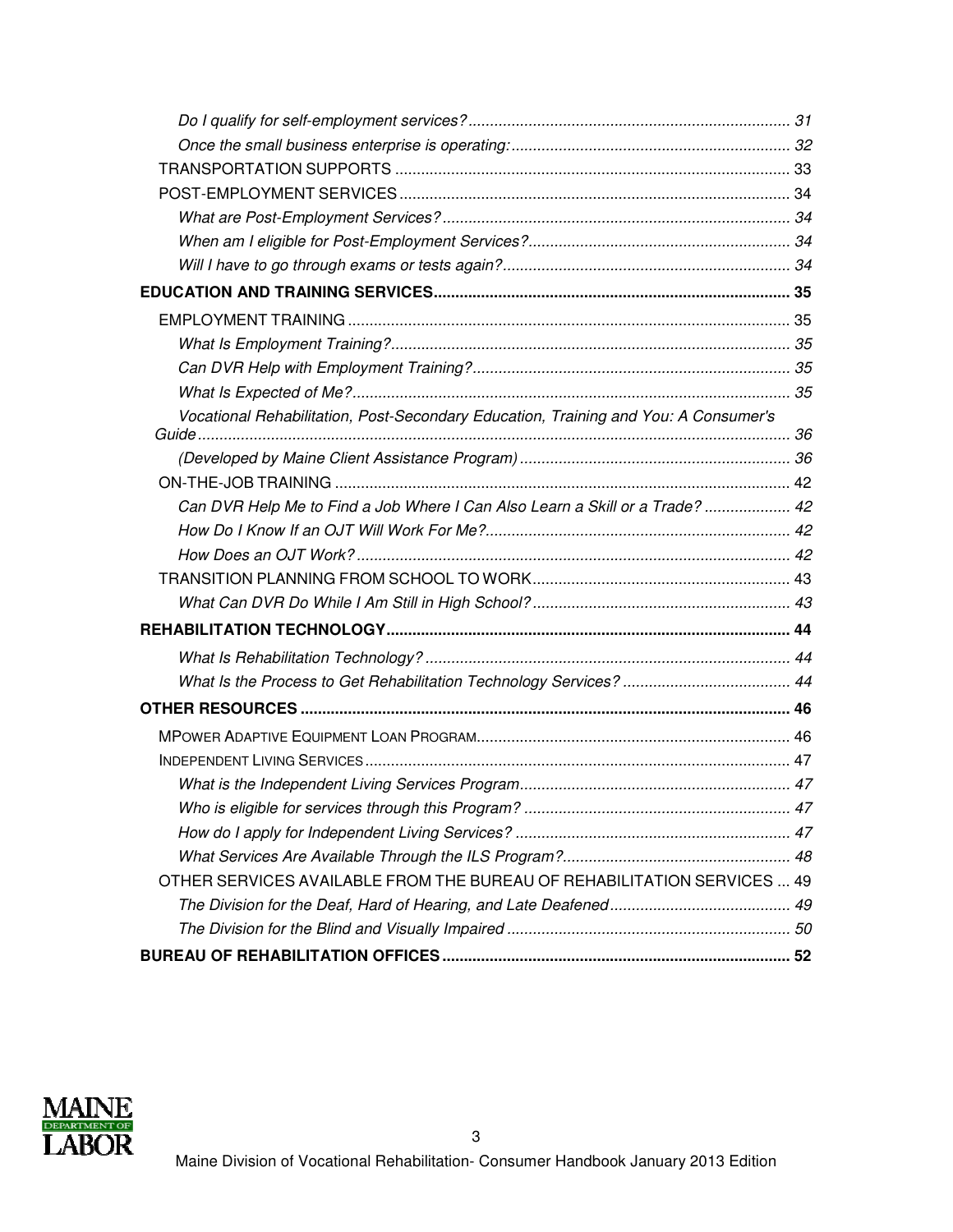# **Introduction**

This handbook is designed to provide general information about the vocational rehabilitation program offered through the Maine Department of Labor, Bureau of Rehabilitation Services, Division of Vocational Rehabilitation (DVR). The purpose is to help you understand the program and have it work best for you.

The public vocational rehabilitation program is the result of a federal law, the Rehabilitation Act. This law is founded on the belief that all individuals with disabilities can work. Under this law, each state operates a program in partnership with the federal government. The cost is also shared by both the state and federal governments. The goal of the program is to assist individuals with significant disabilities to prepare for, find, and keep good jobs.

You may be referred to the program by any source in the community or you may contact the program directly yourself. There are offices throughout the state to serve you in your local community.

Before you make the decision to apply you may want to view DVR's captioned orientation video to learn more about vocational rehabilitation services. You can watch the video by going to www.maine.gov/rehab. Once you apply you will work primarily with a Vocational Rehabilitation (VR) Counselor who will first determine your eligibility. This is generally a brief process but may sometimes require some examinations or tests for which DVR can pay. You may be invited to participate in DVR's Career Exploration Workshop to help you learn more about your individual strengths and interests. If you are determined eligible then you have many options to explore and decisions to make. The program requires that an Individualized Plan for Employment be developed which identifies your job goal and the services needed to achieve that goal. Your VR Counselor can provide information and assistance in developing the plan. The plan will also spell out your responsibilities and those of DVR. Once a plan is completed and both you and DVR agree with the plan, services can begin.

The plan can be changed over time, as long as both you and DVR agree to the changes.

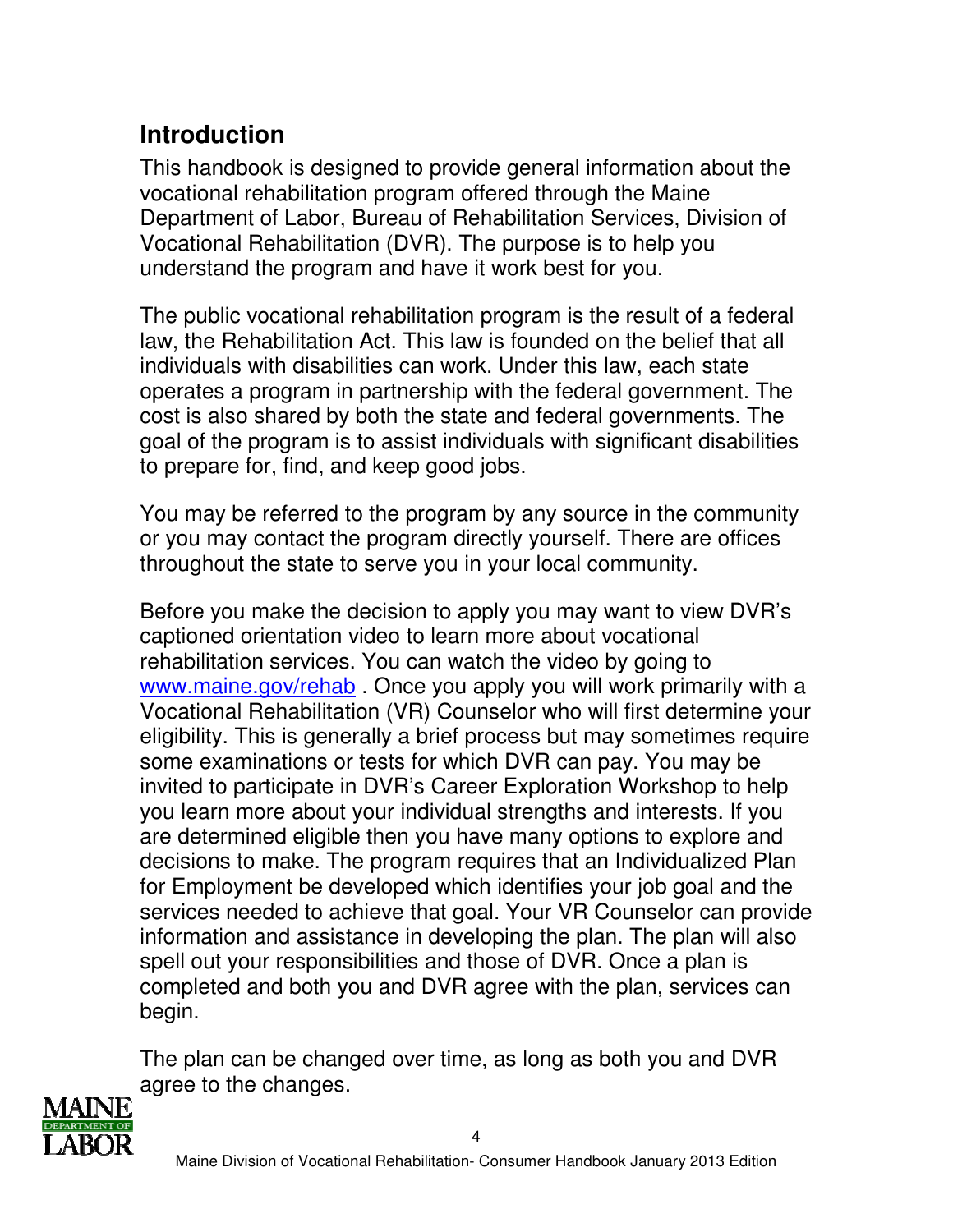The plan, the services, and the time needed will look different for every eligible individual. For some it may include job training or job coaching. For others it may include special devices such as a hearing aid or modifications to a vehicle. It depends on the job goal and the needs of each individual in reaching their goal.

DVR may pay for some of the services. They may also ask you to apply for other programs or benefits that can pay for some of the costs of your Individualized Plan for Employment. You will be encouraged to contribute to the cost of your plan in some way if you are able to do so. You will also be expected to meet your responsibilities in making the plan successful.

The goal of the DVR program is employment. If your Individualized Plan for Employment is successful, it will result in your obtaining and keeping a job that you can perform well and that you like. Generally DVR will work with you until you have been placed or retained on a job and all services have been completed. They will follow you on the job for at least 90 days and if the job is going well, your DVR case will be closed, but your case can be re-opened if you have a problem on the job. You will need to reapply for services if your case has been closed more than three (3) years.

The information that follows in this booklet is a more detailed description of the steps in the DVR process and more detail about specific services that are available. Please feel free to contact any staff member of DVR if you have any questions or need further information about services or policy.

The Department of Labor is an Equal Opportunity Affirmative Action Employer, and offers its programs regardless of race, color, national origin, physical or mental disability, sexual orientation, religion, age, sex, or marital status. In compliance with the Americans with Disabilities Act, this brochure is available in large print, Braille, or on audiocassette or diskette, upon request by calling toll-free:

1-800-698-4440 – Toll-free within Maine

# **WILL I BE ELIGIBLE FOR DVR SERVICES?**

Once you've made the decision to apply for services with the Bureau MAINE of Rehabilitation Services (DVR), the next step is to work closely with

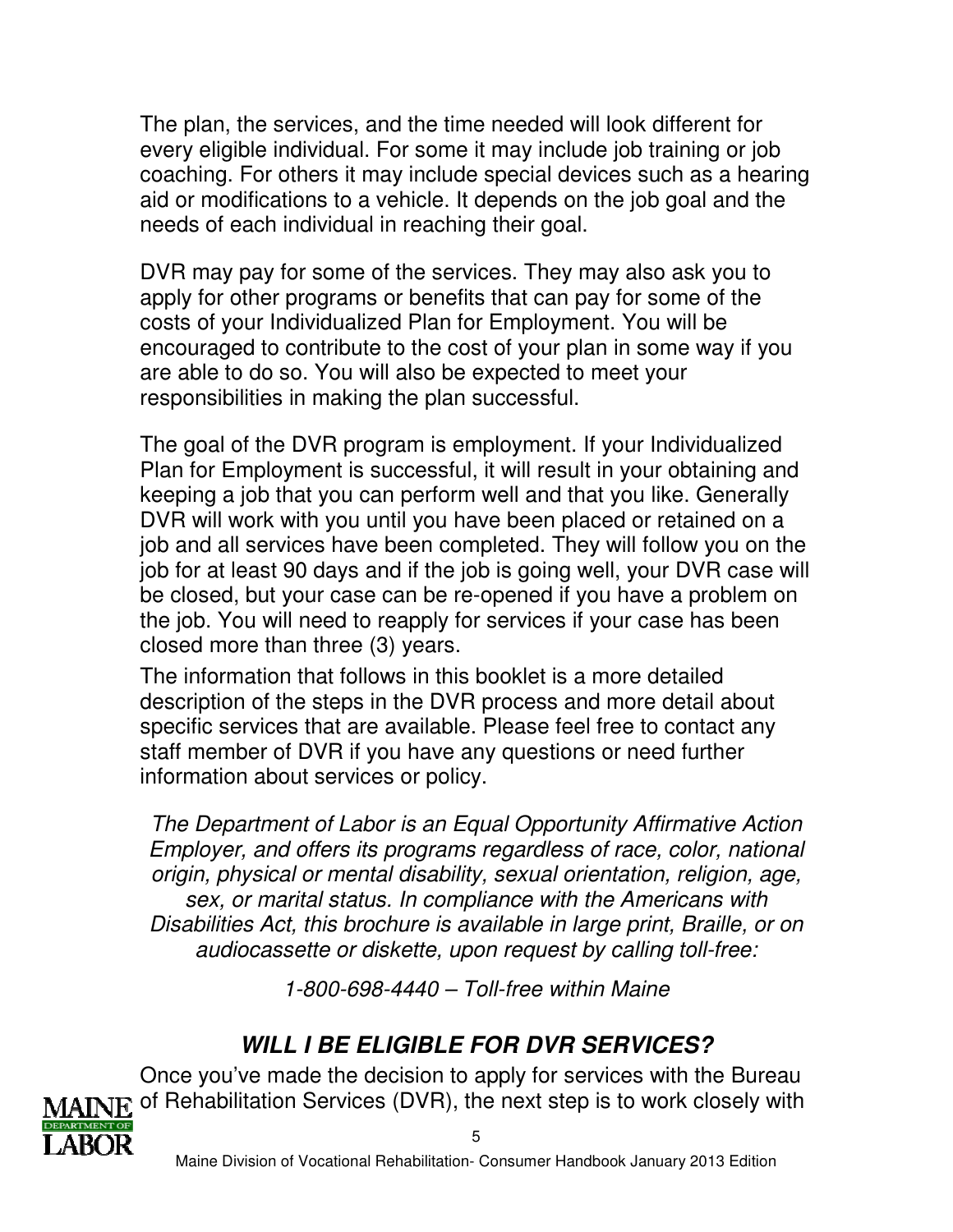your VR Counselor to determine your eligibility. In general, people are eligible for services if they have a significant impairment that impedes their ability to work, and if they require vocational rehabilitation services to attain or maintain employment.

The eligibility decision may be immediate if you are receiving Social Security Disability Insurance (SSDI) or Supplemental Security Income (SSI) and you plan to go to work. If you are not currently receiving Social Security benefits, it may take as long as several weeks to determine your eligibility if information concerning your disability must be secured from other sources such as your doctor.

In addition to basic eligibility, DVR currently has a policy that gives priority to persons with more significant disabilities. This is called the Order of Selection. The Order of Selection is necessary when demand for services exceed the agency's resources.

Sometimes it may be necessary for the DVR to arrange for medical tests or other assessments to determine your eligibility or priority under the Order of Selection. This would be at no cost to you. You will be fully informed throughout each step of the process and you are encouraged to be involved in how these assessments are done, including the selection of providers for these evaluations.

Examples of some types of DVR assessments include:

- collecting information about your history and any records that document your disability;
- trial work experience / job testing;
- psychological assessment
- medical evaluations
- talking with you to determine how your disability may impact employment
- other evaluations that are determined to be necessary by you and your VR Counselor

Our goal is to make your eligibility determination as quickly as possible with the minimum amount of tests and paperwork. The law requires that this process be completed in no more than 60 days. If there is need to exceed 60 days because of insufficient information, we will ask you to sign an agreement to extend the period for eligibility determination.

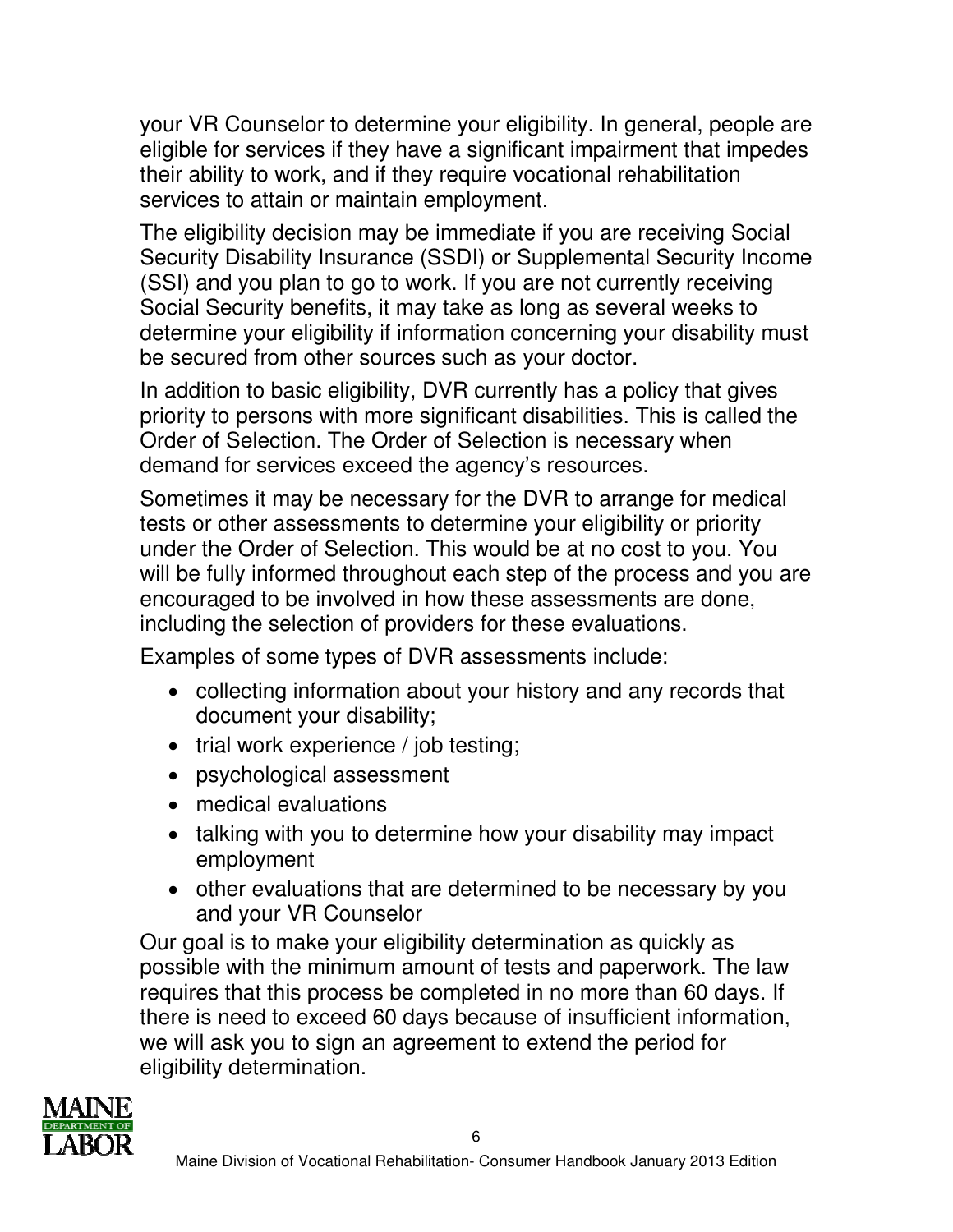# **INFORMED CONSUMER CHOICE**

Informed Consumer Choice is a concept that should guide all decision-making that occurs throughout your experience with Vocational Rehabilitation (VR). The Rehabilitation Act says that you are an equal partner in all decisions made concerning:

- Your assessment
- Your employment goal
- Vocational Rehabilitation services
- The choice of service providers
- Ways of obtaining Vocational Rehabilitation services

Informed Choice also means that you are made aware of all the information and options available with regard to your rehabilitation. If you need help understanding these options or support in carrying out these functions, you may ask your VR Counselor, a person you know or an Advocate from the Client Assistance Program (CAP).

With choice comes responsibility. It is important for you to work together with your VR Counselor and others who are assisting you to reach your employment goal. Choice is not demanding what you want. There are factors that influence choices such as: your abilities and capabilities; available financial resources; job market; legal and safety issues; cost effectiveness; etc. Therefore, it is very important for you and your VR Counselor to explore realistic options and create opportunities that lead to meaningful employment outcomes.

Informed Consumer Choice is the cornerstone of your experience with VR. Discuss this partnership often with your VR Counselor.

# **HOW DO I MAKE A GOOD CAREER CHOICE?**

Making a career choice involves matching your abilities, interests, values and personality with the demands of the real world of work. This is an active process consisting of activities designed to help you pick a job goal. Your VR Counselor is available to help you with this process.

## **Four Steps in Choosing a Career:**

## 1. **Knowing Yourself**

The process begins with a detailed exploration of yourself. What motivates you? What are your interests? What are you good at?

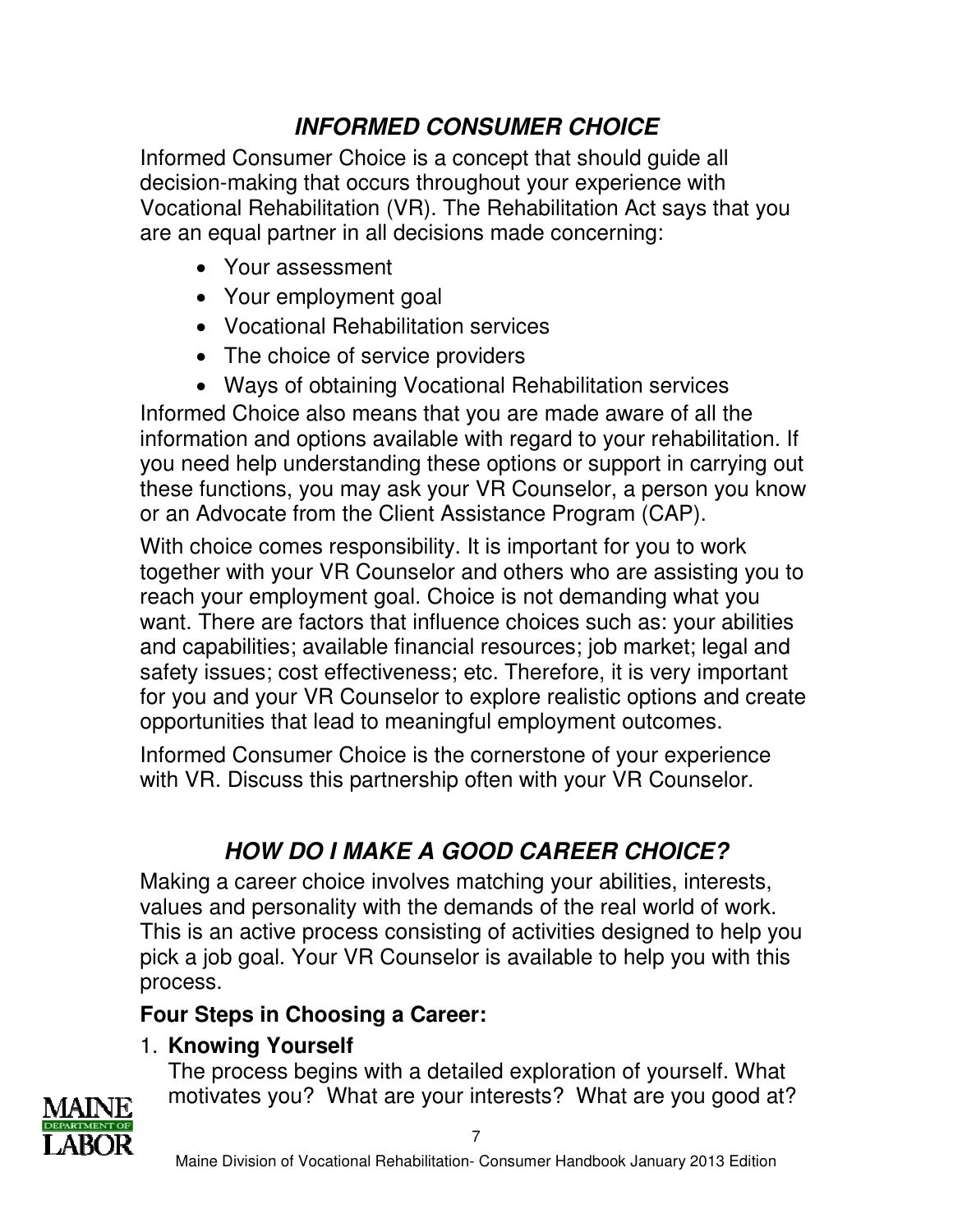What is your personality? What disability-related issues impact your career choice? Where do you want to live and work? This can be done through a variety of ways, including self-assessment, in-depth counseling interviews with your VR Counselor, interest or ability tests, job shadowing and career groups.

As part of this process, your counselor may refer you to the Career Exploration Workshop (CEW) which is held at the CareerCenter and facilitated by DVR staff. The workshop covers areas such as expectations about work, your readiness for work, tools to evaluate your interests and skills, tools for finding work, and working with your VR Counselor.

### 2. **Occupational and Educational Information Gathering**

Because occupational and educational information is always changing, it is important that you gather information about the world of work, and determine where you best fit. Your VR Counselor can help you with this process. There are a number of resources available to you for career information through the Maine Department of Labor's CareerCenters and the internet. There are also vocational activities that may help with this step, such as visiting a job site and observing people doing the job in which you're interested or trying out the job yourself for a short period of time.

In addition, talking to employers or other people in the field in which you are interested is an excellent way to learn more about the career(s) you are considering. Your VR Counselor may also have some of this information from talking to employers. The more of this type of information you can gather, the better your career decision is likely to be. In developing your Individualized Plan for Employment, it will be helpful to share any of the information you have gathered with your VR Counselor.

Situational Assessment- If you do not know the kind of work you want to do, or if your VR Counselor is unsure about how VR can assist you, your counselor may first set up a trial work experience for you.

If your employment interests require formal education and training, and there are some questions around the appropriateness of such training, your counselor may develop a trial educational evaluation. This is where you would have the opportunity to attempt limited training as part of your evaluation.

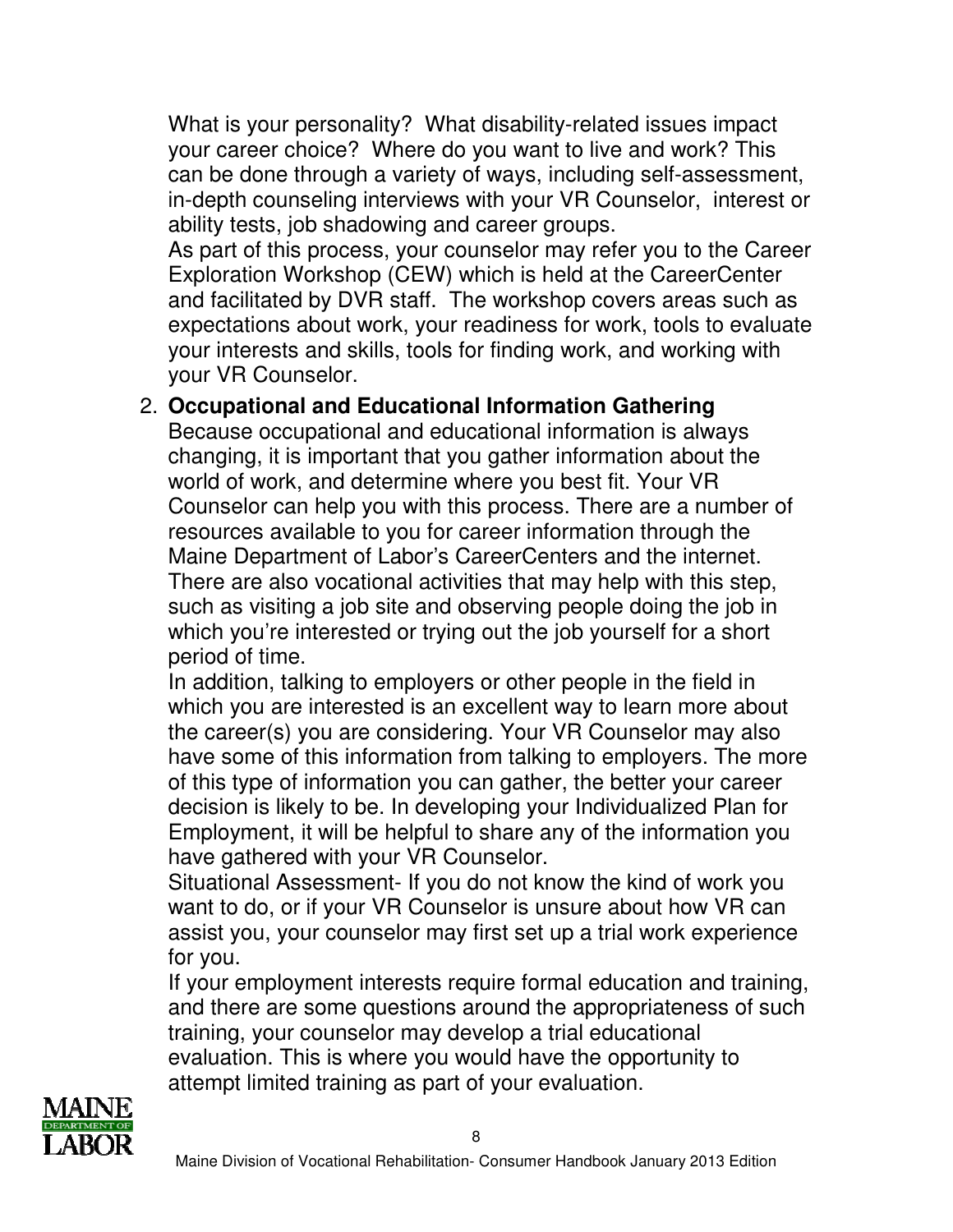### 3. **Career Decision Making - Finding the Right Match**

Once you have gone through a good self-assessment process and completed the occupational information phase, you are ready to make a sound decision about matching your skills, abilities, values and personality with the demands of your chosen occupation. By using a situational assessment, you and your counselor can determine if a type of work is a good match for you, something for which you have the aptitudes and enjoy doing. The information gathered will be used in any further work you and VR do together. Additionally, your VR Counselor can help you assess the physical or mental demands required and potential reasonable accommodations you might need to be successful.

### 4. **Planning a Course of Action**

Developing a DVR Individualized Plan for Employment with a focused employment goal which details the services and supports you will need to reach your goal is one good way of planning a course of action. Your VR Counselor is available to help in developing this plan.

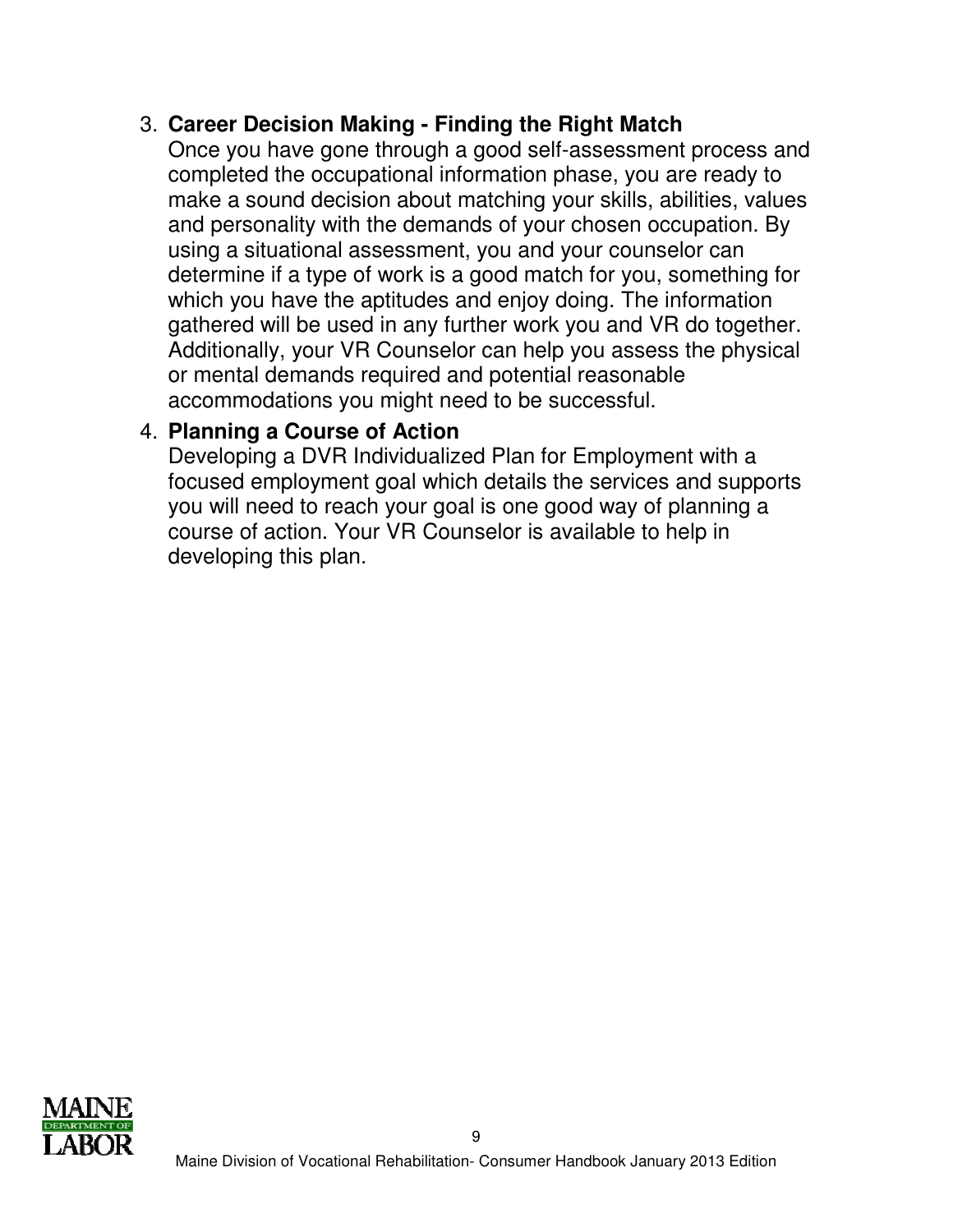## **HOW DO I DEVELOP AN EFFECTIVE AND MEANINGFUL INDIVIDUALIZED PLAN FOR EMPLOYMENT?**

## **What is an Individualized Plan for Employment?**

An Individualized Plan for Employment (IPE) is a written document that you and your VR Counselor have agreed to that describes a realistic goal for you, and a plan for how you will reach that goal. It is the outcome of analyzing such things as your local labor market, previous work experience, how your disability impacts on your ability to work and the type of job in which you are interested and can be successful. The plan outlines how you will achieve employment with the assistance of vocational rehabilitation services. The plan may be very simple and quick or it may require considerable time and care to develop. This will depend on your particular circumstances. It will take into consideration your unique strengths, resources, priorities, concerns, abilities, interests and informed choice.

### **How and when is the Individualized Plan for Employment developed?**

Once it has been determined that you are eligible to receive vocational rehabilitation services, you may begin to develop your Individualized Plan for Employment. The goal and services required in the plan are based on your input. It is also based on the information that you or others provide regarding your abilities and interests. You are welcome to involve any individuals of your choosing in this process. These may include family, friends, and members of your support network, advocates, or experts outside of the Bureau of Rehabilitation Services.

You can work on your plan development in any combination of the following ways:

- You can work directly with a VR Counselor.
- You can work on your own or with support from any of the resources noted above. DVR can help you with information or guidance as you request. We will act as your consultant.

Regardless of which option you use, there must be agreement between you & your VR Counselor before any plan is implemented.

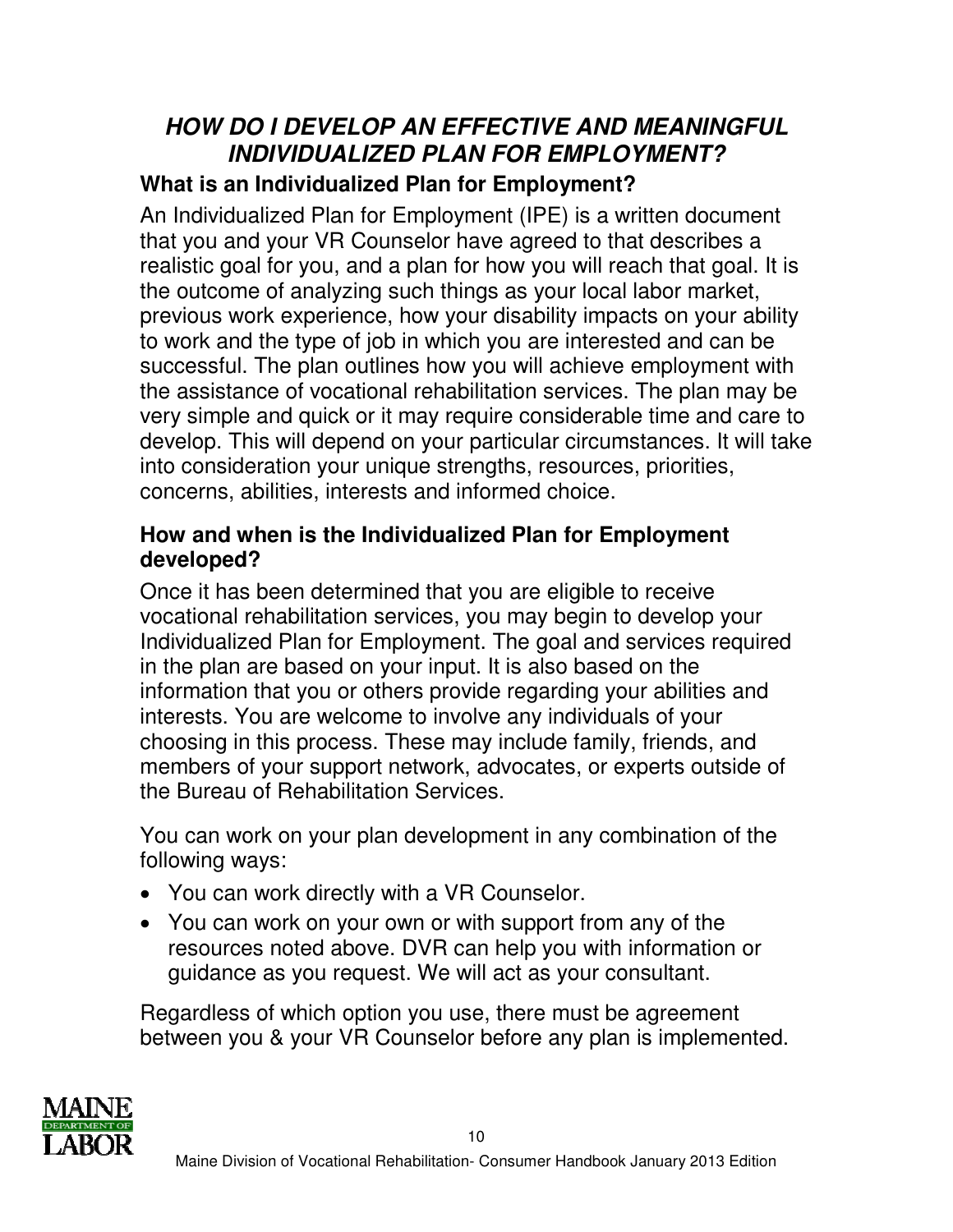In addition to information provided in this handbook, DVR has many books and resource information in each location that can help you to develop a meaningful plan. Talk to your VR Counselor for help finding them.

### **How do I develop an Individualized Plan for Employment that is right for me?**

DVR has an Individualized Plan for Employment form that must be completed, and your VR Counselor will provide you with a copy of that form. What is even more important, however, is the thought and planning that is done in preparation for writing the plan..

There are basically two steps to developing this plan: deciding on an employment goal and how you will reach that goal. Under the DVR program, plans are developed based on your unique needs, taking your choices into consideration. Our job is to help you to be informed about your choices.

This means that you understand not only what you want, but also what the alternatives are and what the consequences are of making certain choices. There are also some rules that DVR must follow.

# **Deciding on an employment goal**

There are many things you need to consider when deciding on an employment goal. First, what work experience and skills do you currently have? What type of job best fits you as a person, taking into consideration such things as your abilities, capabilities, and interests? Next look at the job itself. Some of the questions to think about are: Is this a job where there are many opportunities for employment? Where are the potential employers located and will transportation be an issue?

What opportunities will there be in the future for you in this field? What will this job pay, and does that meet your needs? Is there flexibility in working conditions? Another thing to think about is what it will take to reach the goal. What resources will you need to reach the goal? If the goal will require a lot of preparation time, can you afford to be unemployed for an extended period of time while you prepare for the goal?

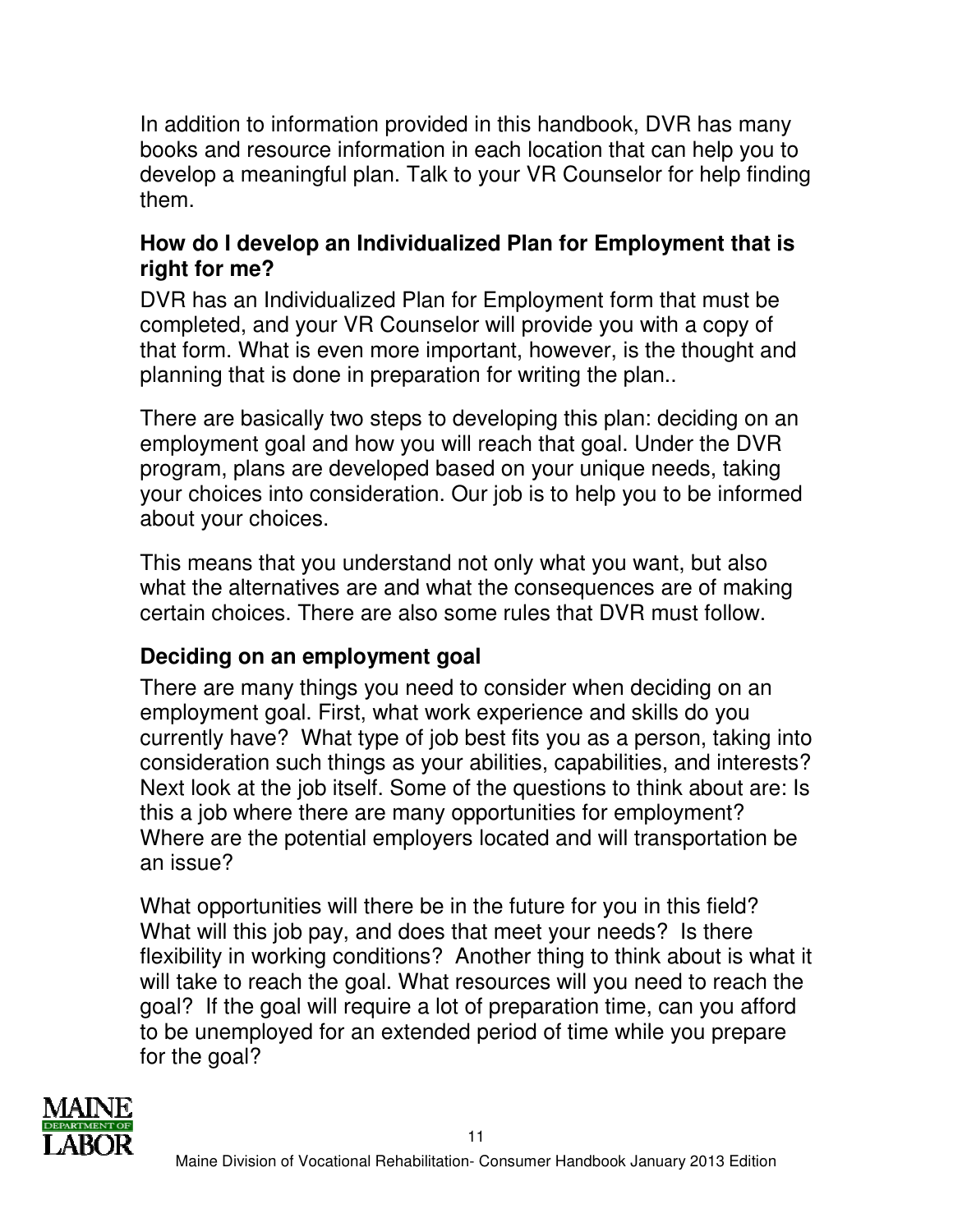Your VR Counselor can help you look for an employment goal that is right for you. Your VR Counselor has information about different careers, may know other people or activities that can help you to get more information, and can help guide you through the process of making a decision. You may also choose to involve individuals outside of DVR in the development of your employment goal.

For additional information on choosing a job goal, see the section of this handbook called, "How Do I Make a Good Career Choice?"

## **Developing a plan for reaching the goal**

Your Individualized Plan for Employment will describe the services that you will need in order to reach your goal, the time frames, and estimated costs for the goal and services and the responsibilities of everyone involved in your plan.

The services that are included in this plan should be only those that are necessary to achieve your employment goal. Things you should consider include: What will you need to reach the goal? How long will it take you to achieve this goal? What is the most efficient way of getting to the goal, both in terms of time and costs? Who are the potential providers of services, and which one will be best for you? Will you have any problems in accessing the services you need (due to such things as transportation, disability-related issues, etc.)?

Your VR Counselor can assist you with the process of developing an appropriate plan of services.

Your VR Counselor will be able to help you find out what services you may need to reach your goal and can tell you what DVR rules apply. For most services, your VR Counselor will have information regarding who can provide the services you need. DVR encourages you to talk with the service providers and get more information from them before deciding which one to choose. You may also choose to involve any individuals or sources outside of DVR in the development of your Individualized Plan for Employment.

Once you and your VR Counselor have agreed on your job goal and the services you require to achieve that goal, your plan can be written, signed by you and your VR Counselor, and services may

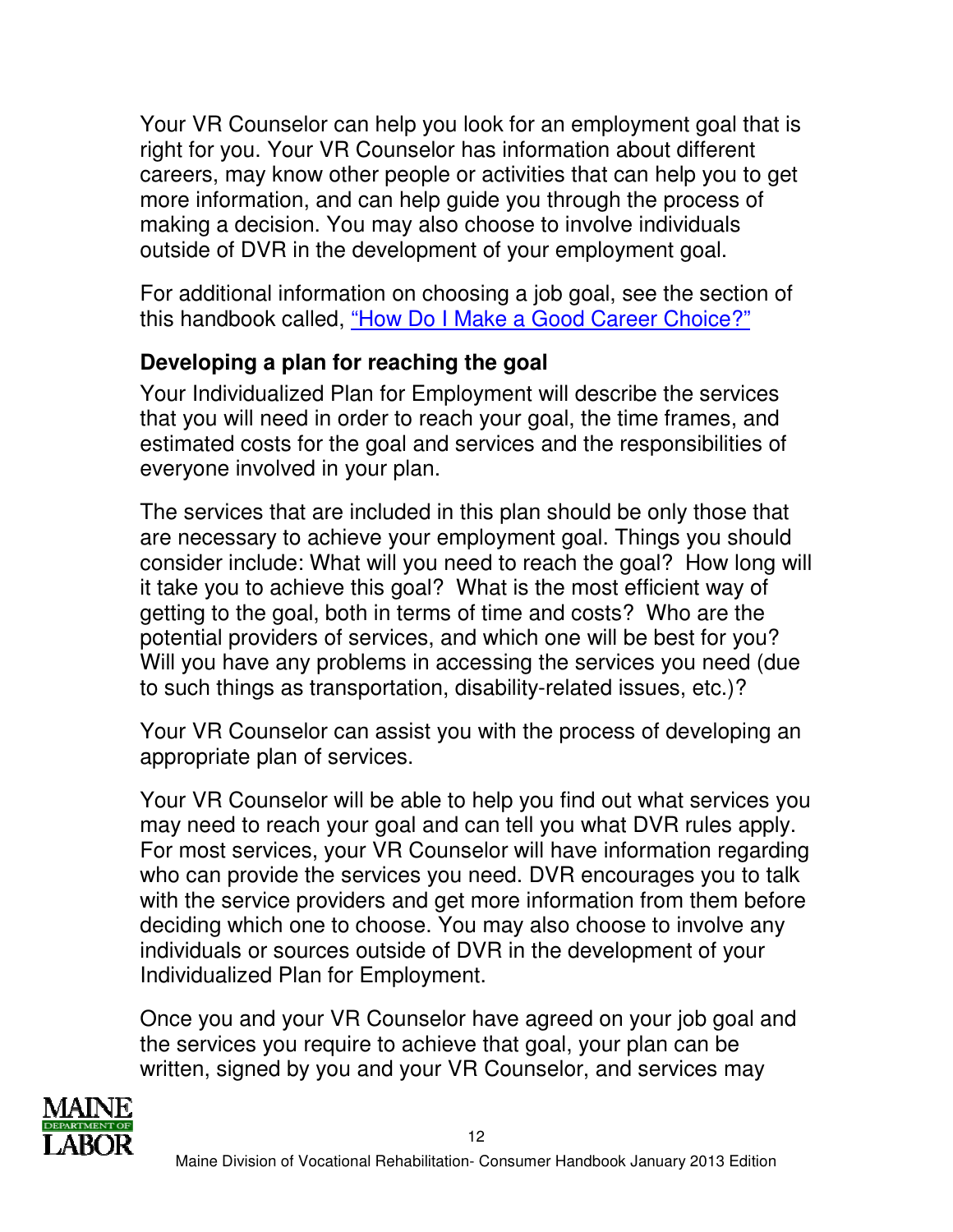begin. You will receive a copy of the IPE and any amendments made to the plan.

### **How will DVR decide whether or not to approve my plan?**

DVR will look at a number of factors with you in deciding whether or not to approve your plan. The major things that DVR will consider are:

- Is the plan consistent with your strengths, resources, priorities, concerns, abilities, capabilities, interests, and informed choice?
- Are the services requested essential toward reaching your goal?
- How will the plan be monitored to ensure a successful outcome?
- Are the time frames realistic toward reaching your goal?
- Have other sources of funding been explored, when appropriate?
- Are the sources of payment identified in the plan?
- Is the service being provided in the most cost effective manner?
- Are treatments or interventions that you need to be successful addressed in the plan?
- Are the services consistent with DVR regulations and policies?

### **What happens if I want to change my program or if I need more services?**

It is important that you contact your VR Counselor immediately to discuss any changes in your program. When changes are agreed upon, the Plan will be amended. You and your counselor will review and update your plan at least once a year, even if there are no major changes.

### **What if I have questions or concerns about my Individualized Plan for Employment?**

Your VR Counselor is the key person you can go to for answers. The provision of any particular service is based on individual needs. If your counselor cannot answer your questions to your satisfaction, you should request to speak to a DVR supervisor. If you still disagree with DVR, there are other procedures that may help. For more information about this, see the section of this book called, "What Do I Do If I Disagree with VR?"

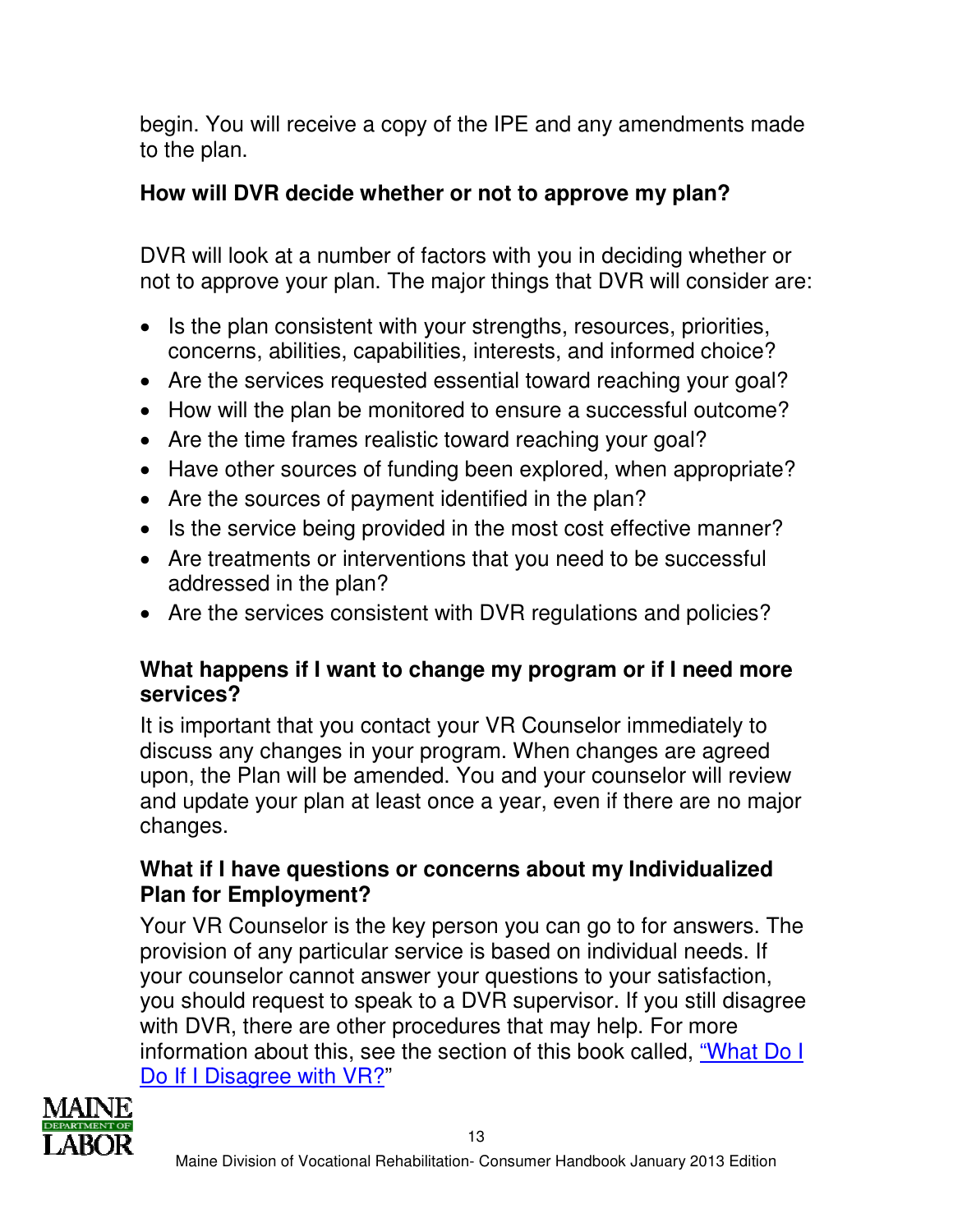## **Who will pay for the services I need?**

Each person's Individualized Plan for Employment is different. It describes the employment goal, the services needed to reach that goal, and the agreement between you and DVR. Many resources may be used to cover the costs of services under the Individualized Plan for Employment, including your resources, your family's, your insurance or benefits, other public programs and/or DVR. Each Individualized Plan for Employment should carefully spell out who is responsible to pay for what services.

- You will be asked to voluntarily contribute resources toward the cost of your Individualized Plan for Employment. Examples of how you might contribute resources include paying a vendor for a portion of the cost of the services you need or getting some of the services on your own. DVR strongly believes that the personal investment of each individual is an important ingredient in making the Individualized Plan for Employment meaningful and successful. You are not, however, required to provide a contribution and your plan cannot be held up if you are not able to contribute.
- Before DVR funds can be used, it is required by law to determine if there are other resources (such as other agencies, your health insurance, financial aid for post-secondary education, employee benefits) that will pay for the services you need. You may be required to apply for these other resources. DVR will also use any other resources that are readily available toward the costs of your Individualized Plan for Employment.
- DVR may pay for services or goods that are not available from other sources and that are agreed upon in your Individualized Plan for Employment. These goods and services must be purchased in a way that agrees with state and Bureau purchasing policies and terms. DVR is only able to use service providers who agree with these policies and terms.
- You can choose services that DVR could secure more cost effectively elsewhere, but you may have to pay the difference.
- Some individuals who receive SSI and or SSDI may be eligible for the Ticket to Work program. The Social Security Administration

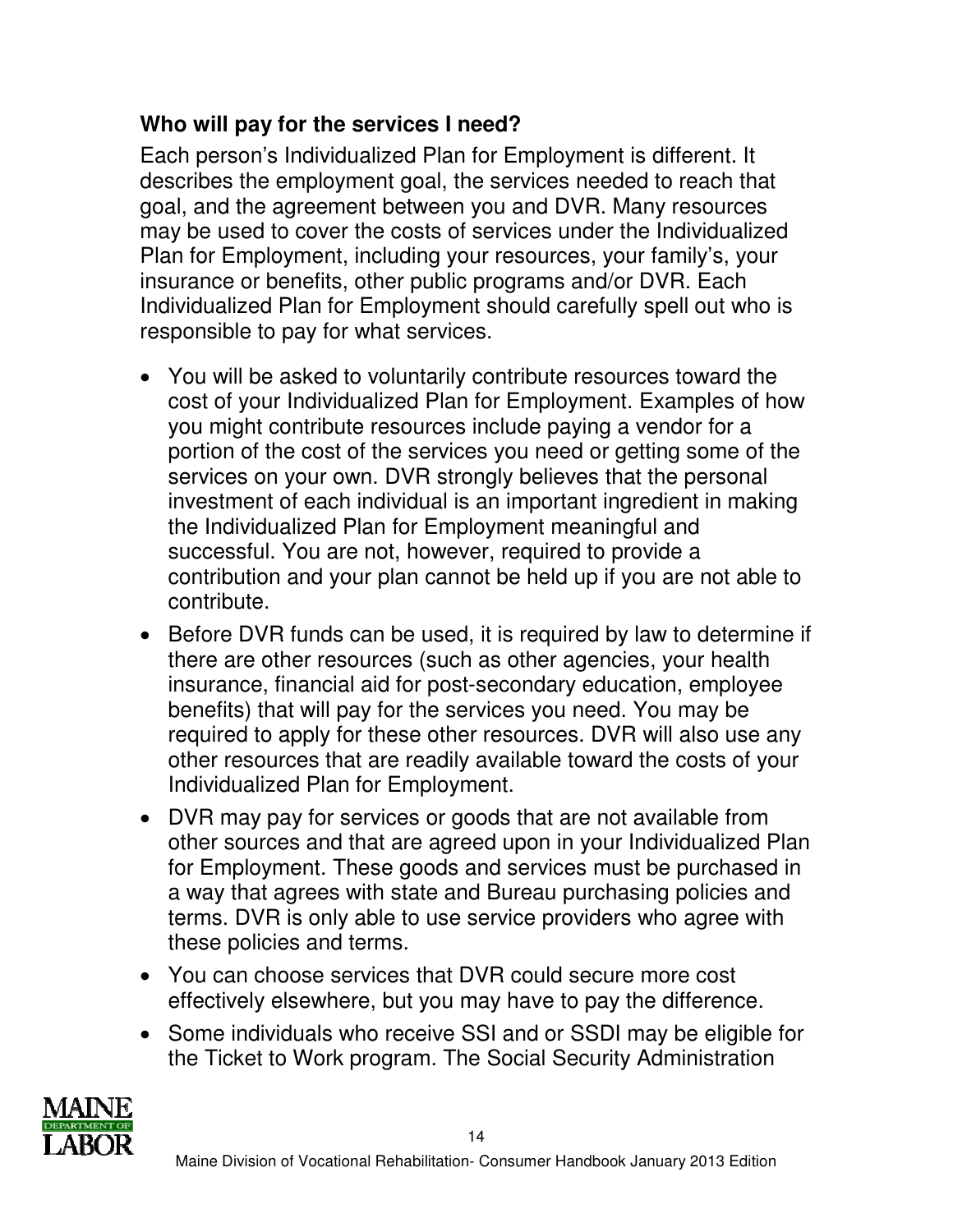provides funding to DVR when ticket holders achieve earnings at a substantial wage.

If you have any questions about who is paying for services in your Individualized Plan for Employment, please ask your VR Counselor. It is important that you know who is paying and what the costs are for services and goods in your Individualized Plan for Employment. This knowledge will help you make better decisions about the services that you receive.

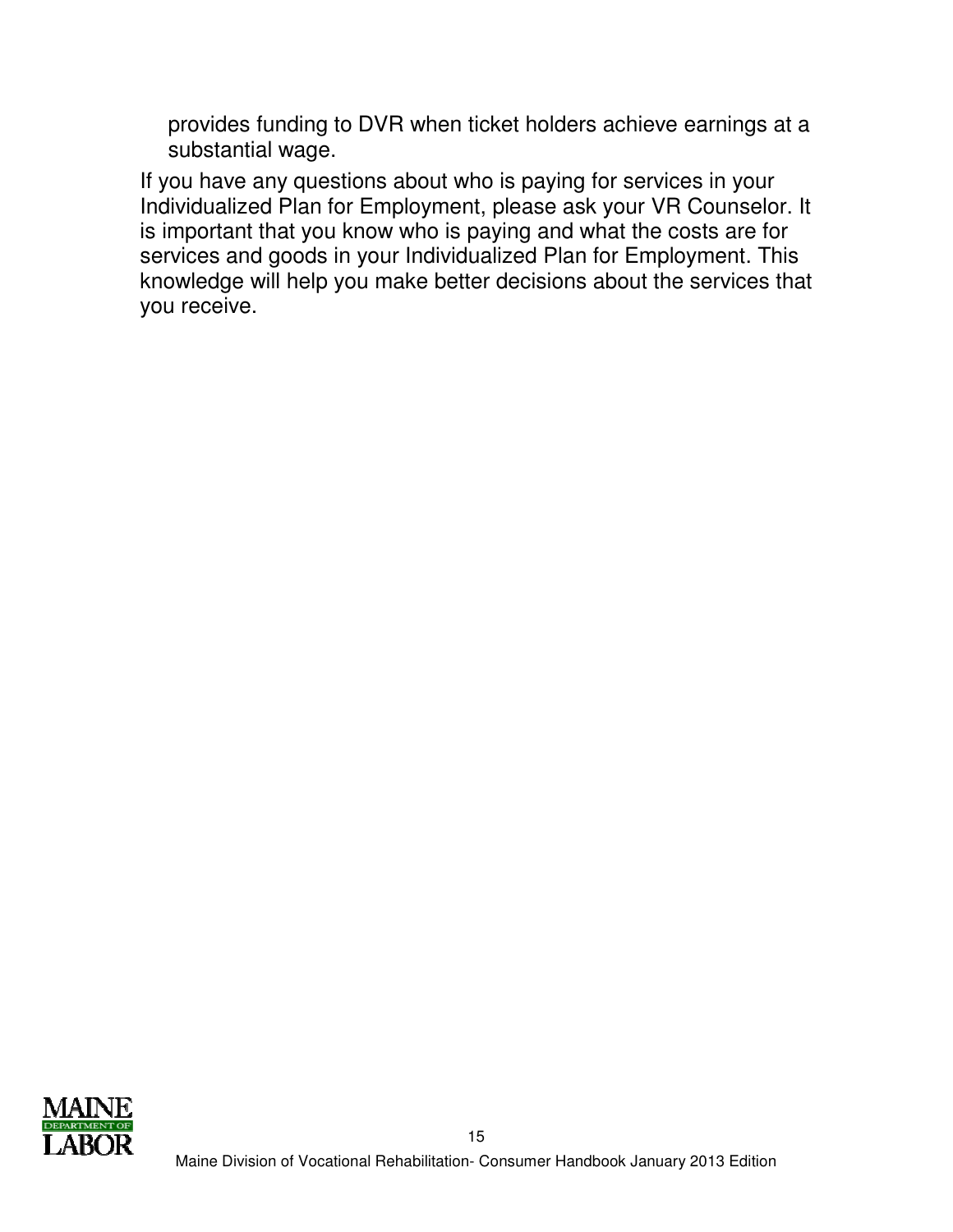# **WHAT WILL HAPPEN TO MY BENEFITS IF I GO TO WORK?**

If you receive disability based cash or medical benefits (such as Social Security Disability Insurance, Supplemental Security Income, State Supplement, Medicare and/or Medicaid), there are rules for which you may qualify which would allow you to try work and still receive benefits. It is important that you get accurate information, so that you can make good decisions about your vocational goals, your potential earnings and your health insurance needs BEFORE you embark on an employment plan.

Social Security Has a Number of Work Incentives That Allow You to Work and Still Receive Benefits. Here Are Just Some Examples.

## **Did You Know?**

If you receive Social Security Disability Insurance (SSDI) benefits

- You can go to work for a Trial Work Period and still receive your benefits. After that Trial Work Period is over, Social Security will decide if you are earning enough to end your benefits.
- There are situations where you can earn over what is called 'substantial gainful activity' after your Trial Work Period and continue to receive your full monthly benefit amount.
- Even if you go off SSDI due to earnings for an extended period of time, SSDI benefits can be reactivated, if you cannot work and Medicare can continue for an extended period of time.

### **If you receive Supplemental Security Income (SSI)**

• If you go to work, your check will be reduced depending on your earnings. Social Security counts less than half of your earnings when figuring how much SSI you would receive.

## **If you have a disability and receive Title XIX (Medicaid)**

- For SSI or State Supplement recipients: If you lose your cash benefits due to earnings, you can continue to be insured by Medicaid, until your earnings exceed a yearly limit.
- Recent increases in allowable earned income limits may make it possible for you to have substantial earnings and maintain Medicaid eligibility. You may have to pay a monthly premium,

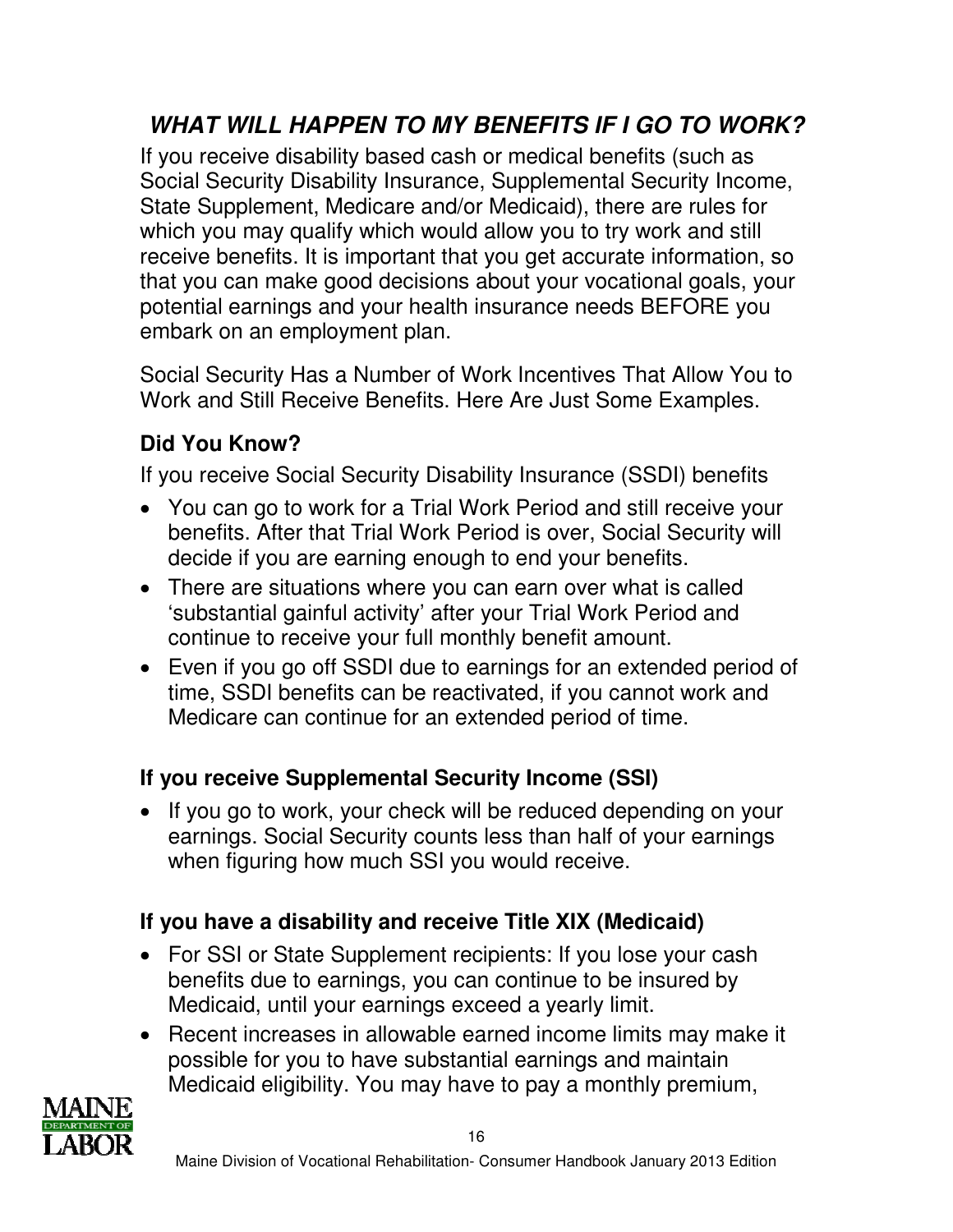based on your annual income (and your spouse's income, if you are married).

• If Social Security determines that your impairment has improved but you still have an impairment, which is determined medically to be severe, you may be able to keep your Medicaid benefits as long as you continue to work.

### **How do I get the information that I need on benefits so that I can make good vocational choices?**

Each person's benefits are unique. The work incentives apply to each person based on their individual circumstances. The best way to get accurate information on work and how it will affect your benefits is to contact the source of benefits, i.e. the Department of Health and Human Services; the Social Security Administration; Maine State Housing; or contact a Benefits Specialist who has extensive training in work incentives and many other benefits programs.

You may ask your VR Counselor to set-up an appointment with a Benefits Specialist for you or you can call:

> Maine Medical Center 207-662-4900 (TTY) or Toll Free (888) 208-8700 http://www.benefitsandworkinme.org

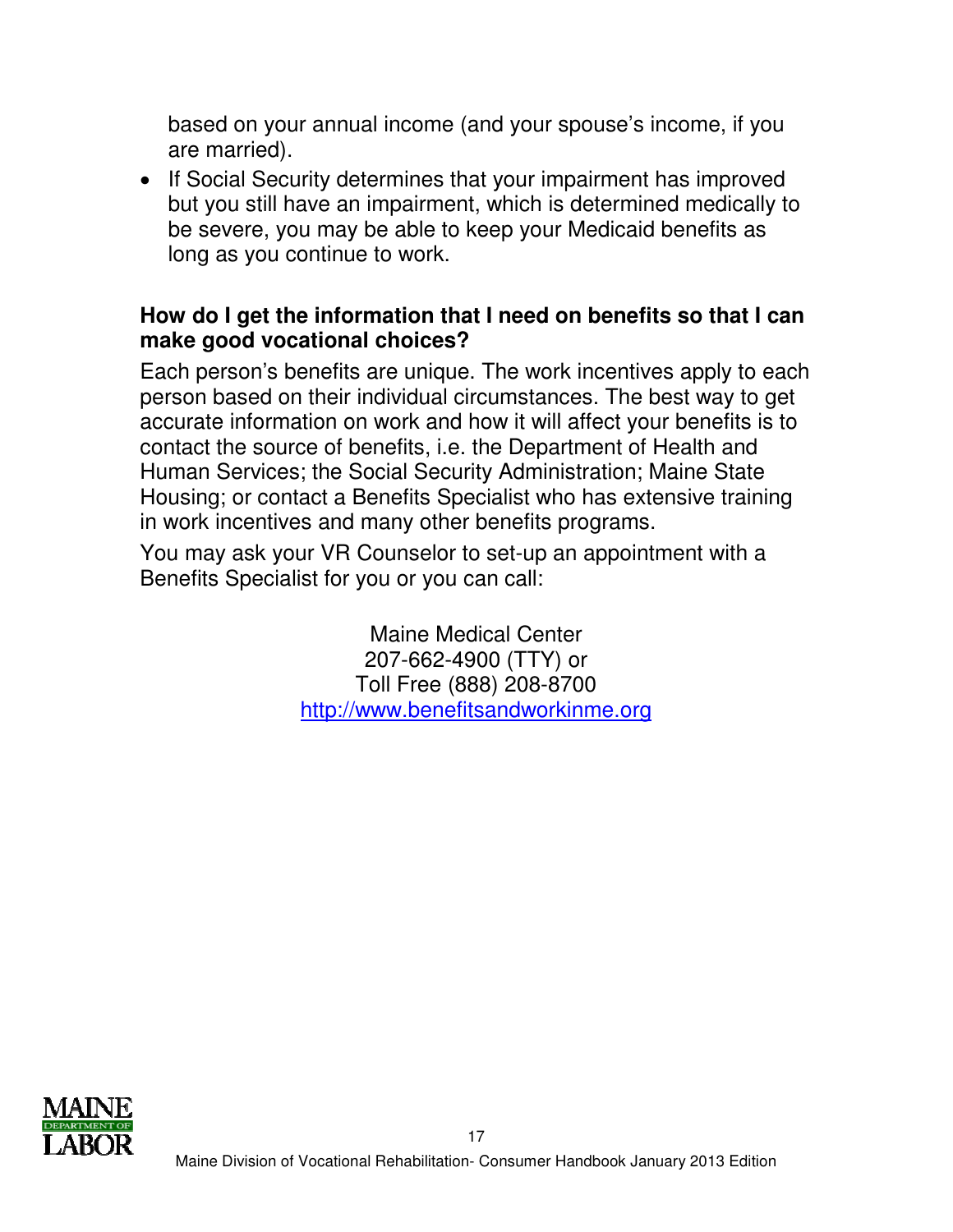## **WHAT CAN I DO TO MAKE THE DVR PROGRAM WORK FOR ME?**

While going through the DVR program may take time or may be confusing, there are things you can do to make it easier. You and your VR Counselor are partners and your active participation will help to speed up the process and achieve your goal more quickly. Here is a list of suggestions:

- Take responsibility for your program. You determine your future. Your VR Counselor is there to assist and guide you, but there will be things you need to accomplish for yourself.
- Think about your employment interests prior to meeting with your VR Counselor. Carefully think about what are your likes, dislikes, strengths and weaknesses. Consider long-term career goals and how you can achieve them. Having ideas to discuss with your VR Counselor can help you get to know each other. Programs that are well thought out are much more likely to succeed.
- Participate in the Career Exploration Workshop. (CEW). The CEW can be a great way to help you uncover skills and talents that are unique to you.
- Keep scheduled appointments. Missing appointments may delay your program. If you must cancel, call ahead of time to reschedule.
- Ask if you should bring anything to your appointments. When possible, obtain medical or educational records that will be needed by DVR. Your VR Counselor will tell you what is necessary to determine your eligibility or to do an Individualized Plan for Employment.
- Record important information or ask that it be put in writing for you. Keep your own DVR file with all the papers you receive.
- Plan ahead when making vocational or educational plans. You may be disappointed if you wait until the last minute before applying for services or contacting your VR Counselor
- Keep in touch with your VR Counselor. You don't have to wait for a call. If the VR Counselor is not available, leave your name and where and when you can be reached.
- Ask questions. The DVR program may be confusing and your VR Counselor can provide answers. For additional advice or

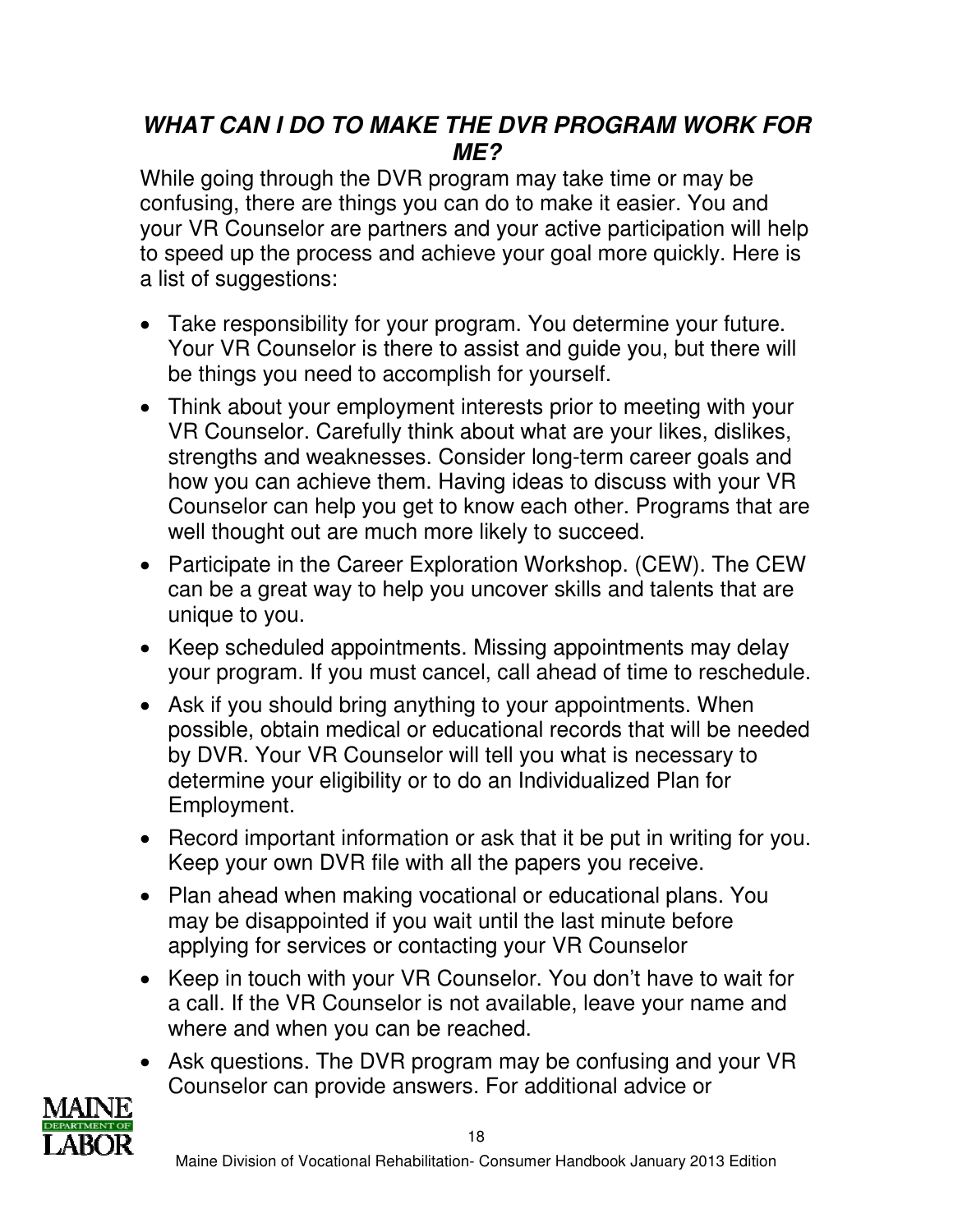assistance, you may call the Client Assistance Program (CAP) at (207)-377-7055 or 1-800-773-7055 Voice/ TTY - or Use Maine Relay at 711.

• DVR has a State Rehabilitation Council, whose membership is appointed by the Governor, which meets to provide direction and to recommend policy for the agency. If you would like to contact a council member, please contact the Chair of the Committee. Their information is available at http://www.mainesrc.org/home/

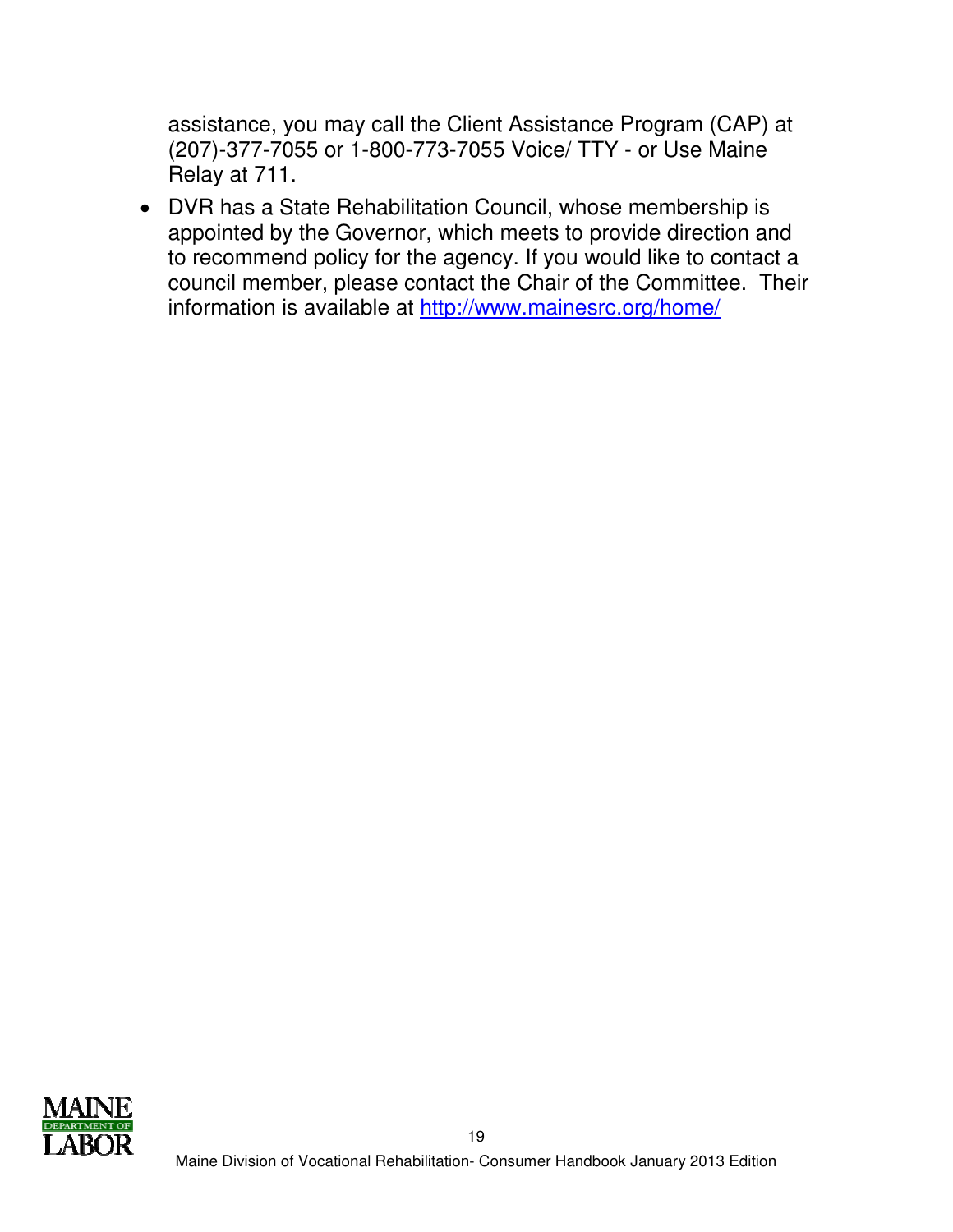# **WHAT DO I DO IF I DISAGREE WITH DVR?**

If you disagree with a decision that DVR makes concerning you, there are several options to resolve the disagreement. Below is a description of some of those options, which are designed to help you and DVR move forward in planning for your vocational rehabilitation.

### **Discuss the issue with DVR**

If you have a disagreement, DVR encourages you to first discuss your concerns with your VR Counselor. This is potentially the fastest and most simple way of resolving any differences. If you are not able to resolve your differences by talking with your VR Counselor, you may want to discuss the issue with another DVR representative, such as the supervisor, regional manager or a DVR central office manager. The local DVR office can give you information on how to contact any of these individuals and in some instances change your VR Counselor.

## **Contact the Client Assistance Program (CAP)**

The Client Assistance Program is operated by CARES Inc. CAP provides information, advice, advocacy and, if determined necessary, legal representation to persons who have concerns about the rehabilitation services they receive from DVR. The CAP is required to use informal means, i.e. negotiation, in resolving conflicts, to the maximum extent possible, before resorting to formal or legal means i.e. Mediation or Due Process Hearing. Each case is unique and in some instances it may be determined that the only way to resolve a dispute is to go straight to Mediation and Due Process Hearing.

You have the right to request any means of resolving a disagreement within thirty (30) days of the dispute, with or without assistance from the CAP. All advice and discussions with CAP are confidential and will not affect your services adversely.

CARES, Inc. 134 Main St., Suite 2C 207-377-7055 or toll-free at 1-800-773-7055 for voice /TTY Or Maine relay by dialing 711 Fax number 207-377-7057 www.caresinc.org

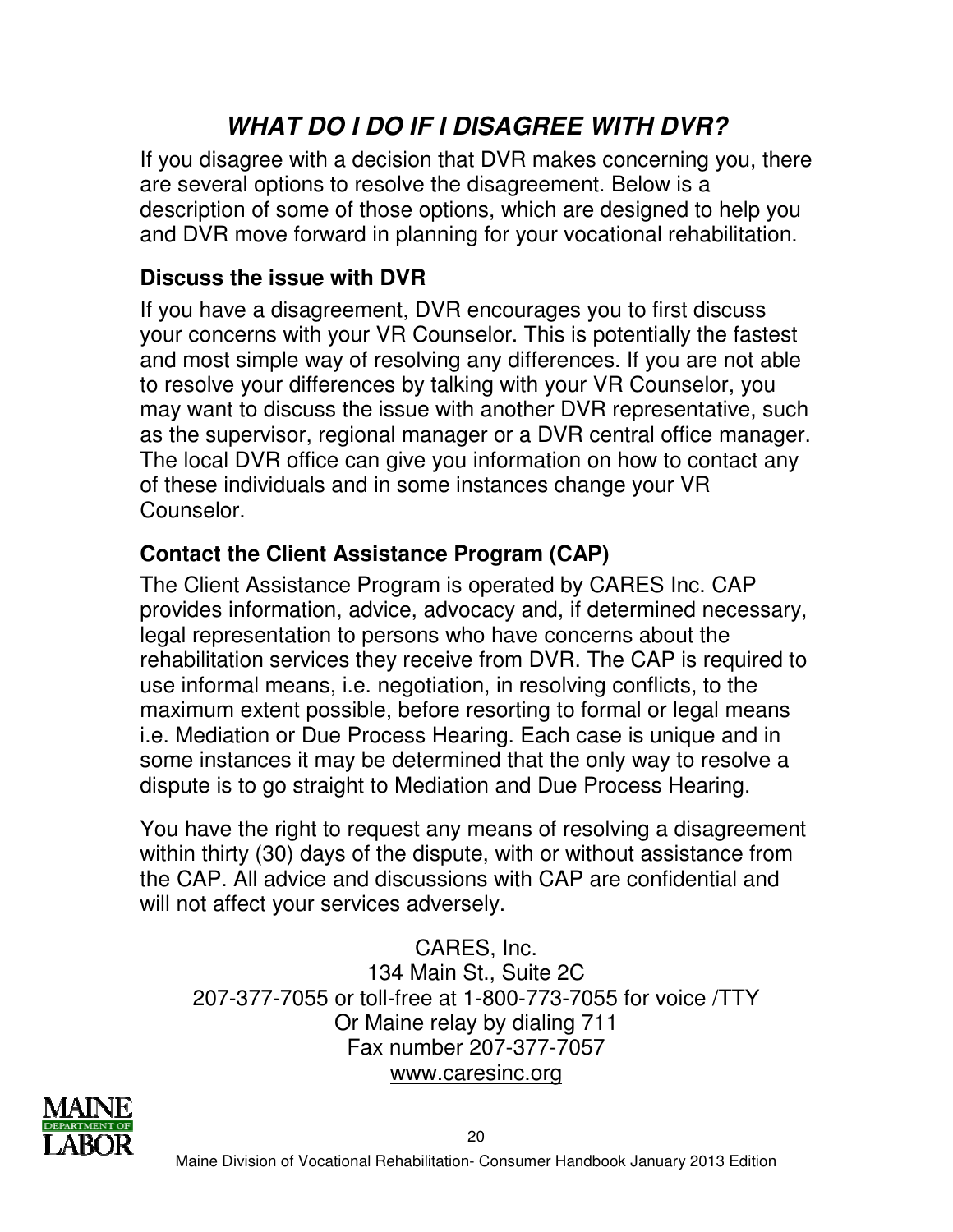## **Dispute Resolution Procedures:**

### **Negotiation**

Negotiation usually involves helping with communication between you and your VR Counselor or discussing different ways of overcoming disagreements. Negotiation is often the quickest way to resolve a problem.

### **Mediation**

Mediation is a voluntary informal dispute resolution process in which the mediator, who is not a DVR employee, helps you and DVR to reach an agreement. The mediator has no power to make a decision for you or DVR. If you come to an agreement with DVR, the agreement would be put in writing and signed by you and DVR. You will receive a copy of this agreement. This type of dispute resolution may be provided only if both you and DVR agree to be involved with Mediation.

### **Due Process Hearing**

In a Due Process Hearing, you would present the information you are disputing to a hearing officer, who is not an employee of DVR. The process is much more formal and the information presented by both you and DVR is generally more involved than in Mediation. In a Due Process Hearing, both you and DVR are usually represented by advocates or attorneys and may call witnesses. The process of scheduling, conducting the hearing and the making the decision by the hearing officer generally takes much longer than for an Informal Review. If you disagree with the hearing officer's decision, you may appeal the decision further through the court system.

### **Requesting a Due Process Hearing or Mediation**

Requests for Mediation and Due Process Hearings must be in writing and sent to the DVR Director. The addresses for the DVR central office can be found at the end of this booklet. If you decide that you want to go through one of these procedures, DVR must receive your request within thirty (30) days after DVR informs you of the decision with which you disagree.

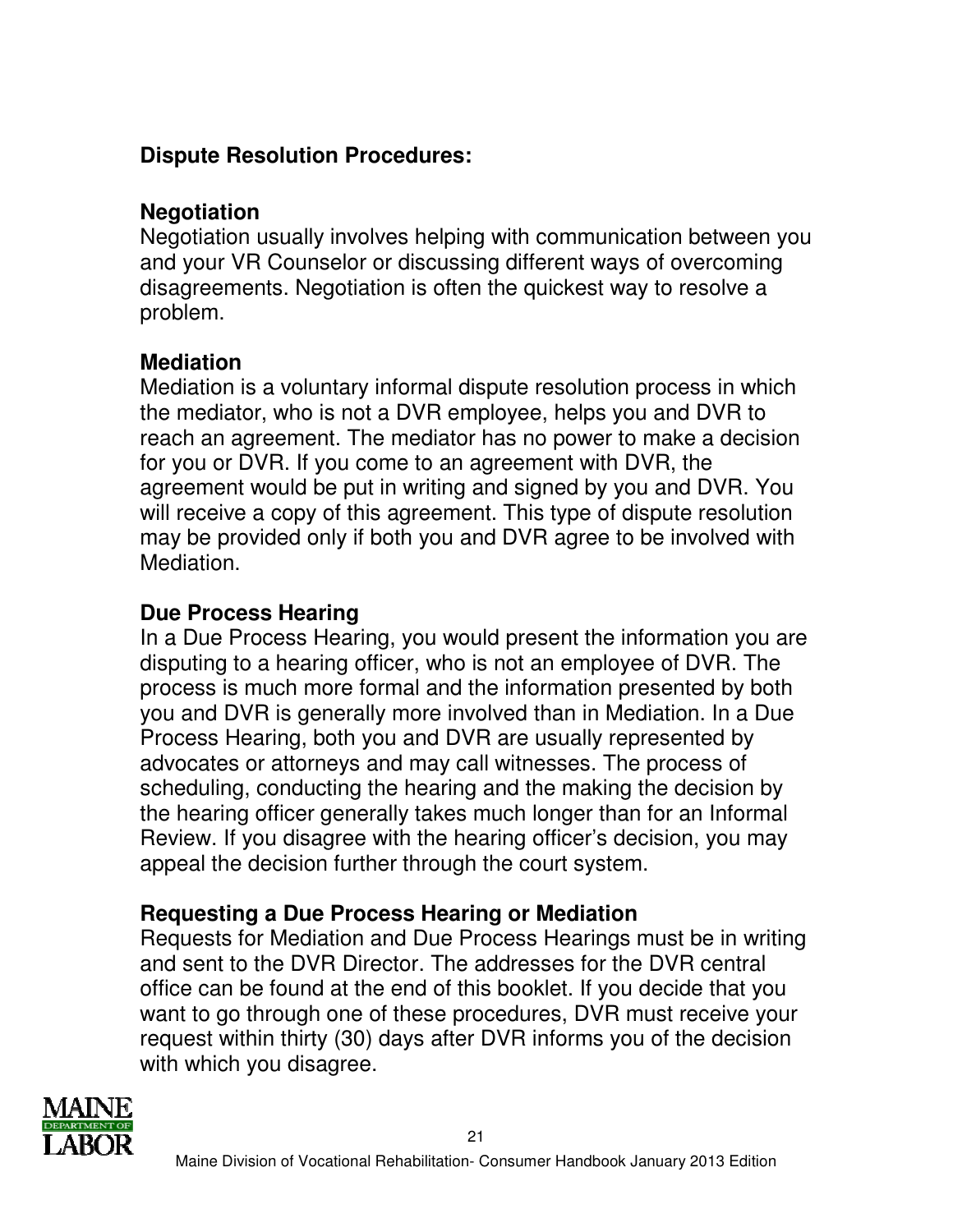In any of these procedures, you have a right to bring a representative (for example, a CAP advocate, an attorney, a family member, etc.). However, DVR would not be responsible for the costs of your bringing a representative (such as the fees charged by a private attorney).

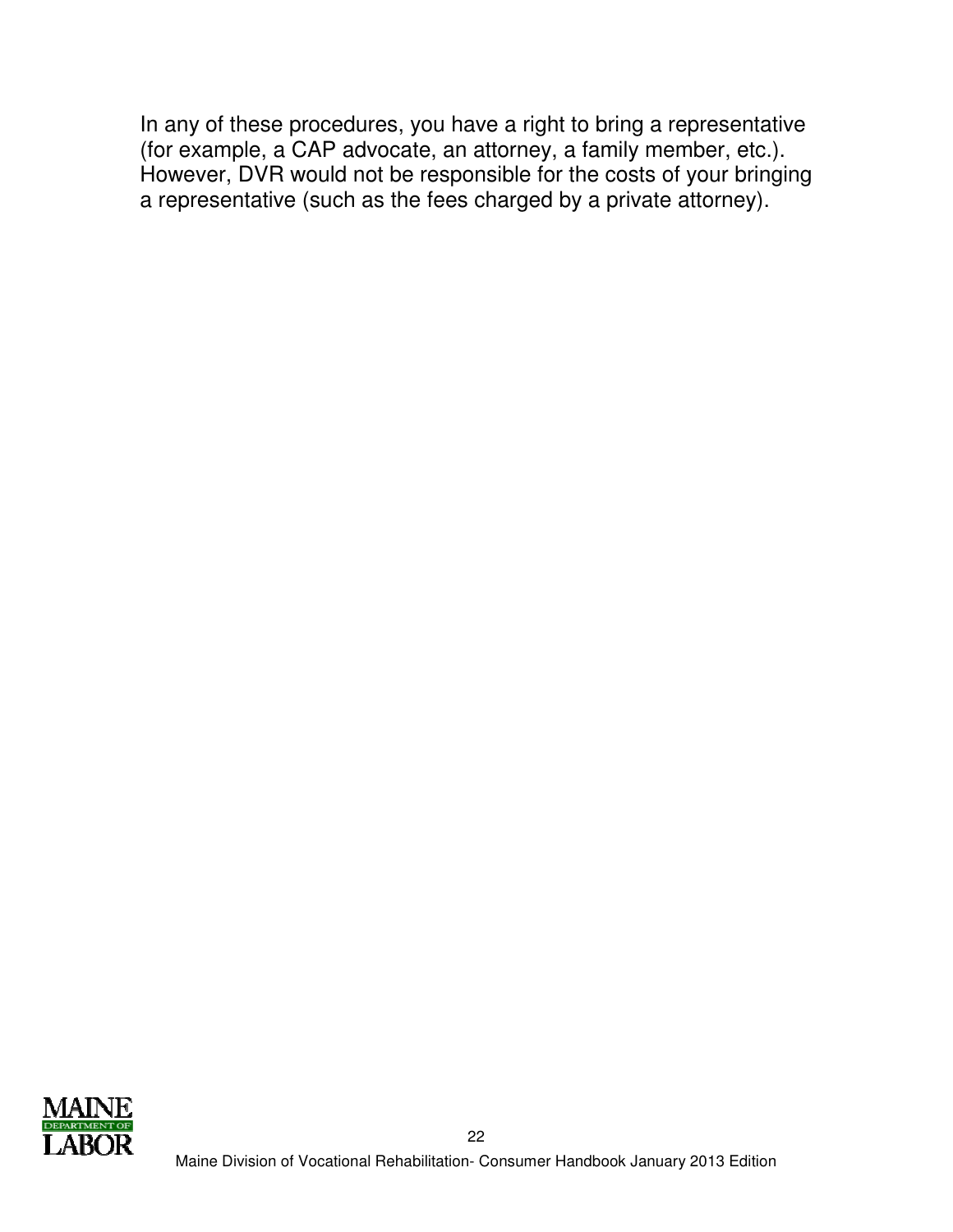# **DVR SERVICES (OVERVIEW)**

The vocational rehabilitation program offers a wide range of services to individuals who are eligible. The plan for services is developed based on the individual needs of each person that DVR serves. Therefore, the services provided to one person may be very different than those provided for another.

As a general rule, in order for DVR to provide a service:

You must require the service in order for you to succeed in achieving your employment goal;

and

The service must be unavailable to you through other resources. The following is a listing of the types of services that DVR may provide, if needed as part of your Individualized Plan for Employment. Throughout this booklet you will find more information on the topics below. You are encouraged to ask your VR Counselor or other DVR staff if you have questions about the availability or need for any particular service.

- Assessment services to determine eligibility and vocational rehabilitation needs. Depending on your situation, this may include such things as opportunities to simply look at actual work sites, work at a job on a trial basis, medical or psychological tests, or other ways to learn more about your disability and vocational rehabilitation needs.
- Counseling, guidance, and information about career and employment decisions
- Referral to other service providers for services not available through this program
- Job placement services
- Employment training and other training services
- Physical and mental restoration services

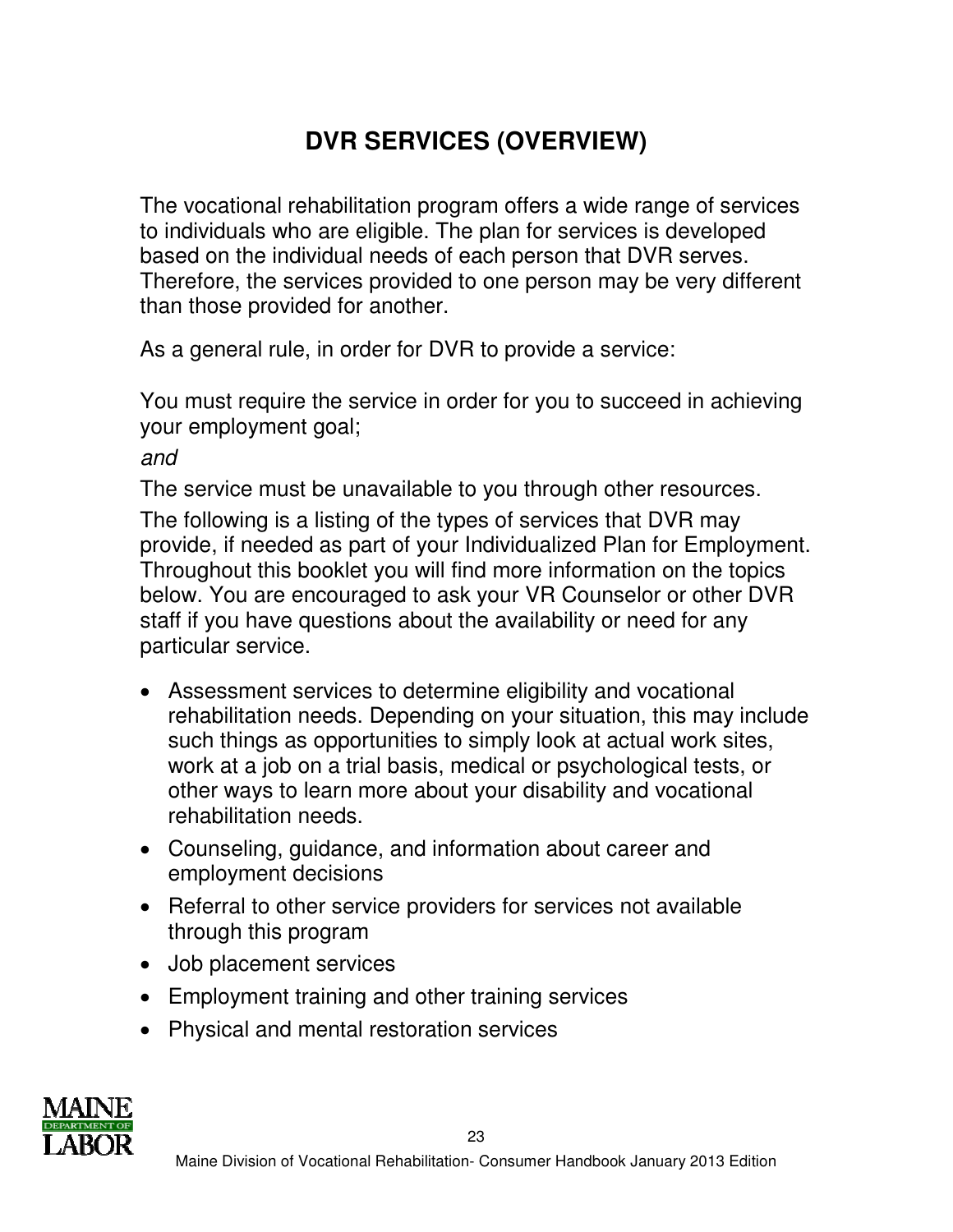- Self-employment services, including technical assistance and consultation for the establishment of small business operations, as well as
- Occupational licenses, tools, equipment, and initial stocks and supplies
- Rehabilitation technology
- Transition planning from school to work
- Job coaching and supported employment services
- Support Services may also be delivered to support the abovementioned primary services. Some examples or support services are:
- Services to family members, if needed for the individual with a disability to achieve the employment goal
- Expenses for additional costs incurred while participating in a DVR evaluation or an Individualized Plan for Employment
- Transportation services
- Personal assistance services. These are services needed by an individual to assist in performing daily living activities as a result of the disability, which are necessary in order for the individual to achieve the employment goal.
- Interpreter or reader services
- Post-employment services to assist individuals to keep their job, to get a job in the same or related field, or to advance in their job

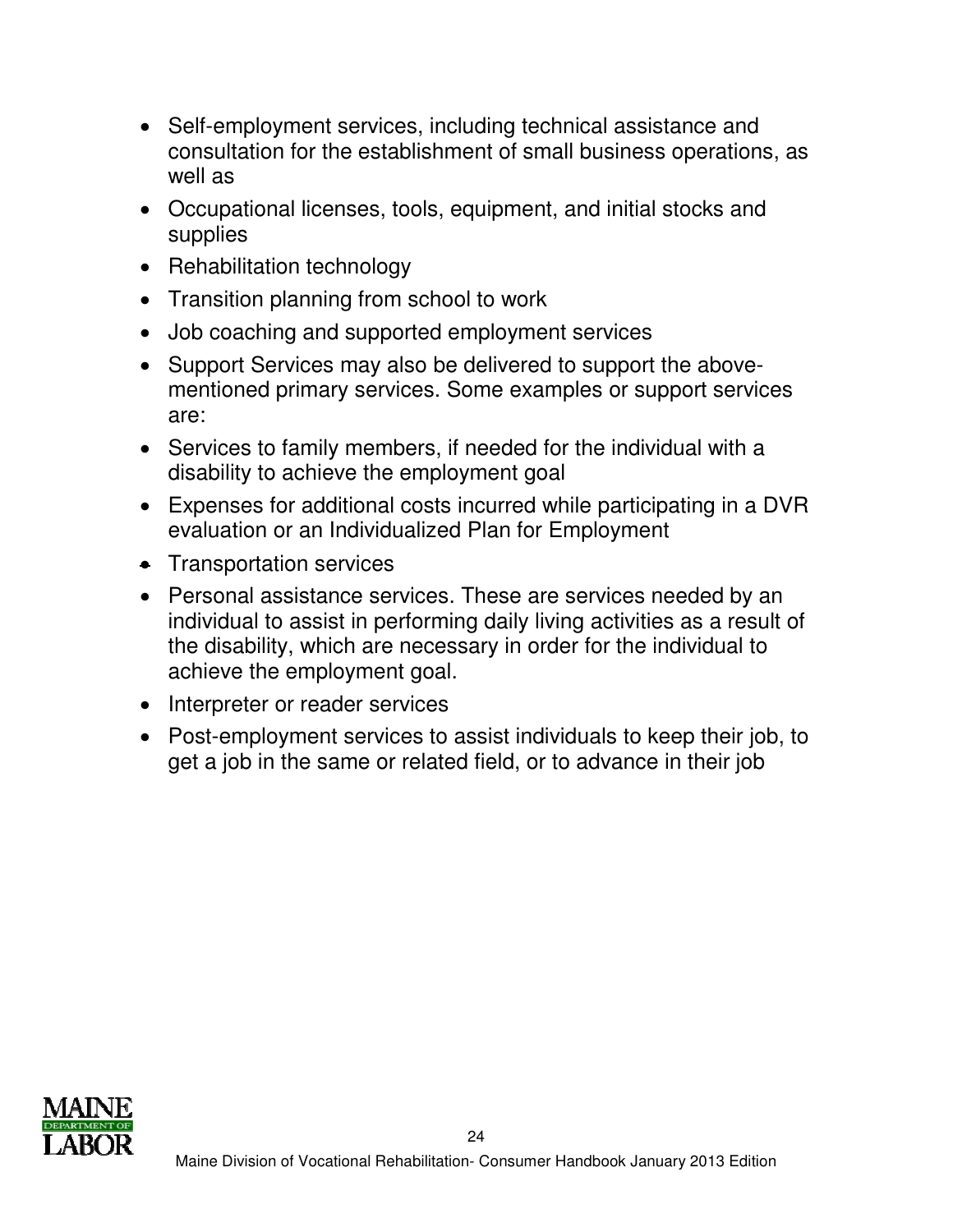# **SITUATIONAL ASSESSMENT**

### **What is a Situational Assessment?**

A Situational Assessment is an opportunity for you to try one or more real jobs, to see how those jobs match your interests and abilities. The choice of jobs will be based on your interests, abilities, and needs. Assessments may vary in length depending on your particular situation, but usually last for 40 hours over a two-week period. You may be paid for the work you do during the assessment, usually at the minimum wage.

Most of the time during the assessment, an evaluator will be with you, to see how you do on the job. He or she will look at many aspects of your job performance, such as your work skills, behaviors, relationships with the boss and co-workers, attendance, and work tolerance. From participating, you will have the chance to see how you like the job and how good you are at it. An assessment may be set up with an employer who has a job opening, and if they are satisfied with your work, you may be offered a job. After the assessment is finished, you and your counselor will get a report from the evaluator telling how you did, whether the job seems suitable for you, and whether you will need other services to be successful.

### **What is important for me to know and do?**

When it is agreed that you need a Situational Assessment, your VR Counselor can help you select a community agency that can set up the assessment that will best meet your needs. Before the assessment begins, you need to be involved with the decision about the type of job you will do during the assessment. It is important that you let your VR Counselor and the evaluator know about anything that will help them find the right place to do the assessment.

You need to let them know about your interests and abilities, as well as any concerns or preferences you may have about your work schedule, transportation, pay requirements, government benefits you may receive, disability-related needs, work environment, location of the job, or any other information that will help in finding an assessment site that will best suit you. If you know of particular

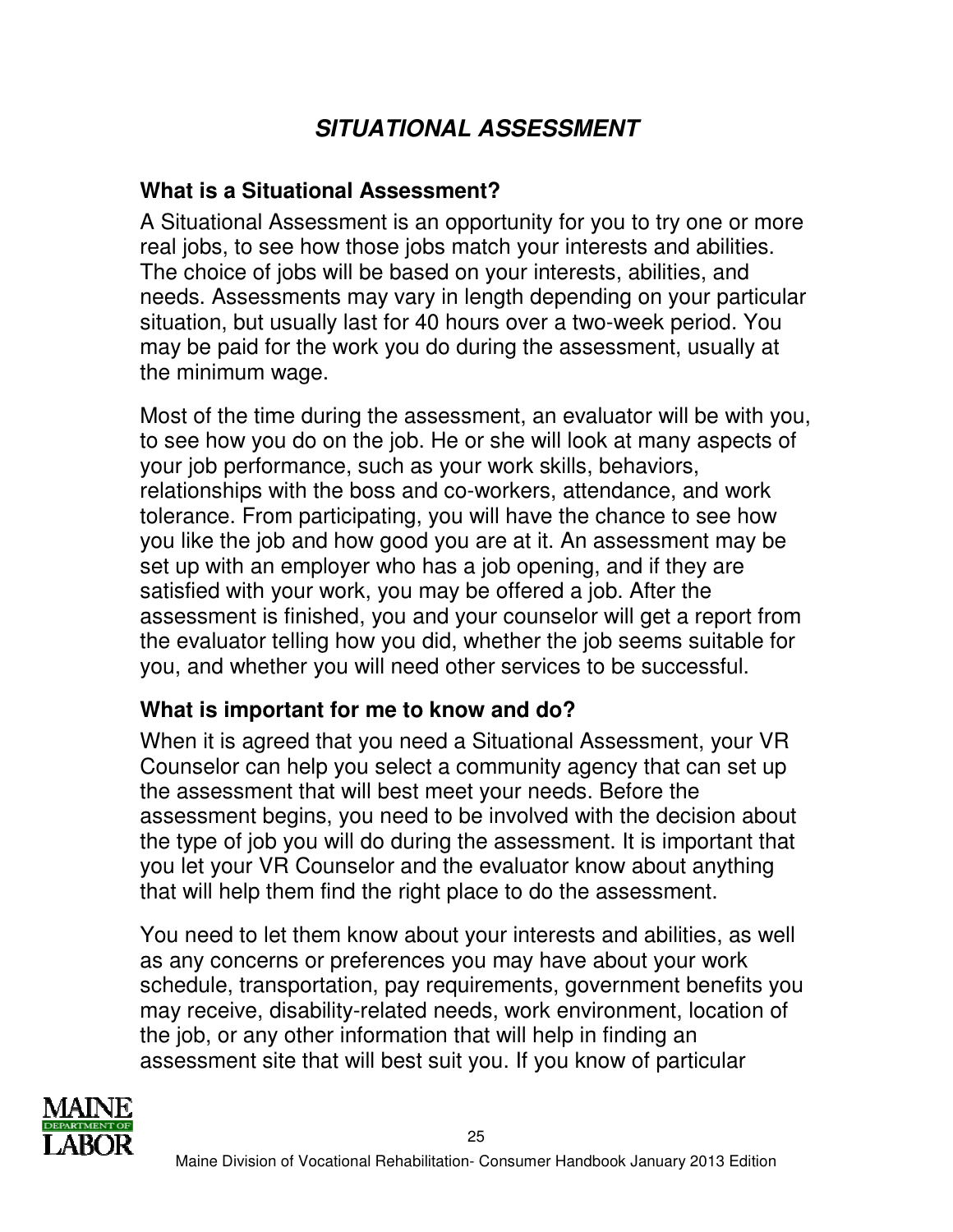places where you would like to work, share this with DVR and the evaluator.

Before and during the assessment, it is important for you to understand what is expected of you. Good attendance at planning meetings and at work, arriving on time, proper clothing and getting along with the boss and co-workers will always be important. In addition, the particular job where you are assessed will probably have other requirements that you will need to know.

Finally, it is important for you to ask any questions that you may have and to provide feedback during the process.

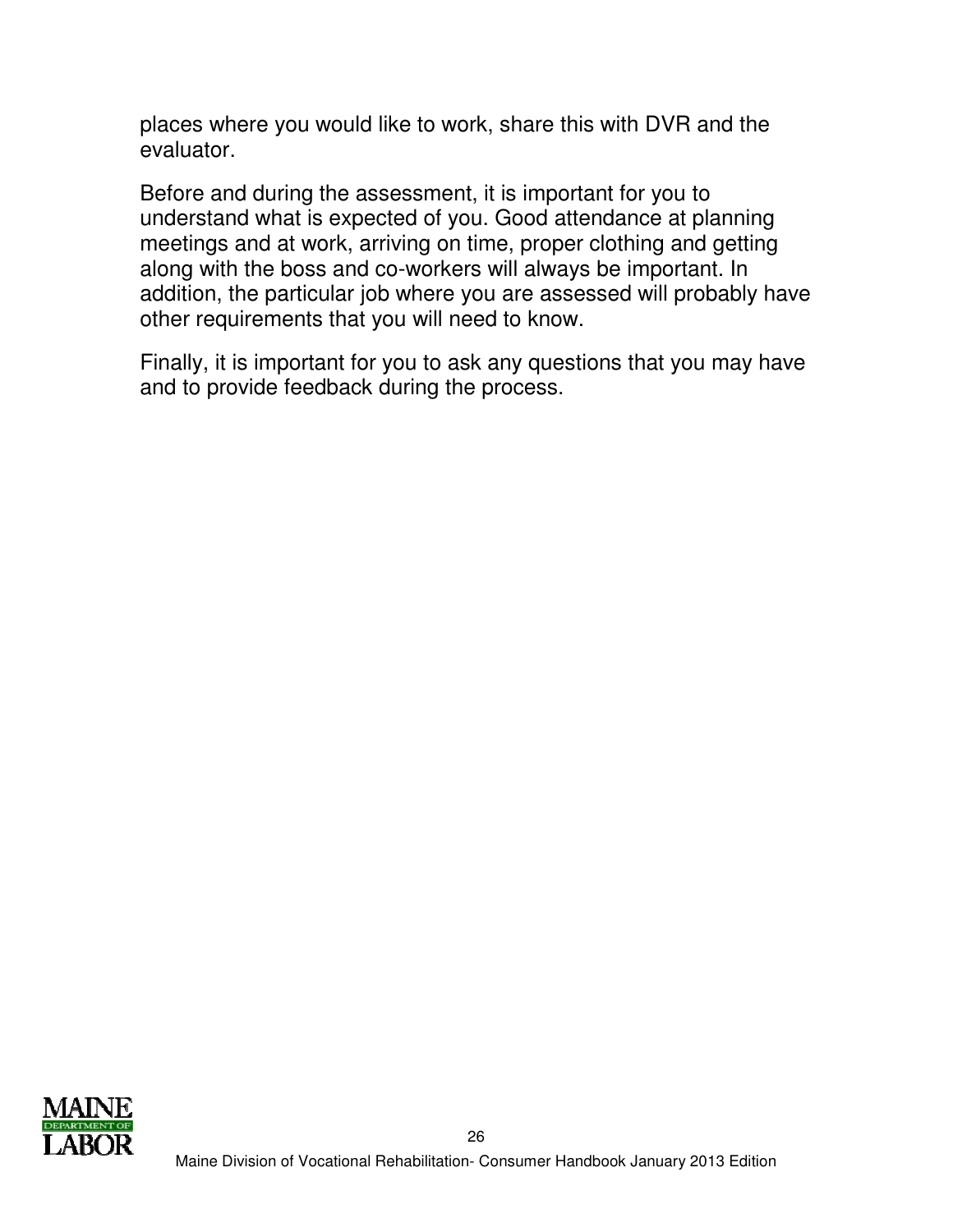# **JOB PLACEMENT SERVICES**

## **What Are Job Placement Services?**

When you and your VR Counselor decide that you are ready to find a job, your VR Counselor will work with you to find employment or arrange for other services, if necessary to help you get a job.

Looking for work requires serious effort. To be successful in finding the job you want, it will be important for you to do your part. The more job-hunting you do, the better your chances of finding work. Some things you can do are to ask family and friends whether they know of any job openings; register for the Maine Job Bank, a service of the Department of Labor's CareerCenter; check the "Help Wanted" section of the newspaper; and review job search websites. For more ideas, please go to http://www.employmentforme.org/jobseekers/employment.html.

There are a number of services that DVR may provide to assist you with placement, depending on your needs. These services may be provided directly by DVR staff or through other agencies.

- Job Seeking Skills (JSS) JSS provides assistance with interviewing skills; resume writing and application techniques to help you prepare for your job search. JSS may be individual assistance or provided as part of a class.
- Individual Placement Assistance Your VR Counselor or another agency may help you identify local employers who might have job openings in your area of interest or advise you on interviewing and resume writing. If needed, arrangements can be made for someone to accompany you to interviews.
- Job Clubs Job clubs are group sessions, which provide information on current local job openings, follow-up with employers, and ongoing support.
- Situational Assessment- A situational assessment is an opportunity for you to try out a real job to determine if you are suited to a particular type of work. A job coach, who assists you in learning the job and to observe your performance, accompanies you. The employer may offer you a job if you perform well during the assessment.

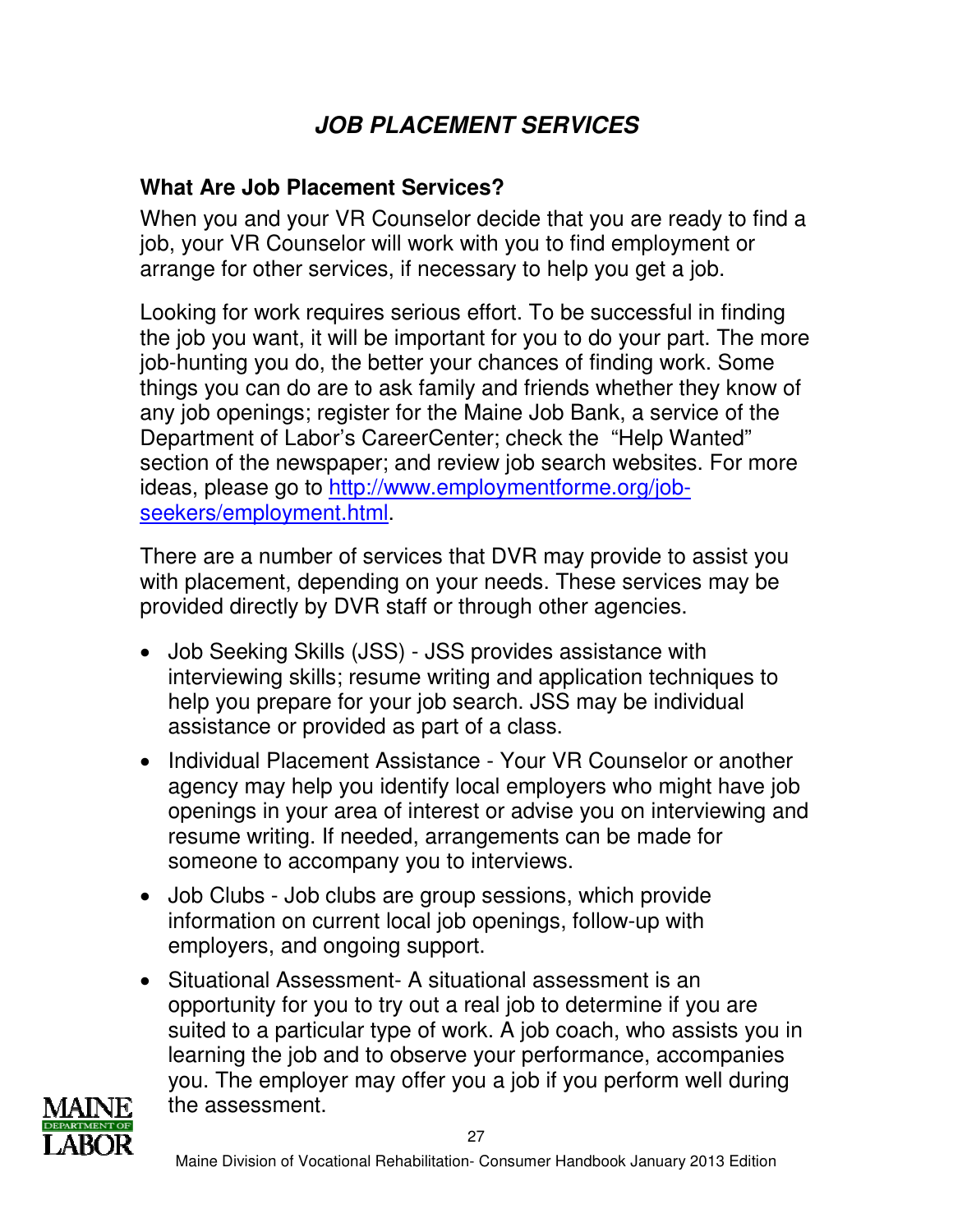- Career Exploration Workshop (CEW) The Career Exploration Workshop (CEW) is a class where you will explore employment areas you're interested in, as well as uncover skills and talents that are unique to you. The workshop is often held at a local CareerCenter, school, or partner agency. It may be facilitated by DVR staff or in conjunction with others. While the CEW typically is offered as a 5-day class over two weeks, it may be delivered differently for students and others as needed. The workshop covers areas such as expectations about work, your readiness for work, tools to evaluate your interests and skills, tools for finding work, and working with your VR Counselor.
- On- the- Job Training An On- the-Job Training (OJT) is an arrangement between an employer and DVR where the employer agrees to hire an individual, and train them while DVR assists with the initial costs of the training and support.

### **Can DVR continue to provide assistance after I'm working?**

Your VR Counselor will maintain contact with you during your first ninety (90) days on the job, or longer if necessary to make sure your job is satisfactory. With your permission, your VR Counselor may contact your supervisor to discuss your progress on the job.

- DVR can provide technical assistance to you and your employer to identify ways to modify the job site so you can perform better. This may include special equipment or rearranging the work site.
- DVR can provide post-employment services that assist you in retaining the job or finding another job in the same or related field, or to advance in your field. Post-employment services are limited to one or two services over a period of less than six (6) months. If there has been a change in your circumstances or your disability has changed you will need to reapply for Vocational Rehabilitation Services. If it has been more than three (3) years since your case was closed, you will need to reapply for services.

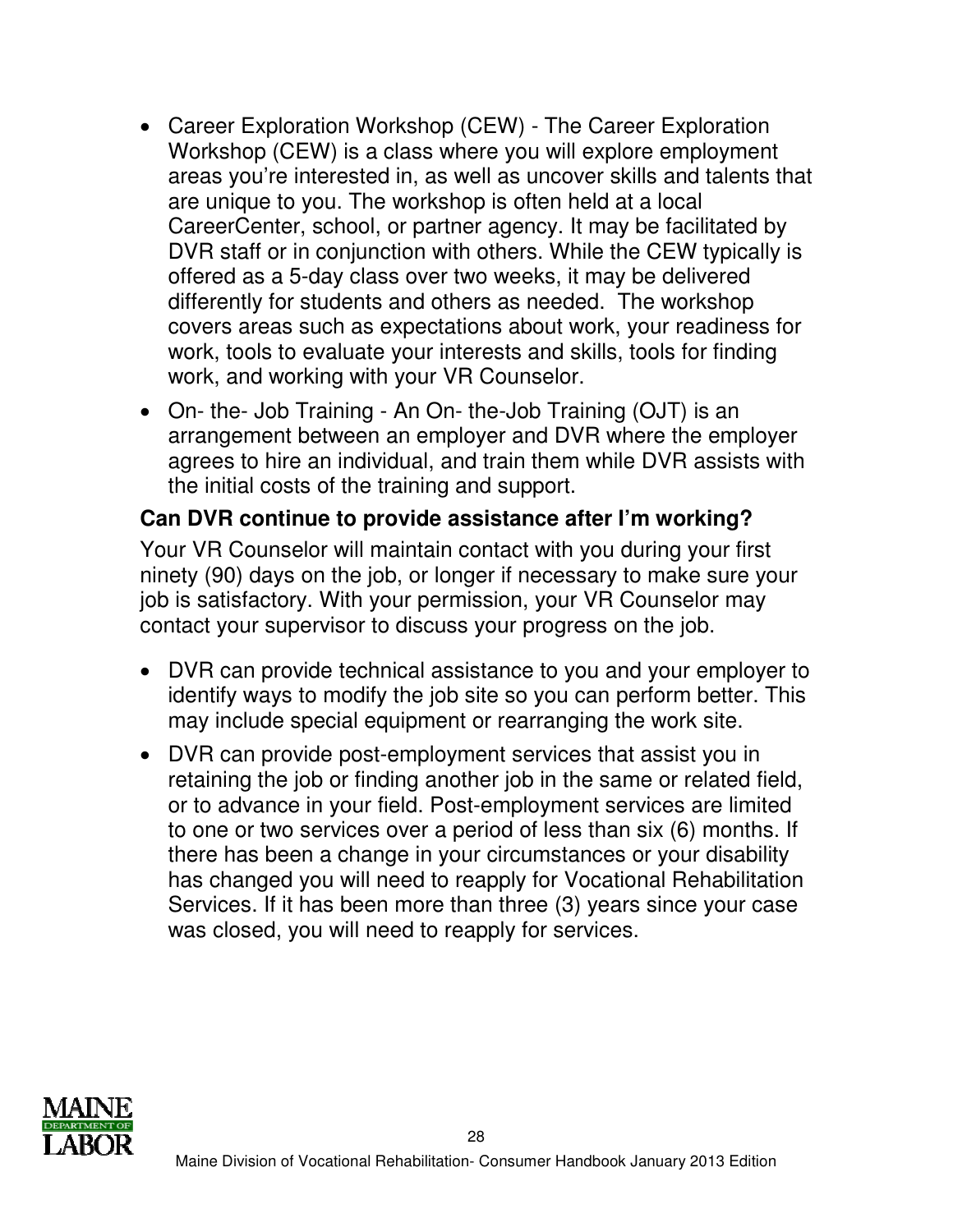# **JOB COACHING AND SUPPORTED EMPLOYMENT What is job coaching?**

A Job Coach (or Employment Specialist) is a person who provides the support you need to keep a job in the community. You may need the Job Coach only for a limited period of time, or you may need support from a Job Coach on an ongoing basis.

Some examples of how a Job Coach might support you are: helping you learn the skills needed for the job; helping you work with supervisors and co-workers; helping you learn how to use transportation for going to work; helping you to know what is expected of you on the job; providing assistance if the work becomes too difficult for you or if other problems arise that affect your work. Sometimes the Job Coach may work with your employer to teach him/her how to provide support to you. A Job Coach will usually meet with you at work, but may meet with you off the job, if that is appropriate and more comfortable for you.

## **What is supported employment?**

Supported employment is a regular job in the community with the ongoing supports (usually job coaching) to help you keep the job. It is designed for persons who, because of a significant disability, are expected to need supports for as long as they remain employed. The amount of support you would receive on a daily or weekly basis will depend on your particular needs. DVR is able to provide these services only on a time-limited basis. Because people who are in supported employment will need long-term supports, plans must be made for who will provide the job coaching or other supports after DVR services are finished. In fact, the law requires that these plans be made before someone starts in supported employment.

Therefore, it is very important that you work with your counselor to apply for other services that may be available to provide the ongoing support after the DVR services are completed. Examples of resources that may be available to provide these ongoing supports are: natural supports from an employer; family support; the Department of Health & Human Services; Social Security Impairment-Related Work Expenses; and DVR's Basic and Brain Injury Extended Support Funds.

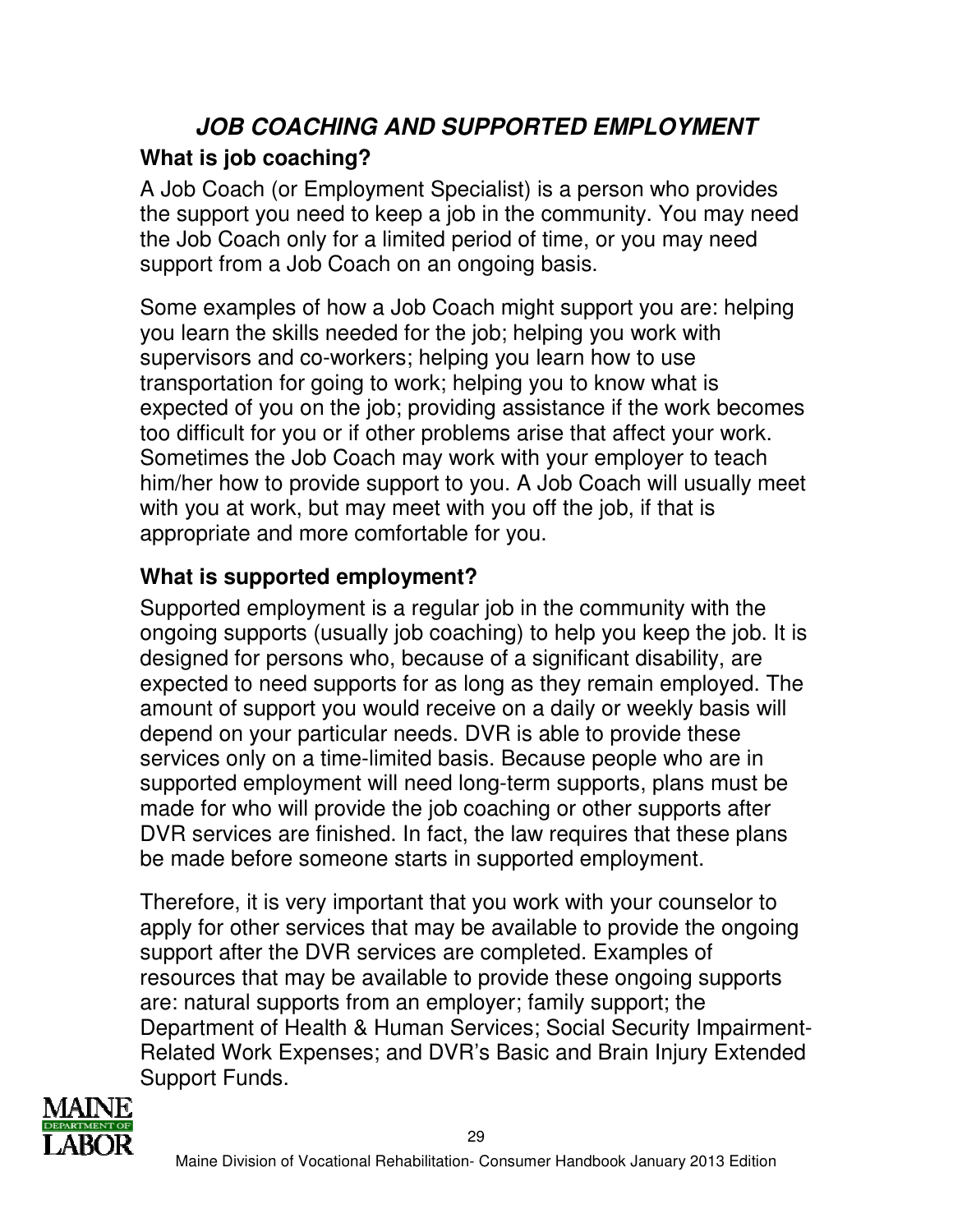## **What is Transitional Employment?**

Transitional Employment is a model of supported employment designed for individuals who have severe psychiatric disabilities. A community rehabilitation provider or clubhouse promises the employer that the job will get done and operates the job site. The advantages of this approach are that you could get into a job setting and get experience without the pressures of the formal job seeking process. You have the opportunity of earning income at the prevailing wage for the particular job. You experience success by simply trying the job and, if for some reason you cannot continue, someone else works at the jobsite, you have the support of the clubhouse and will be offered other opportunities when you are ready. This hopefully limits the feelings of 'failure'. You may also have the opportunity to try a number of different jobs. This builds your job history, provides a source of work references and builds your confidence, while offering the safety net and other support services through the clubhouse program. When you complete six months on one Transitional Employment site you most likely will go on to work at another site. The Transitional Employment option is not the same as a permanent job, but it is an excellent skill building opportunity that can lead toward successful employment. Many who have used the Transitional Employment process have found that a series of such placements in different workplaces, doing different jobs, with different people, is very helpful in gaining the confidence and references necessary to secure independent employment. Success with Transitional Employment puts you in an excellent position to pursue longer-term job and career choices.

### **What else is important for me to know?**

Job coaching and supported employment should be designed to meet your individual needs for keeping your job. The way DVR can set up job coaching is quite flexible. Some people may need more or different kinds of support than others. Some people work better with certain Job Coaches than others. It is important that you let your VR Counselor know if you have specific needs in the amount or type of services that you receive. If you have any problems or concerns in working with your Job Coach, you should inform the VR Counselor.

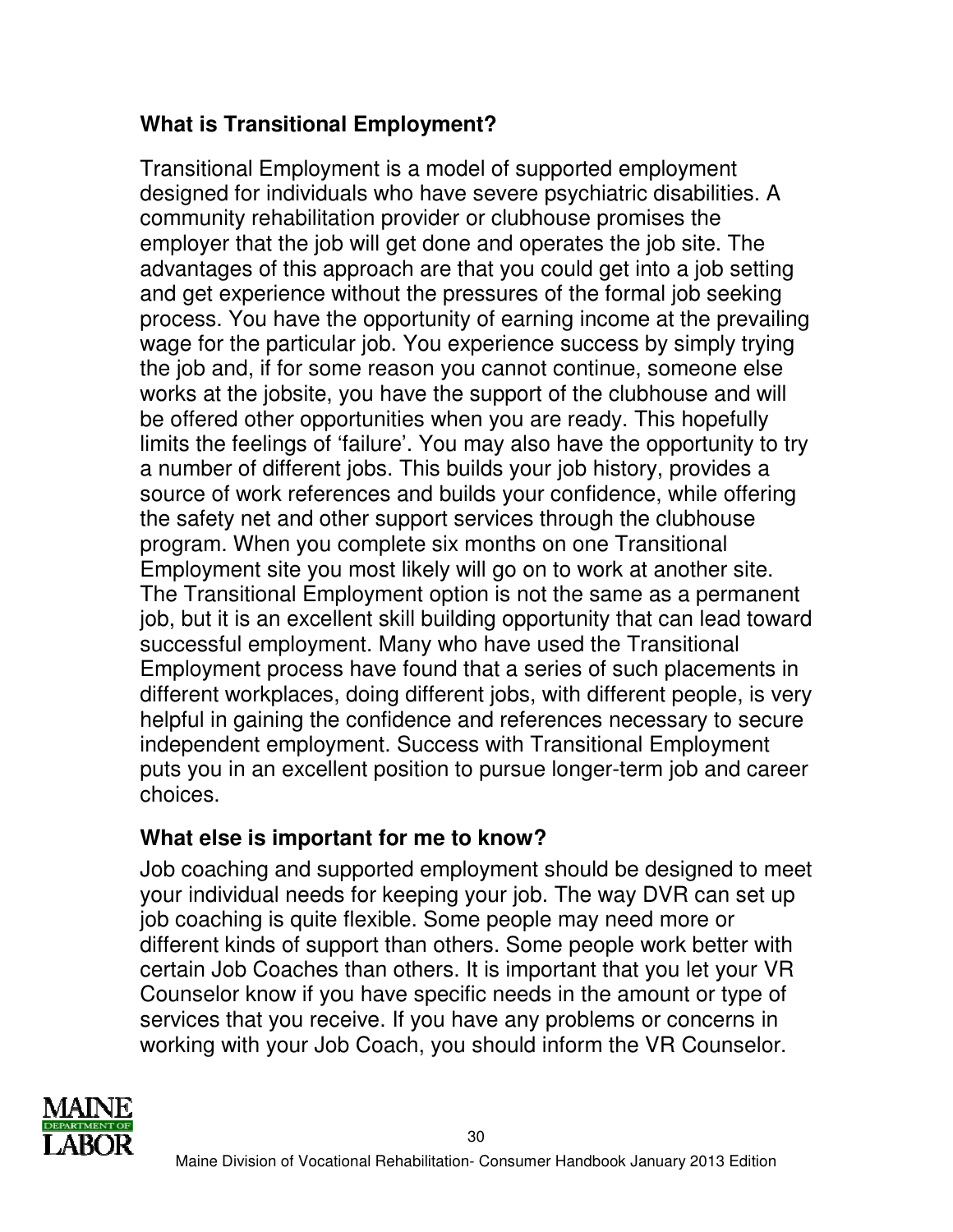# **SELF-EMPLOYMENT SERVICES**

### **What is self-employment?**

Self-employment is a type of work where you own and operate your own business. It may be a business that you operate out of your home. It may also be called a small business enterprise or a microbusiness enterprise.

### **Do I qualify for self-employment services?**

If your employment goal can be best reached through self employment, DVR may be able to assist you with establishing or maintaining the business.

In general, setting up your own business will require a significant commitment of your time and resources to be successful. The Division may be able to help you in the development of selfemployment or a small business enterprise under the following conditions:

- You will be required to attend a self- employment orientation program.
- You must develop a Business Plan and it must be approved by an Approved Business Consultant, like the Maine Small Business Development Center (SBDC), as an economically viable proposal. An alternate small business resource acceptable to both you and your VR Counselor may be used instead of the SBDC. If you need additional assistance, there are numerous Small Business Development Counseling Centers offering ongoing consultation and workshops. Your VR Counselor will assist you with these connections.
- Prior to providing services under an Individualized Plan for Employment through a goal of self-employment, the Division must agree to both the goal and the business plan. It will be important for you and your counselor to discuss how you will decide whether the business is successful.
- The DVR typically limits its contribution toward establishing a small business (excluding training and disability related expenses) to \$7,500.00 for a business that will allow you to become completely

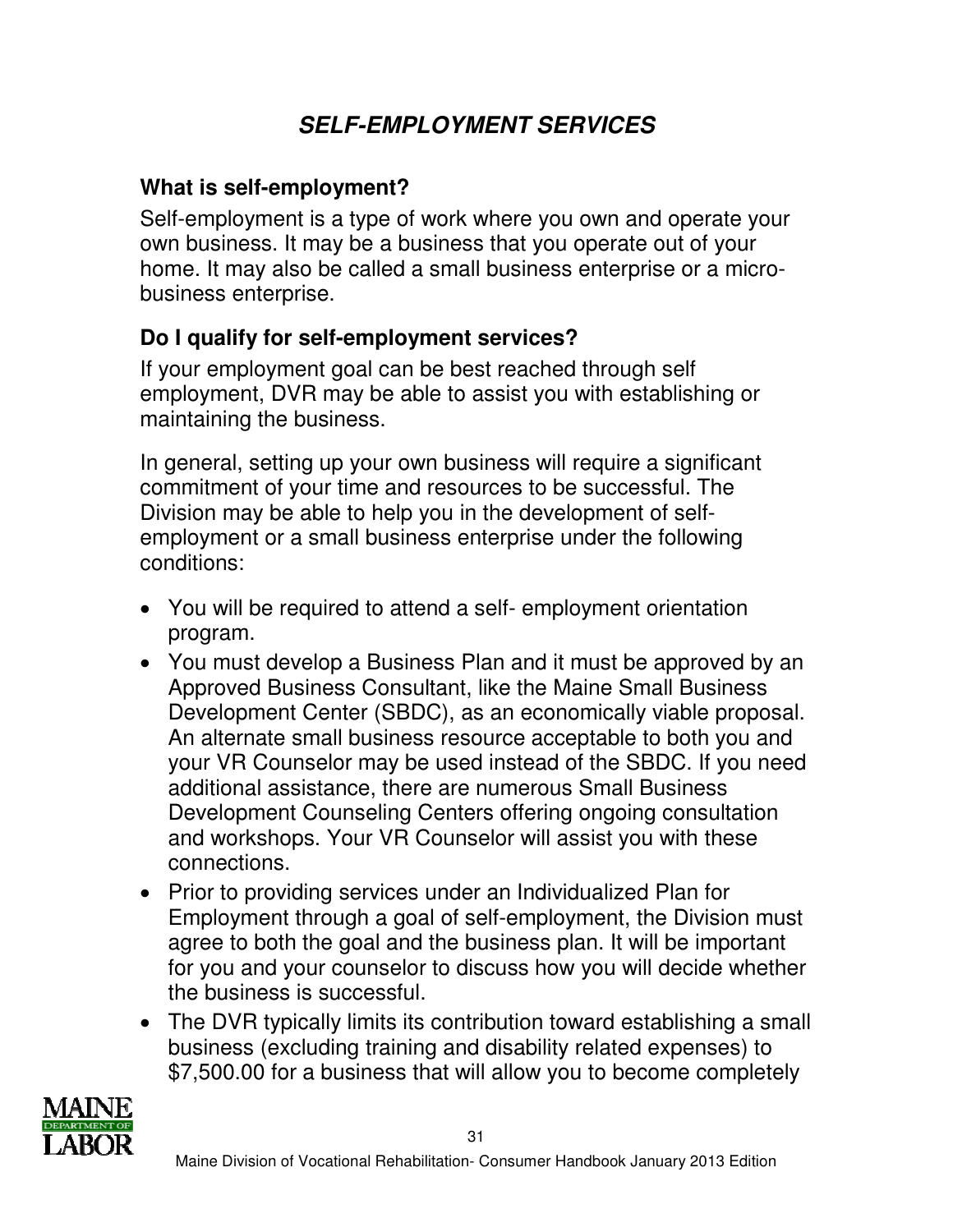self-sufficient or \$2,500.00 that will allow you to work part time and continue to receive benefits such as SSI or SSDI.

- You will be expected to seek outside financing for the start up costs of your business and you must contribute to your business in cash, in-kind labor, and/ or materials.
- You will be expected to own and operate at least 51% of the business.
- Self-employment services provided by DVR are limited to start-up services and goods. Examples might include business consultants, bookkeeping, advertising, initial stock, insurance, permits, fees, equipment supplies, rent, utilities, transportation, telephone and postage.
- An Important Note: Self-employment plans that are expected to result in your becoming self-sufficient (able to get off of all public benefits) require that you have a **good credit record**, or a pattern of managing your debt well.

### **Once the small business enterprise is operating:**

Your VR Counselor will visit the business site and/or be in contact with you to see how the business is going. Before DVR closes your case with the agency, you and your VR Counselor will need to decide whether you still agree that the business is or will be successful. To help you be successful the recommended time-period for follow up of people on self-employment plans is two (2) years.

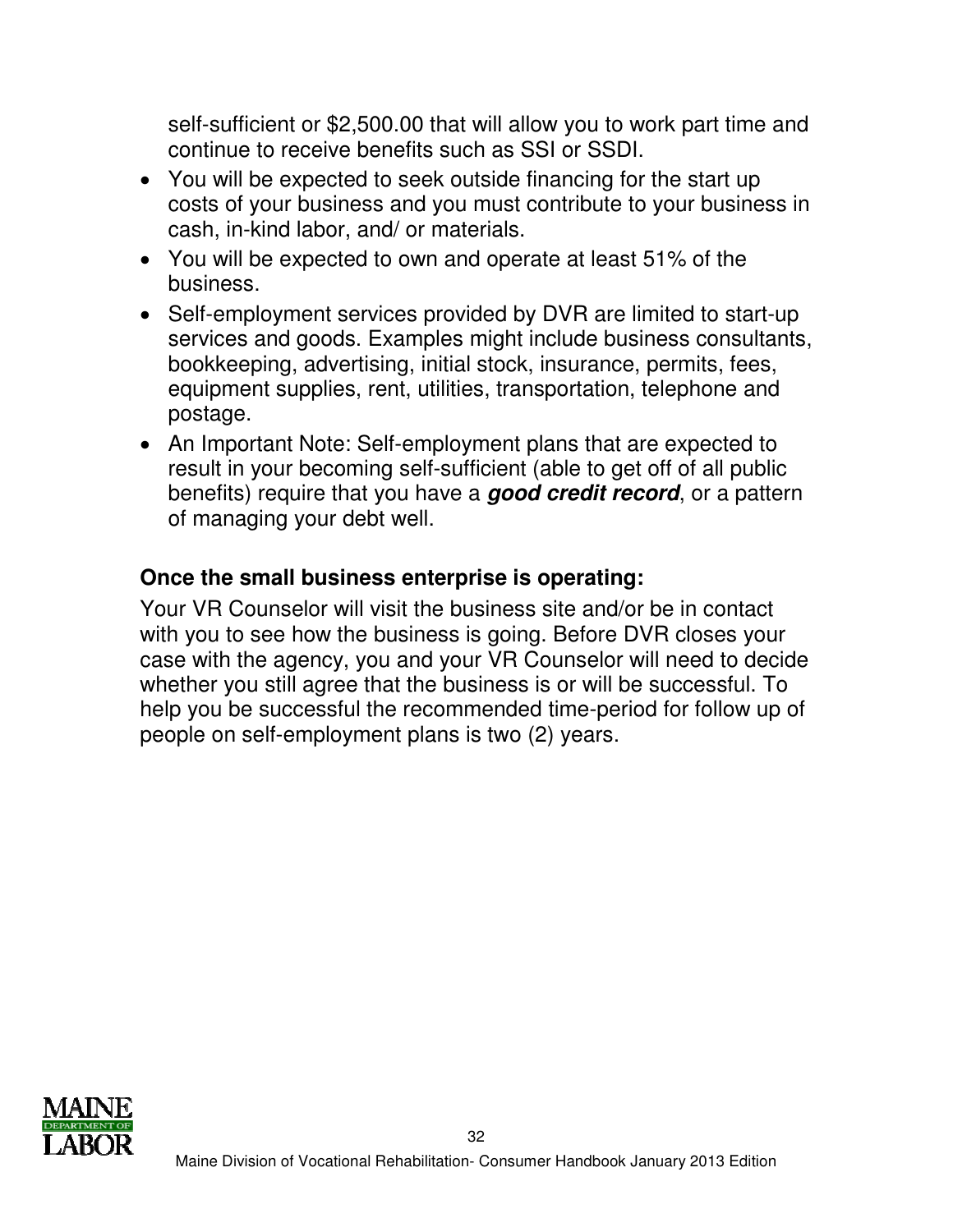# **TRANSPORTATION SUPPORTS**

### 'Support Service'

Talk with your VR Counselor about whether transportation supports are necessary for your Individualized Plan for Employment.

- There is information about car maintenance available from your VR Counselor that will help you to minimize the need for repairs and there is a process for obtaining assistance with repairs that includes determining the value of your car and consulting a certified mechanic. Ask your VR Counselor if you have any questions.
- There is a worksheet that you can fill out with your counselor to help you decide if you can afford the upkeep of a vehicle. There are guidelines to help you and your counselor decide if transportation assistance is necessary for your IPE and if there are any other available funds to help you in obtaining a vehicle.
- It is possible to obtain assistance in purchasing a vehicle, following MPower guidelines. For more information, about transportation services talk with your VR Counselor.

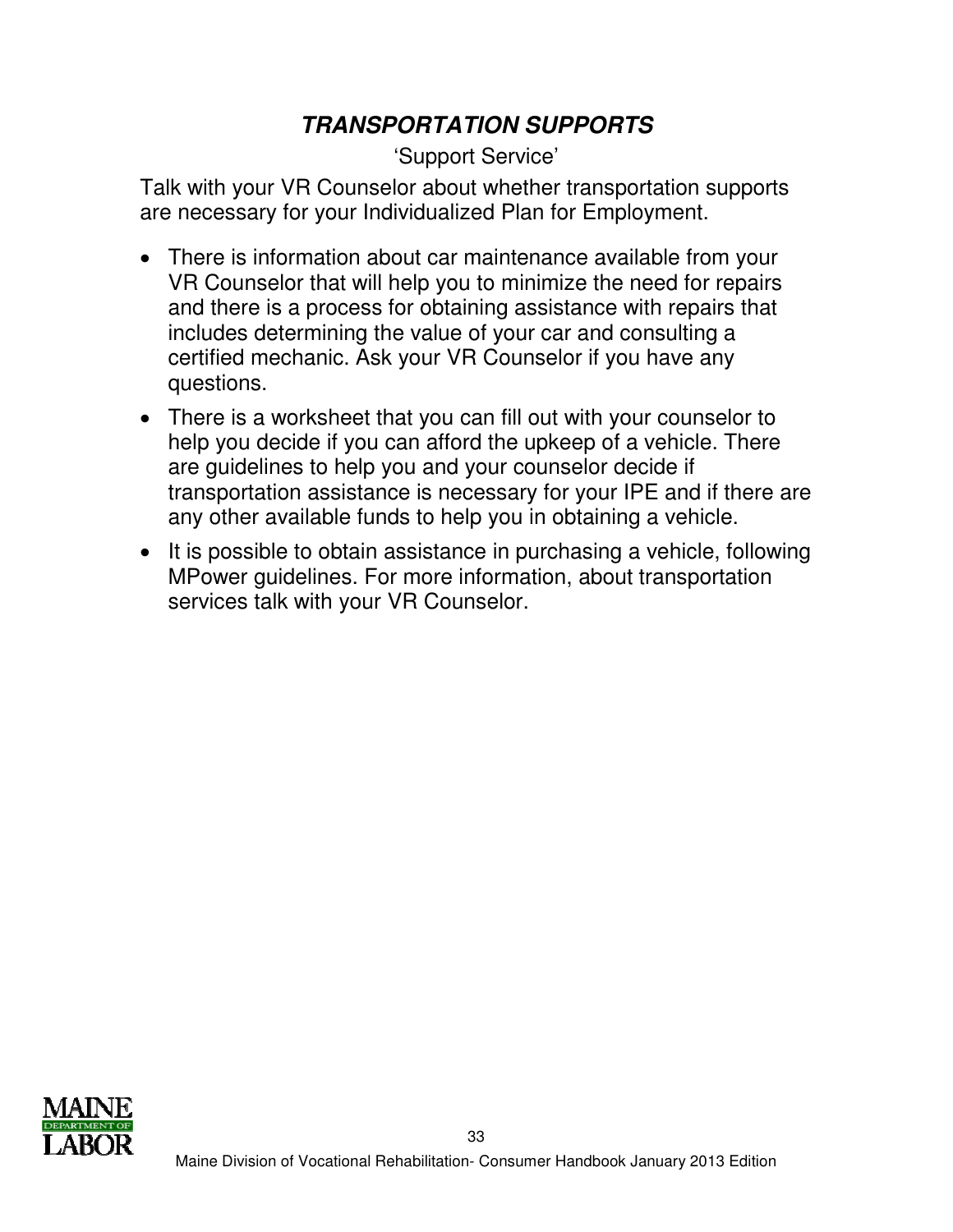# **POST-EMPLOYMENT SERVICES**

### **What are Post-Employment Services?**

Post-employment services may be provided to you after your case has been closed, to help you maintain, regain or advance in your current job, or find another job in the same or related field. It is important for you to know that post employment services are limited to one or two services that will take less than six months to complete and will require you to amend your Individualized Plan for Employment with your VR Counselor.

### **When am I eligible for Post-Employment Services?**

If you have received services from DVR and your case has been closed because you were working, you might be eligible. If you find you are having trouble with your job, are unable to advance in your job, or have lost your job, and you think it is because of your disability, you should contact your VR Counselor to inquire about post-employment services.

### **Will I have to go through exams or tests again?**

Generally, no. You are still considered eligible to receive services from DVR based on the information already in your case record. That information can usually be used to determine what services you need.

However, if your disability has changed, or if your circumstances and job goals have significantly changed, you may need to reapply for services. If you will need more than one or two services that will take more than six (6) months to complete or it has been more than three (3) years since your case was closed, you will need to reapply for services. At that time, additional exams or tests may be necessary.

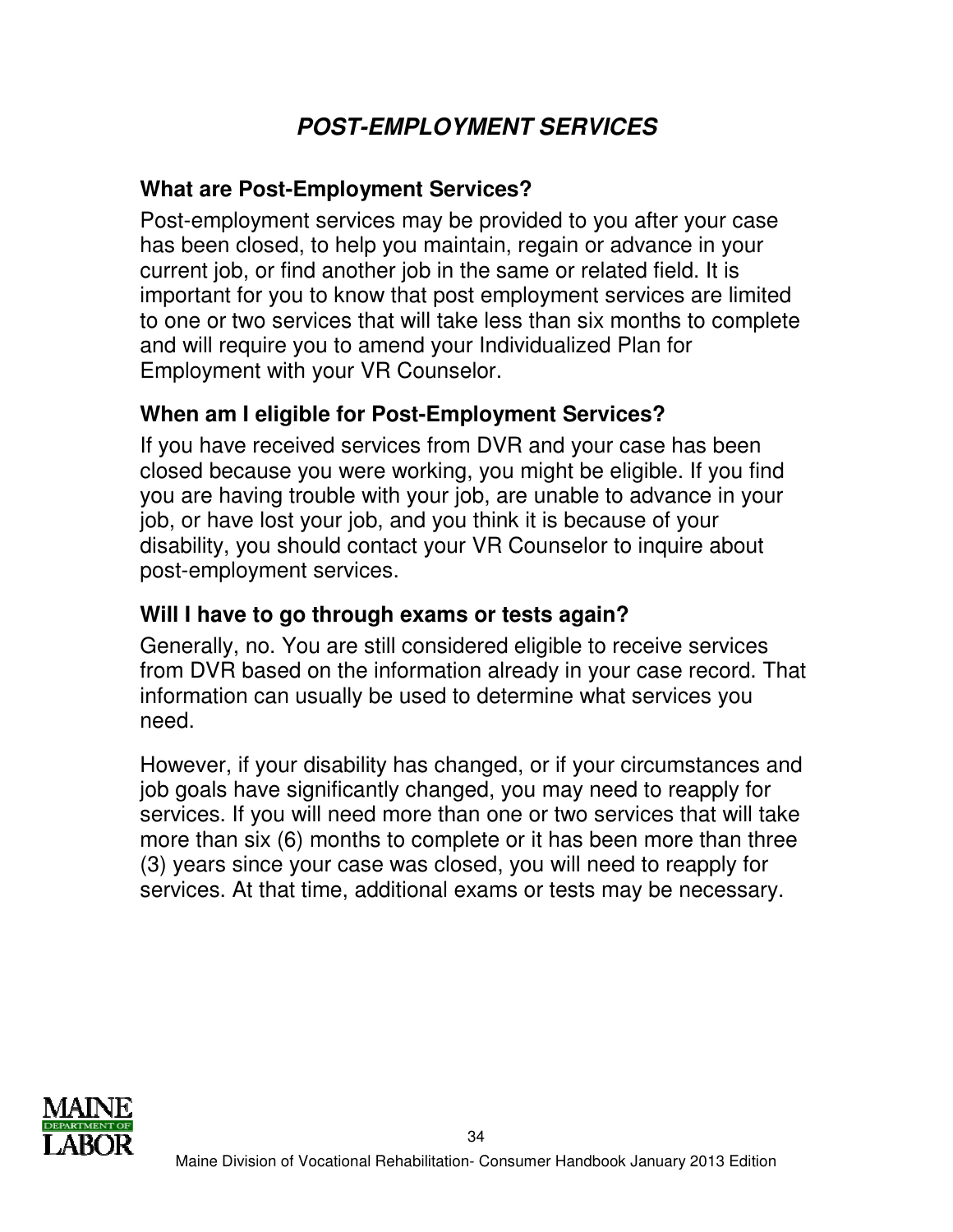# **Education and Training Services**

# **EMPLOYMENT TRAINING**

# **What Is Employment Training?**

It is the means by which a person learns the skills needed to do a particular job or type of work. Examples include:

- job tryouts (situational assessments)
- on-the-job training
- short-term specific skill training
- internships
- volunteer work
- vocational/technical school
- college training

## **Can DVR Help with Employment Training?**

DVR may help, if training is needed for you to achieve your job goal, and if DVR has agreed to help you with this as part of your Individualized Plan for Employment. The type of training DVR will support depends on your abilities and interests, information about the job market, and research on how most people get into the kind of work you want to do.

## **What Is Expected of Me?**

- You and your VR Counselor must agree on your employment goal and whether training is needed to achieve it.
- You need to apply and be accepted for admission into the training program or school you wish to attend.
- If you are applying to a college or other post-secondary institution, you must apply for financial aid and follow the school's procedures and timetables. You need to advise DVR of any disability-related needs that you will have in attending the program.
- You must maintain the performance requirements of the school or program to remain in good standing.
- You need to discuss any significant changes with your VR Counselor beforehand as your Individualized Plan for Employment may need to be revised.
- You must provide VR with copies of your grades or progress reports and maintain regular contact with your VR Counselor.

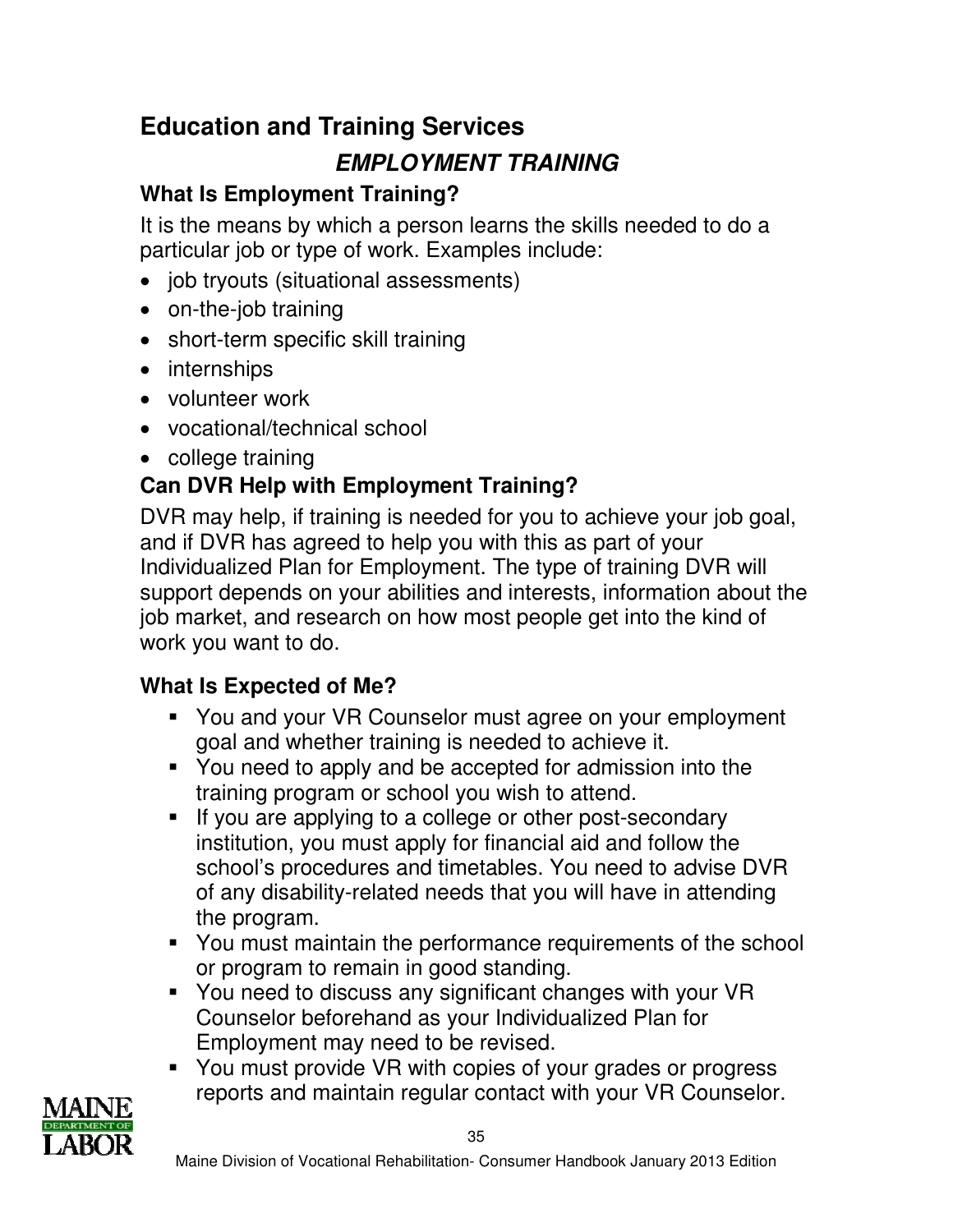### **Vocational Rehabilitation, Post-Secondary Education, Training and You: A Consumer's Guide (Developed by Maine Client Assistance Program)**

**Introduction**: The purpose of this section of the handbook is to help you understand how Vocational Rehabilitation (VR) and Post-Secondary Education work and to explain all the roles and responsibilities of the individuals who are involved in the process.

This information pertains to training programs, both educational and vocational, which qualify for and participate in the Federal Financial Student Aid Program. A Financial Aid Information Form will be used to identify your costs, resources and VR's contribution towards your program.

While we have attempted to identify the important issues and concerns, we know you will have questions. Please contact your VR Counselor when this occurs. Remember that good planning and frequent and open communication with all the players is the key to success in this area.

**What Does the Law Say?** Federal laws and the Maine VR rules say that if post-secondary education is required for you to attain an employment goal (job), VR may be able to help. The laws also say, however, that VR support for post-secondary education cannot be provided unless you make maximum efforts to secure assistance from other sources, including federal student aid.

**What Is Financial Aid?** Financial aid is designed to help individuals meet their educational expenses when their own resources are not sufficient. A student who believes that his resources and those of his/her family are not sufficient to pay for all the costs of attendance (tuition, room and board, books, transportation, campus activities, etc.) should apply for financial aid through the Financial Aid Office (FAO) of the institution he or she plans to attend. Three types of aid are available.

- Grants gifts and scholarships, which do not have to be repaid.
- Loans money borrowed to cover school costs. It must be repaid, usually with interest, over a specified period of time. This usually takes place after the student has left school or graduated.

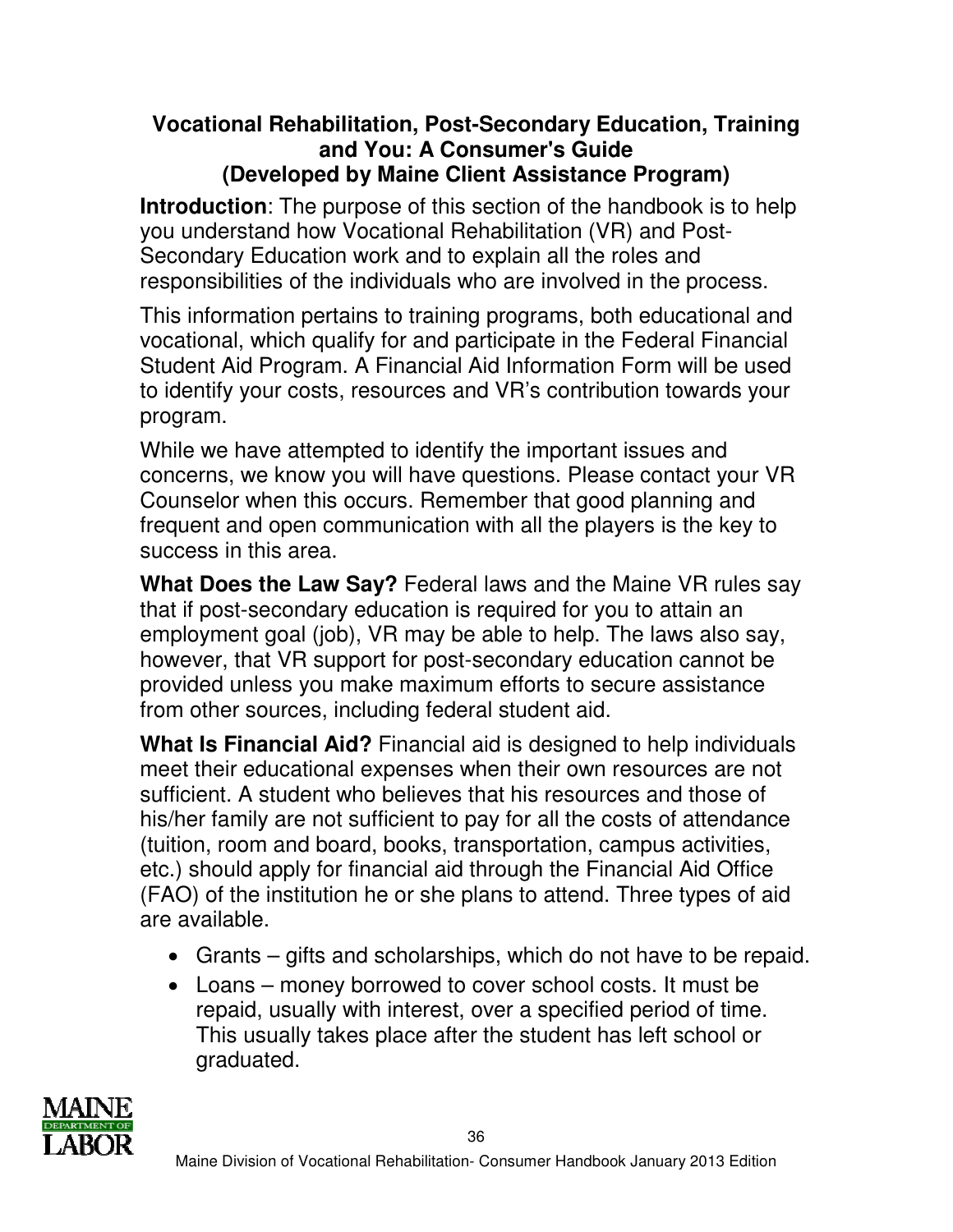• Work Study – employment, which enables a student to earn a portion of school costs.

The Federal Government contributes to all three types of student financial aid.

**What Is Family Contribution?** The family contribution is the amount of money the family of a student is expected to contribute toward college expenses. The family includes the student and the student's parents in the case of a dependent student, or the student and spouse, if any, in the case of an independent student. The amount the family is expected to contribute is calculated by a standardized needs formula that takes into account the family's financial resources (income and assets), family size and basic living expenses. VR must accept the family contribution amount provided by the FAO. All students applying for Federal financial assistance are required to complete the Free Application for Federal Student Aid (FAFSA). There is no charge to the student or the student's family for the processing of this form or for determining the student's eligibility for Federal financial assistance.

Some students receive little or no financial support from their parents when they enroll in a post-secondary education program. A student may qualify as financially independent if he/she:

- If Is twenty-four (24) years of age or older by December 31 of the award year
- Is a veteran of the Armed Forces of the United States
- Is a graduate or professional student
- Is an orphan or ward of the court;
- Is married; and/or has legal dependents other than a spouse
- Or is a student for whom a financial aid administrator makes a documented determination of independence by reason of other unusual circumstances.

The family contribution of an independent student is calculated based upon the income and assets of the student and spouse, if married.

**Am I Required to Take a Loan?** You are encouraged to take out loans towards your education, but this is not a federal or state

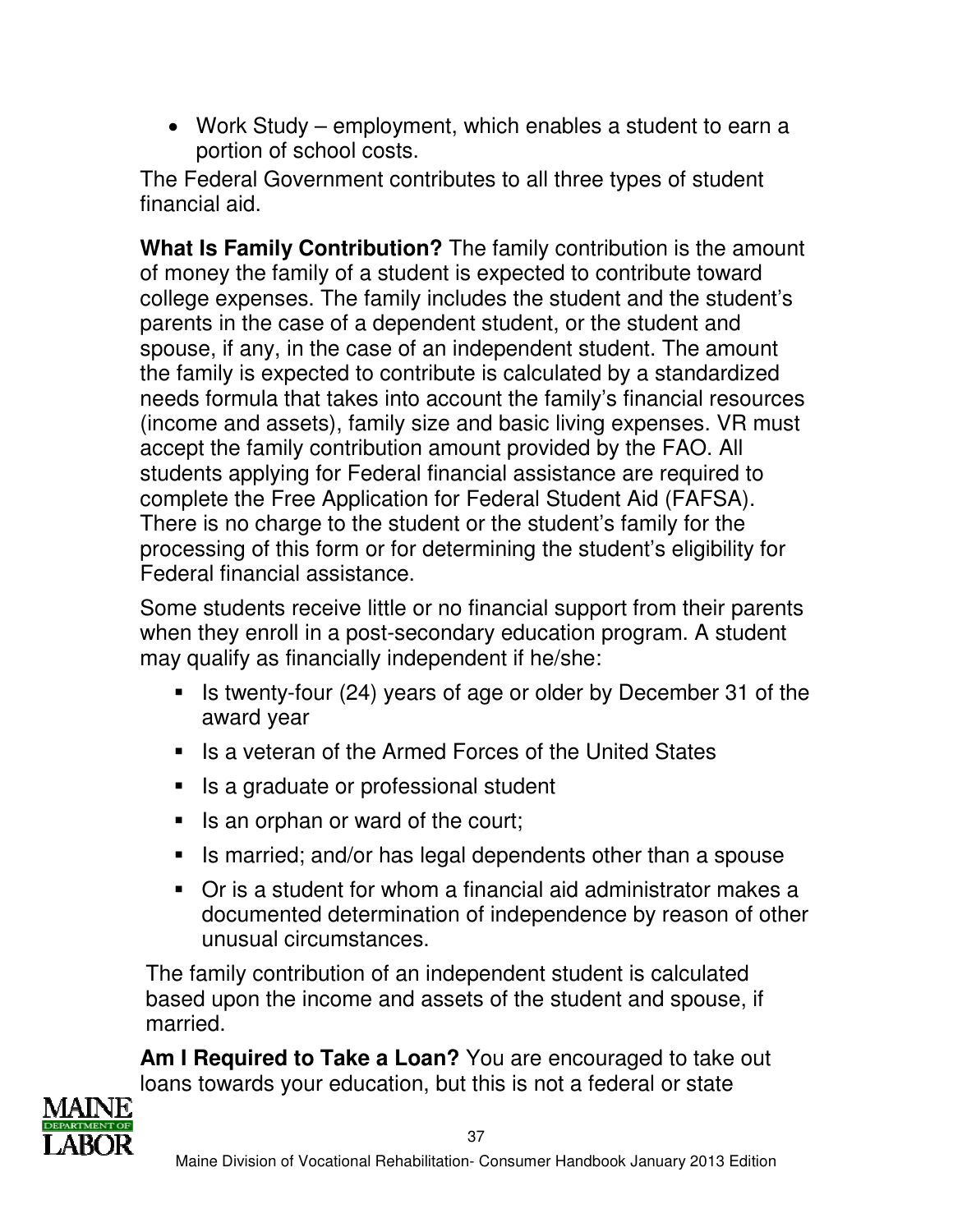requirement. However, most people realize that loans are a necessary part of attending a post-secondary education program. Consider the loans an investment in your future. Also you may need to consider taking out a loan to cover basic living expenses.

If you have defaulted on a previous student loan, you will be unable to receive any grants, additional student loans or work study assistance. You will need to demonstrate that you have made a reasonable effort to clear your default status before VR will consider replacing any grant award. As stated previously, VR support for post secondary training cannot be provided unless you make maximum efforts to secure assistance from other sources.

**How Does Vocational Rehabilitation fit Into the Financial Aid Process?** Once post-secondary education has been identified as a service you need to reach your employment goal, a coordinated, multi-step effort involving the institution, VR and you begins.

## STEP 1:

You will be asked to fill out SECTION A, PART I of the VR Financial Aid Information Exchange Form. Once SECTION A, PART I is completed, this is sent to the Financial Aid Office (FAO) at the institution you plan to attend.

## STEP 2:

SECTION B, PART I of the form is completed by the FAO using the information you provide, the number of courses, where you will live, etc. This section identifies your education-related expenses, expected contributions and all grants, loans, scholarships and/or work-study support. The result of these calculations is called your Unmet-Need, which is costs minus resources. The FAO keeps a copy and a copy is forwarded to your VR Counselor. Your VR Counselor is responsible for getting a copy to you.

STEP 3:

 You and your VR Counselor will take the information from SECTION B of PART I and complete all sections of PART II of the form.

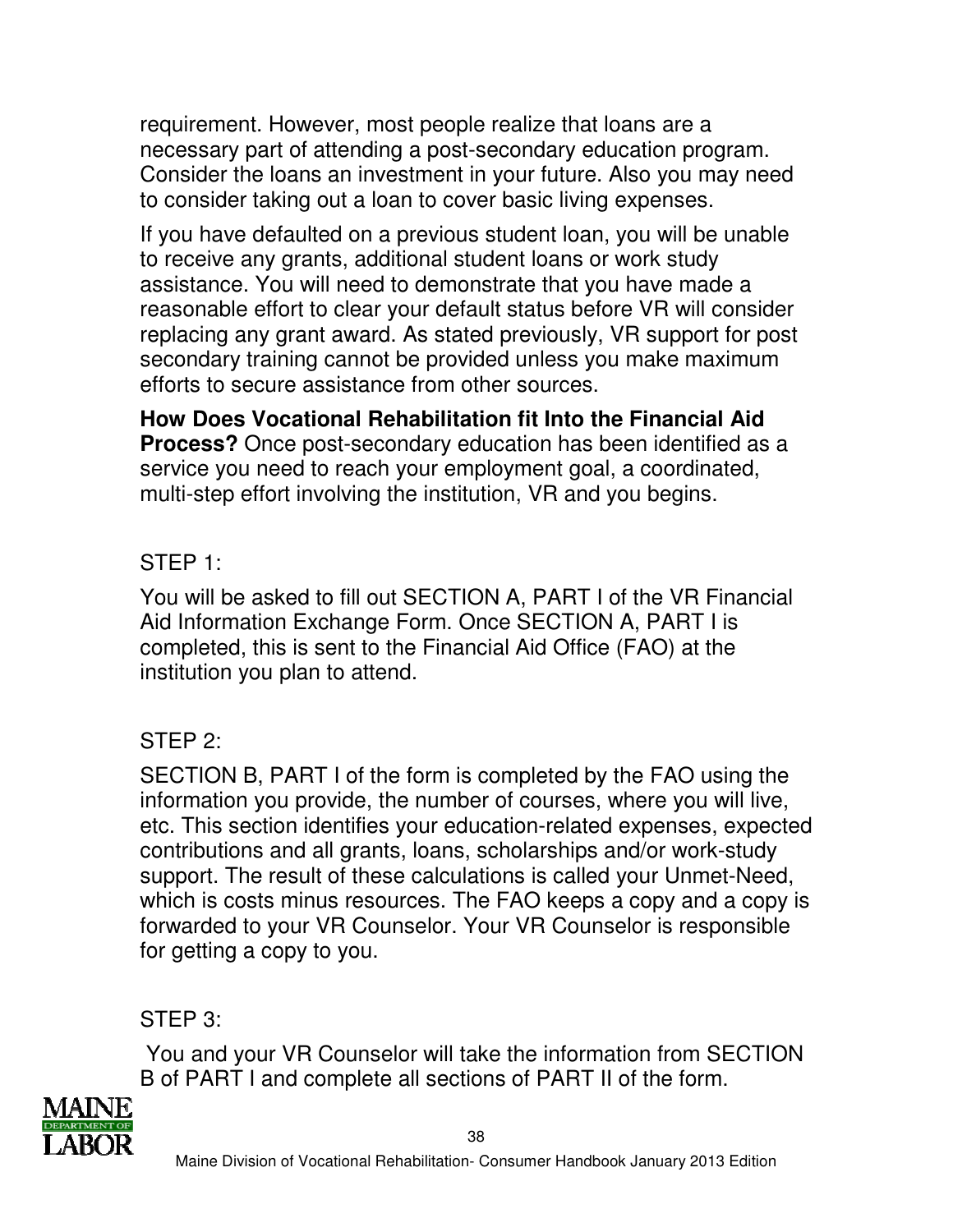The reason for completing this form is to identify your actual costs of attending the program (vs. standard figures used by FAO), your resources from all sources, any disability-related expenses and to specify the amount of financial support you will receive from VR. Based on the information in Part II, the Notification of Vocational Rehabilitation Funding form Part III will be completed with a copy forwarded to the FAO, a copy remains with VR and you receive a copy.

STEP 4:

Many people will not need to be concerned with this step. However, if your VR Counselor has increased the Unmet Need amount due to higher actual costs such as transportation, childcare etc., the FAO will also need to increase your budget and the Unmet Need. If there are disability-related expenses provided from VR, your budget and the Unmet Need would need to be adjusted. None of these actions should decrease the amount of financial aid you will receive from the institution.

## STEP 5:

The final step in the process is for VR to forward the specified financial support to the institution.

**What educational expenses are considered disability related?** The student with a disability is often faced with additional expenses not incurred by other students. Examples of these expenses include:

- Purchase and maintenance of disability-related equipment;
- Expense of services for personal use or study such as readers, or personal care attendants;
- Transportation necessary to pursue an academic program, if regular transportation is not accessible;
- Medical expenses relating directly to the individual's disability that are not covered by insurance.

Students should be sure to inform the FAO of disability-related expenses that may previously have been covered by the family budget.

These may also include food and veterinary bills for guide dogs, batteries for hearing aids and Telecommunication Devices for the

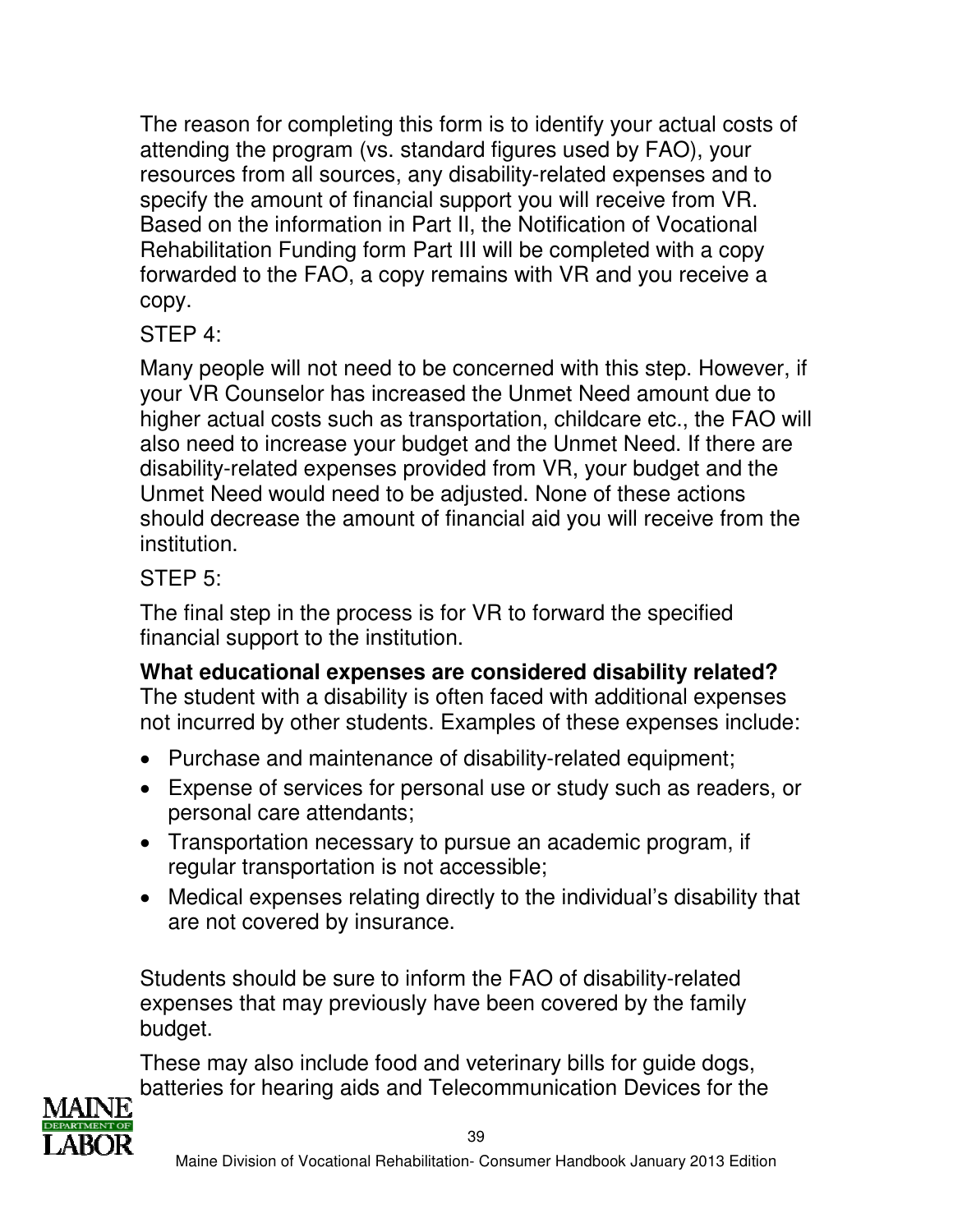Deaf, and/or costs of recruiting and training readers or personal care attendants. Often, leaving home necessitates the purchase of new or additional equipment that will allow the student to be independent at school. Some of the equipment and support services may be available at the post-secondary institution. You and your VR Counselor should check with the 504 Coordinator or Office of Disability Support Services at the institution to see what is available there.

**What Are My Responsibilities?** Attending post secondary education carries with it a variety of responsibilities. These include:

- Applying for and complete the Financial Aid information in a timely manner.
- Explore other funding resources which could assist in some postsecondary expenses. Examples of these resources include the Plan for Achieving Self Support (PASS), Ticket to Work, ASPIRE, VA and Workforce Development Center.
- Maintain at least six credit hours per semester which demonstrates academic progress.
- Remain in good academic standing with the institution.
- Provide your counselor with a copy of your grades on a regular basis.
- Meet with the disability services department to make arrangements for any accommodations you require.
- You will be required to notify your VR Counselor of any changes in your status, i.e. full to part-time, and of any problems you are encountering at the institution

**Places for Additional Information**: Your VR Counselor and FAO should be able to answer the questions you have. Here are some places for more information.

1. The Federal Student Aid website has a number of resources and publishes a booklet called "Funding Education Beyond High School" which is available at http://studentaid.ed.gov/students/publications/student\_guide/index. html

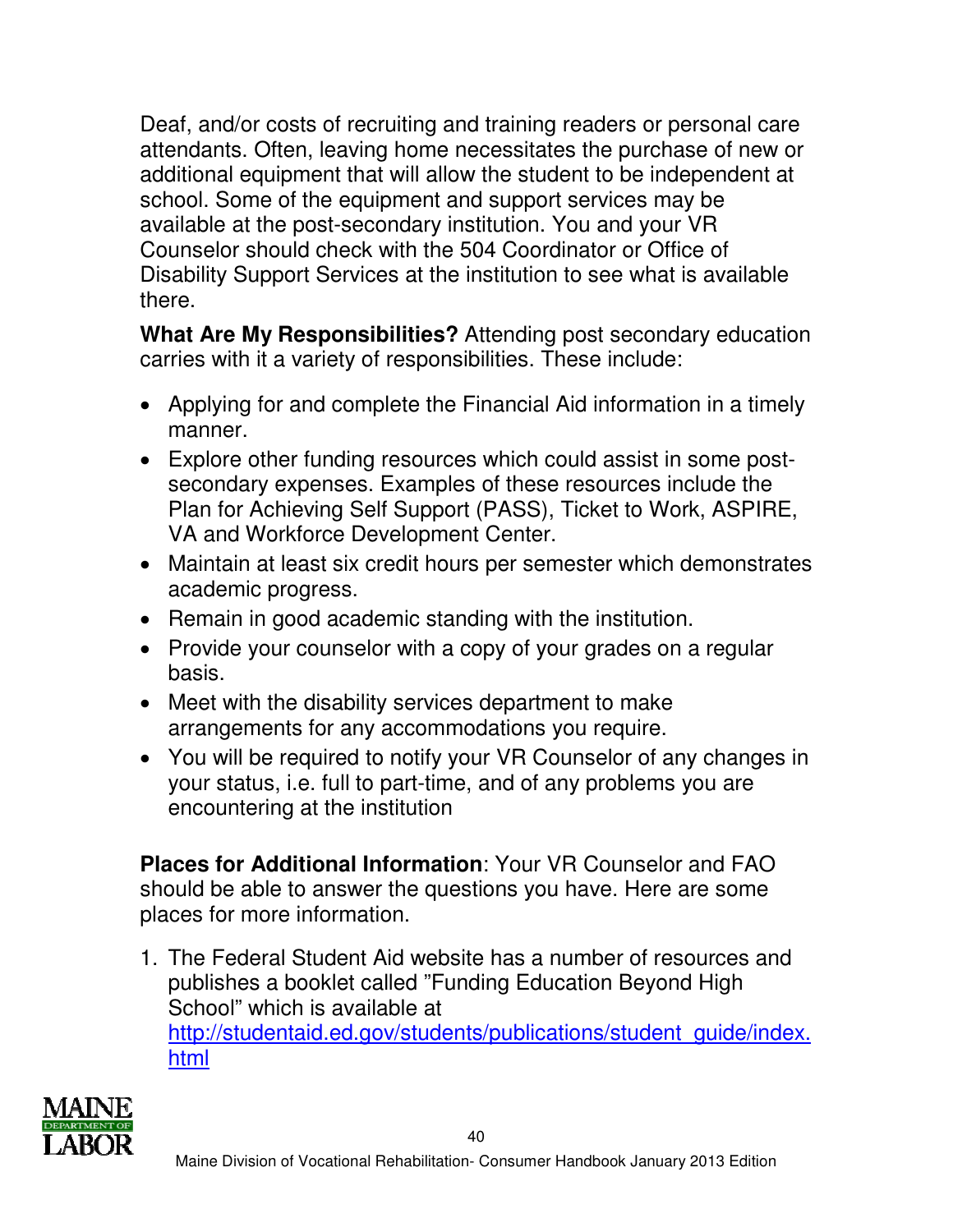2. The Finance Authority of Maine (FAME) is a program that may be a resource for students who want to further their education. In some cases, eligibility is possible for those who have defaulted on a previous loan, if certain criteria are met. For more information:

> Finance Authority of Maine (FAME) 5 Community Drive, P.O. Box 949 Augusta, ME 04332-0949 TEL: (207) 623-3263 or 1-800-228-3734 TTY: (207) 626-2717 FAX: (207) 623-0095 http://www.famemaine.com/

3. The Client Assistance Program (CAP) is a federally funded advocacy program that can provide information and, if necessary, representation to clients/applicants of VR. For more information:

CARES, Inc. 134 Main St., Suite 2C Winthrop, ME 04364 207-377-7055 or toll-free at 1-800-773-7055 for voice /TTY Or Maine relay by dialing 711 fax number 207-377-7057 www.caresinc.org

A Final Word: Financial aid is based upon a partnership between the student, parents, post-secondary institutions, federal government and agencies, such as VR. The financial aid process can be complex and time-consuming. It requires coordination, cooperation and communication between the FAO, the VR Counselor and you. Ask questions when things are not clear to you. Make sure you understand the roles and responsibilities of all the players. Leave enough time to complete all the paperwork. Be aware of the deadlines of the two organizations. And remember – good planning and frequent communication are the keys to success.

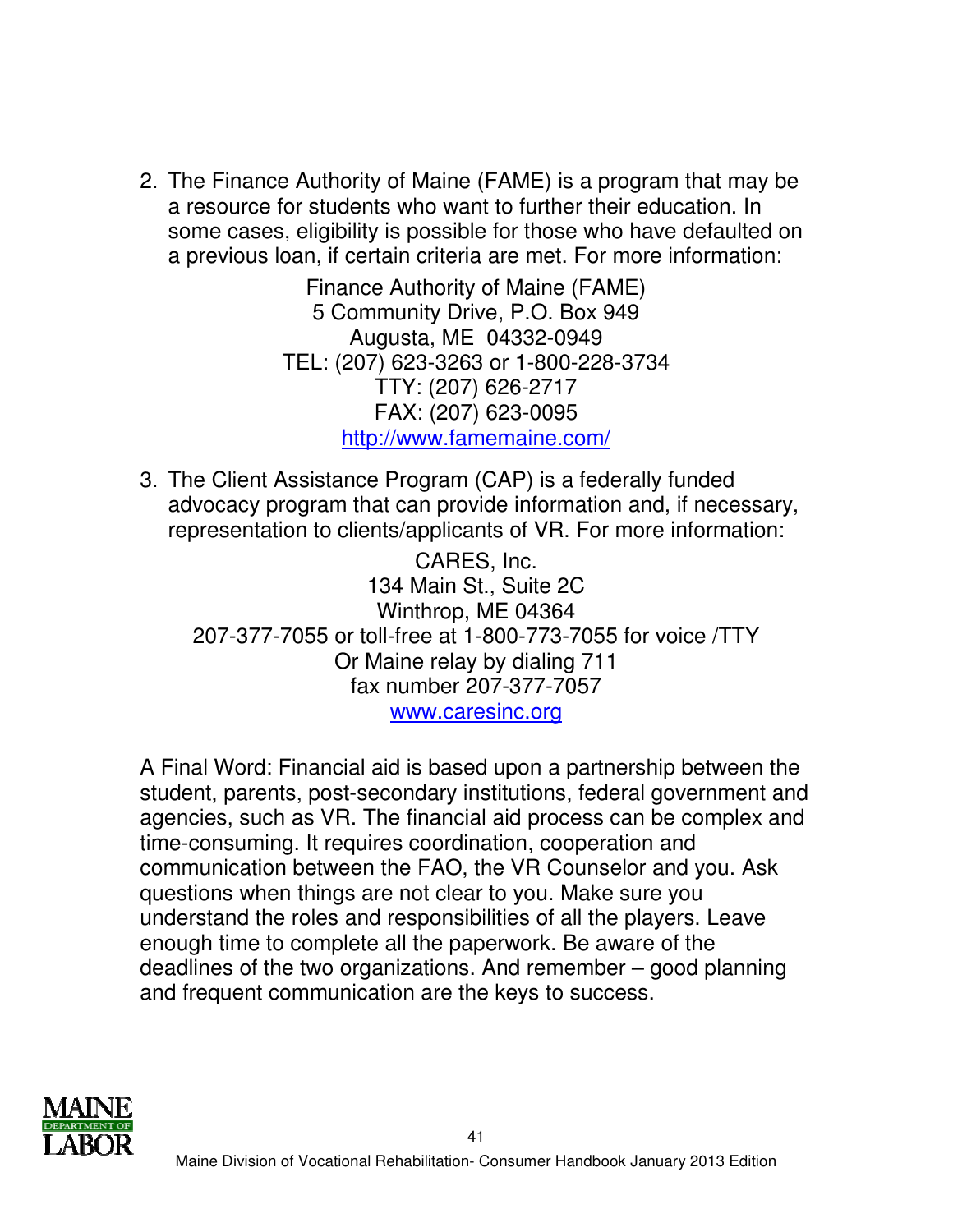# **ON-THE-JOB TRAINING**

### **Can DVR Help Me to Find a Job Where I Can Also Learn a Skill or a Trade?**

Yes, if training is necessary for you to achieve the job goal that you and your VR Counselor have agreed to in your Individualized Plan for Employment. The Division will assist you to obtain the skills you require to be successful in employment. In some cases an alternative to formal classroom training is to learn the skills you need while working at the job you desire. This is called on-the-job training (OJT). You and your counselor will need to fully discuss the pros and cons of you learning the required skills in this manner.

## **How Do I Know If an OJT Will Work For Me?**

Once a job goal has been agreed upon and it is determined that you require training to obtain the skills you need to be successful in that job, you and your VR Counselor will begin the discussion of how you can best learn the skills. If your job goal is one that does not require formal education, you and your VR Counselor can explore the possibility of developing an on-the-job training site.

### **How Does an OJT Work?**

On the Job Training- An "On the Job Training" (OJT) is an arrangement between an employer and DVR where the employer agrees to hire an individual, and train them while DVR assists with the initial costs of the training and support.

It is not always easy to find an employer who is willing to train workers on the job. Therefore, locating a job site may take considerable effort on the part of you and your VR Counselor.

Once it is agreed that this employer can offer you the skills you need to be successful at your job goal, a written contract will be developed between you, the employer, and DVR. Included in this contract will be the hourly wages you will receive from the employer, the hours of training you will receive, and the length of time it will take for you to obtain entry-level skills.

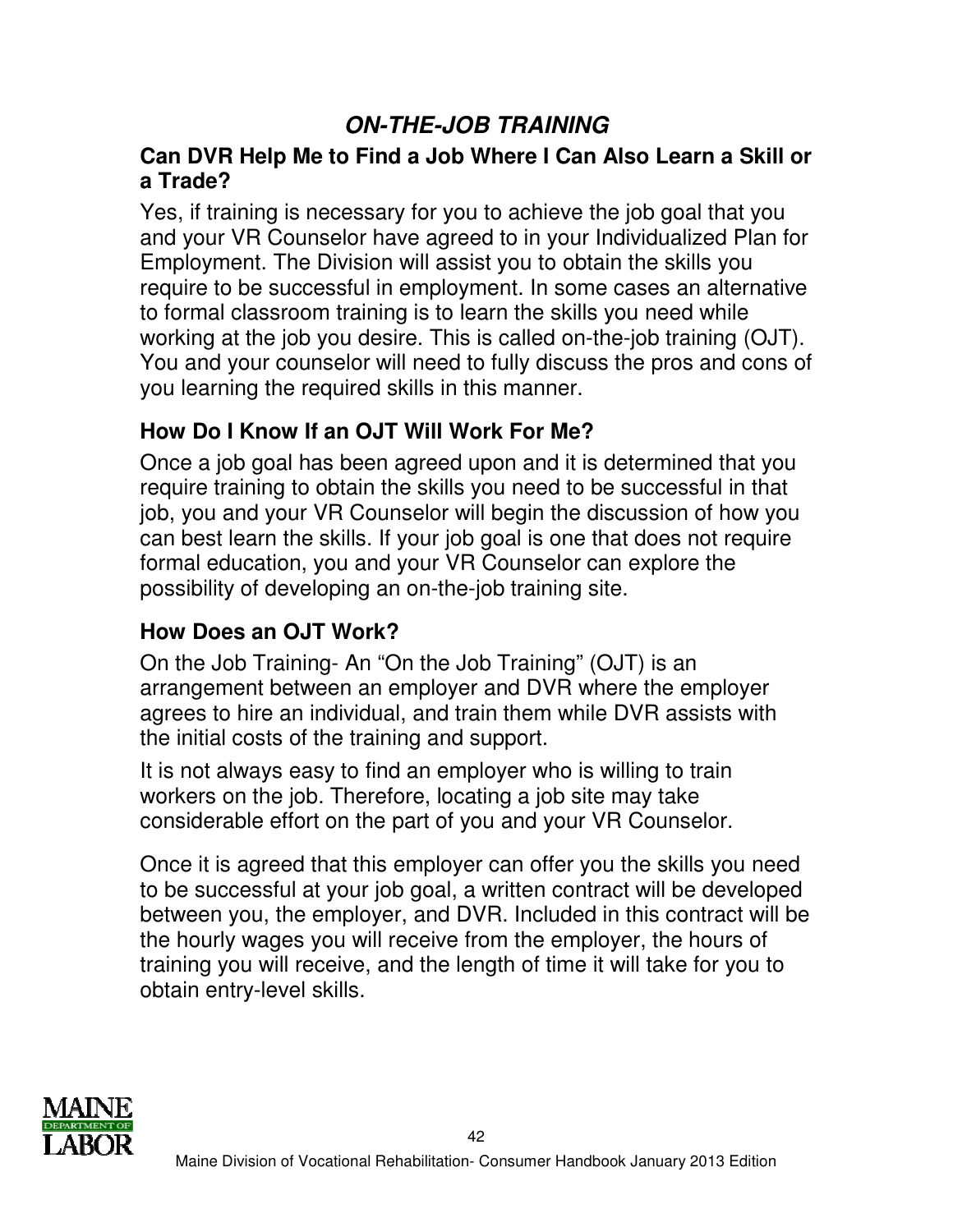# **TRANSITION PLANNING FROM SCHOOL TO WORK**

The Division of Vocational Rehabilitation provides assistance to eligible students to assist them to make the transition from high school to the world of work.

## **What Can DVR Do While I Am Still in High School?**

Beginning at age 16 or two (2) years before high school graduation, your VR Counselor may:

- Participate in Individualized Education Program (IEP) team meetings to assist in developing appropriate employment goals and objectives. If you are interested in having your VR Counselor attend any of these meetings, it will be important to give him/her sufficient notice of the meeting time, to insure that s/he is available;
- Get to know you and your family so that you have an understanding of how you can work with VR both before and after graduation;
- Initiate and complete the DVR referral process and determine your eligibility, prior to graduation;
- Consult with you, your family and school staff to help you select courses in school that will help you to meet your post-school goals as well as to promote opportunities for employment experiences while you are still in school;
- Assist you and your family in becoming familiar with, planning for and accessing needed employment-related adult service programs;
- Invite you to participate in the Transition Career Exploration Workshop curriculum to help you learn more about your strengths and skills; and
- Develop an Individualized Plan for Employment that specifies what services and supports DVR will provide for you upon graduation from high school, as well as outline responsibilities for you and DVR towards achieving a successful employment outcome.

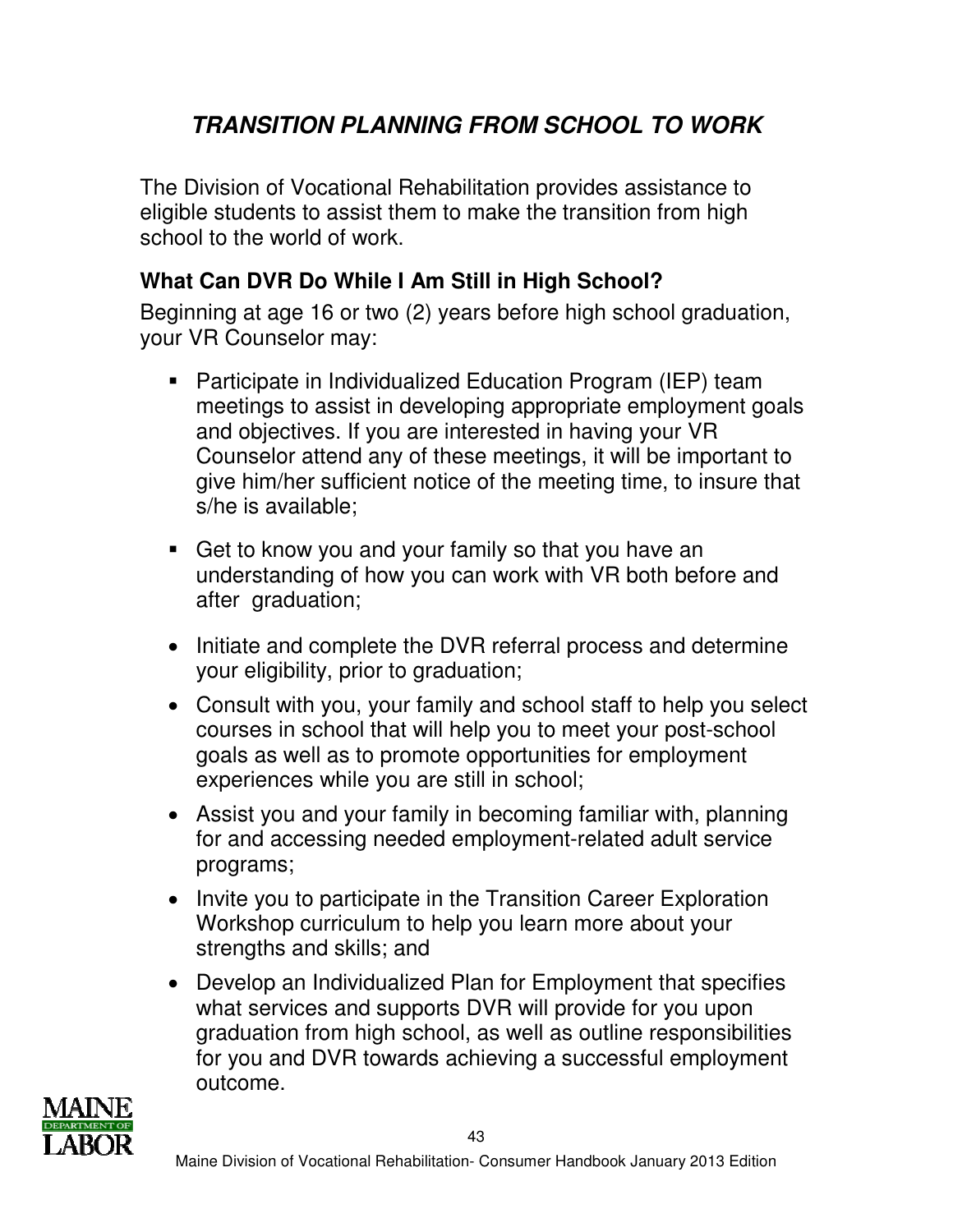# **REHABILITATION TECHNOLOGY What Is Rehabilitation Technology?**

Rehabilitation Technology, sometimes also referred to as Assistive Technology, is the evaluation and application of devices that assist individuals with disabilities to maintain or improve their ability to function. Rehabilitation Technology also includes any services needed to test, try, or learn the use of the devices. In vocational rehabilitation, rehabilitation technology is used for the purpose of assisting individuals to work more independently or to participate more independently in an Individualized Plan for Employment leading to competitive employment. There are many different kinds of technology devices. Some are simple and easy to use, such as a wide grip pencil, a telephone with large buttons, a calculator with large keys, a writing guide for a sheet of paper, a magnifier, or an adapted keyboard. Others are more complex and may require training to use. Examples include a computer with voice recognition software, a power wheelchair or scooter, prosthetic and orthotic devices (artificial limbs, braces), hearing aids and other communication devices, and motor vehicle modifications.

Your VR Counselor will work with you to determine whether you need any rehabilitation technology devices or services. An evaluation by a technology specialist (an expert outside of DVR) may be provided to assist you in learning what technology is available and how it might improve your functioning as you think about your career plans and goals, or how specific job functions can be accommodated.

## **What Is the Process to Get Rehabilitation Technology Services?**

You and your VR Counselor may agree on simple devices that can in most cases be purchased quickly and easily.

When you and your VR Counselor decide that you need a Rehabilitation Technology consultation, your VR Counselor will contact the DVR consultant for a referral to a technology specialist. Arrangements will be made for the technology specialist to meet and evaluate you in your home, school, or place of employment.

During the meeting, the technology specialist will talk with you about your specific needs and employment goals and may ask you to do some tasks to determine your level of functioning. After the meeting,

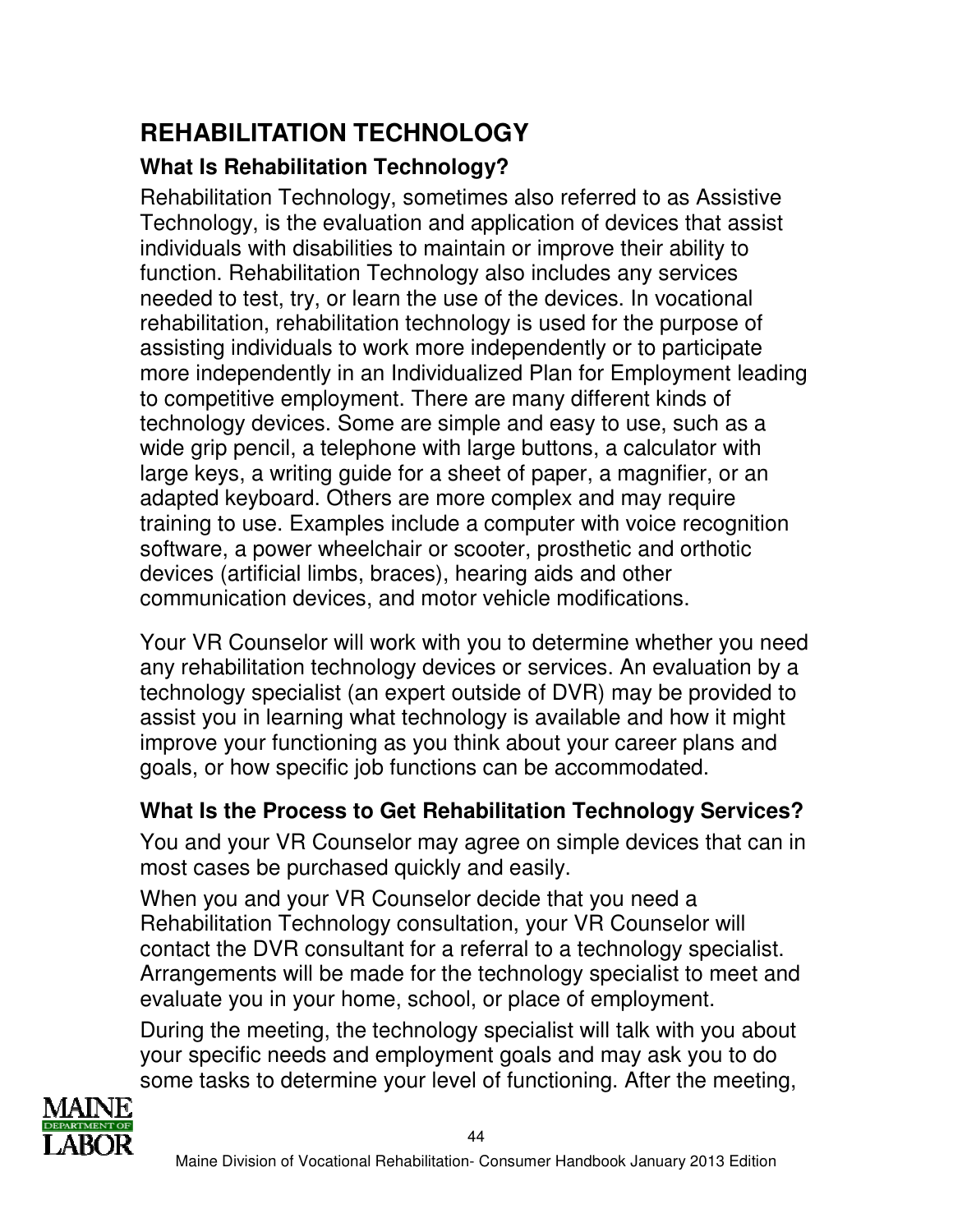the technology specialist will write a report to your VR Counselor describing his/her findings and recommendations.

Your VR Counselor will share the report with you and you will have an opportunity to ask any questions that you may have about the report. Once you and your VR Counselor agree that the recommendations are necessary for your Individualized Plan for Employment to be successful, arrangements will be made to purchase the device or arrange for the service. The length of time it will take to receive the equipment depends on the type of technology, the availability, and the purchase process. Customized devices

(designed and manufactured especially to fit you) will take more time. DVR will also usually need to get competitive bids for higher cost purchases, which will increase the time required.

The Division will try to accommodate your preferences and choices as much as possible. If you have a preferred product or vendor you should be sure to let your counselor know.

In some instances you may need training to learn how to use the equipment. You and your VR Counselor can arrange for you to learn how to use the device once you receive the equipment. It will be your responsibility to cooperate with the training, to practice, and to complete all assignments.

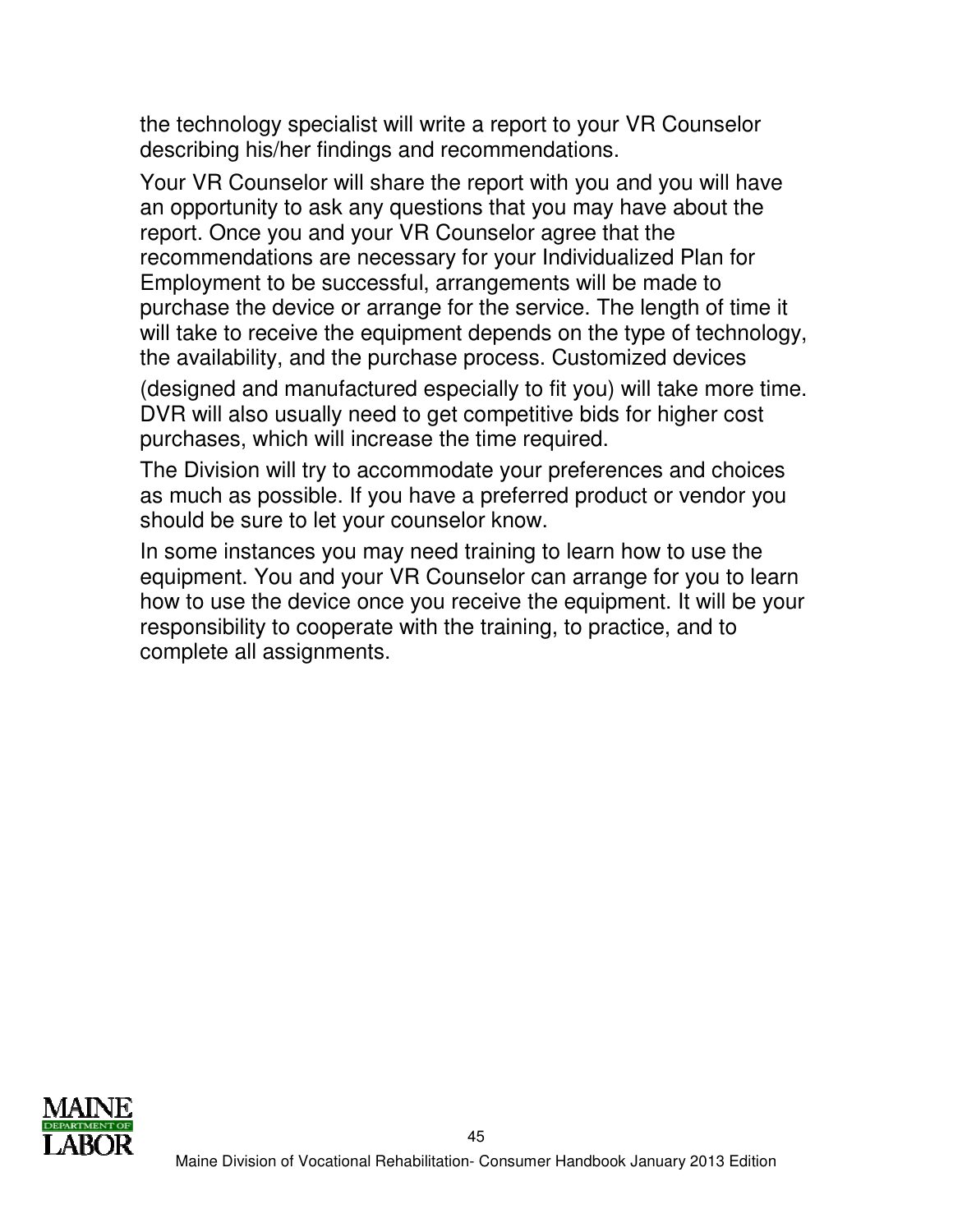# **OTHER RESOURCES**

# **MPower Adaptive Equipment Loan Program**

Through this state bond funded program, individuals and businesses can obtain low interest loans from \$250 up to \$100,000 to enable the acquisition of assistive technology or to improve access at home or at work.

Individual may access the program in order to acquire items such as:

- Cars or Vans with hand controls and lifts
- Roll-in Showers
- Hearing aids
- Augmentative Communication Devices
- Telecommunication Devices for the Deaf- TTY
- Computers that speak aloud
- Wheelchair Lifts & Ramps
- Home Modifications, and
- Recreational Equipment (hand cycles, sports wheelchairs)

Businesses may access the resources in order to acquire items such as:

- Elevators & Lifts
- Building Modifications (Entrances, bathrooms, common areas)
- Worksite Adaptations for Employees, and
- Accessible Transit Vehicles

This program is jointly administered by Alpha One and the Finance Authority of Maine (FAME).

For More Information go to: http://www.mpowerloans.org/

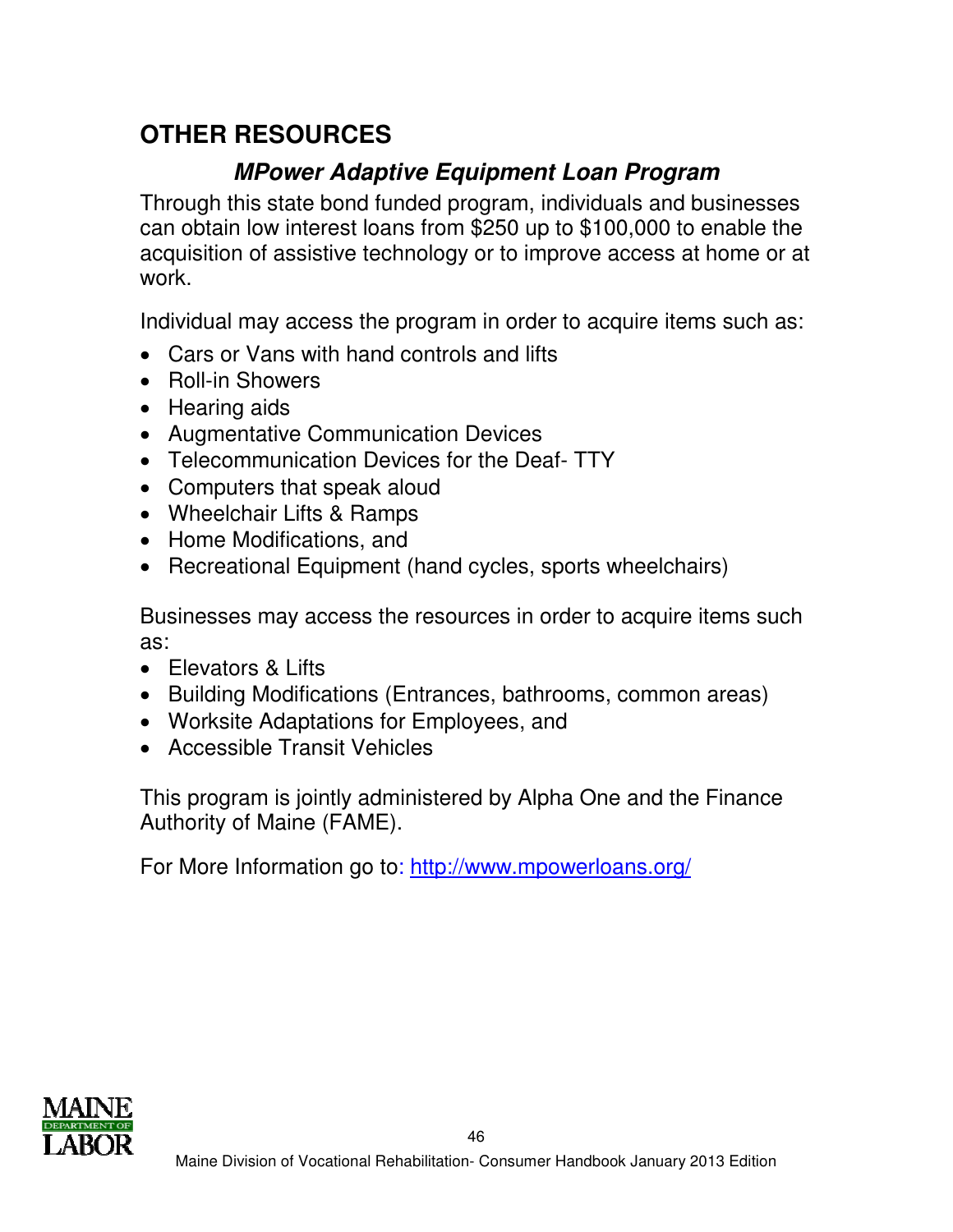# **Independent Living Services**

## **What is the Independent Living Services Program**?

The Independent Living Services (ILS) Program assists people who have significant disabilities to live more independently in their homes and communities. The program provides and arranges needed IL services subject to the availability of funds. The program is also an advocacy program for people with disabilities and their families.

## **Who is eligible for services through this Program?**

To be eligible, you must:

- Have a significant physical or mental disability which severely limits your ability to function independently in your family or community;
- Be able to function independently in your family or community with assistance from IL services; and,
- Be able to plan your IL services independently or with assistance.

Eligible individuals are served in the following order:

- 1. Adults who will lose their current level of independence and would have to move to a more restrictive setting unless they receive services from the ILS Program.
- 2. Adults who, with assistance from the ILS Program, can move to a more independent setting.
- 3. Adults who, with assistance from the ILS Program, can overcome a barrier to independent living.
- 4. All other eligible individuals.
- 5. Please note that there may be a waiting list in place for these services. Contact Alpha One for further information.

# **How do I apply for Independent Living Services?**

DVR receives federal funds for the Independent Living Services Program and contracts out for the provision of services. DVR currently contracts with Alpha One, a Center for Independent Living. For more information and to apply for the ILS Program, contact the Alpha One office nearest you at:

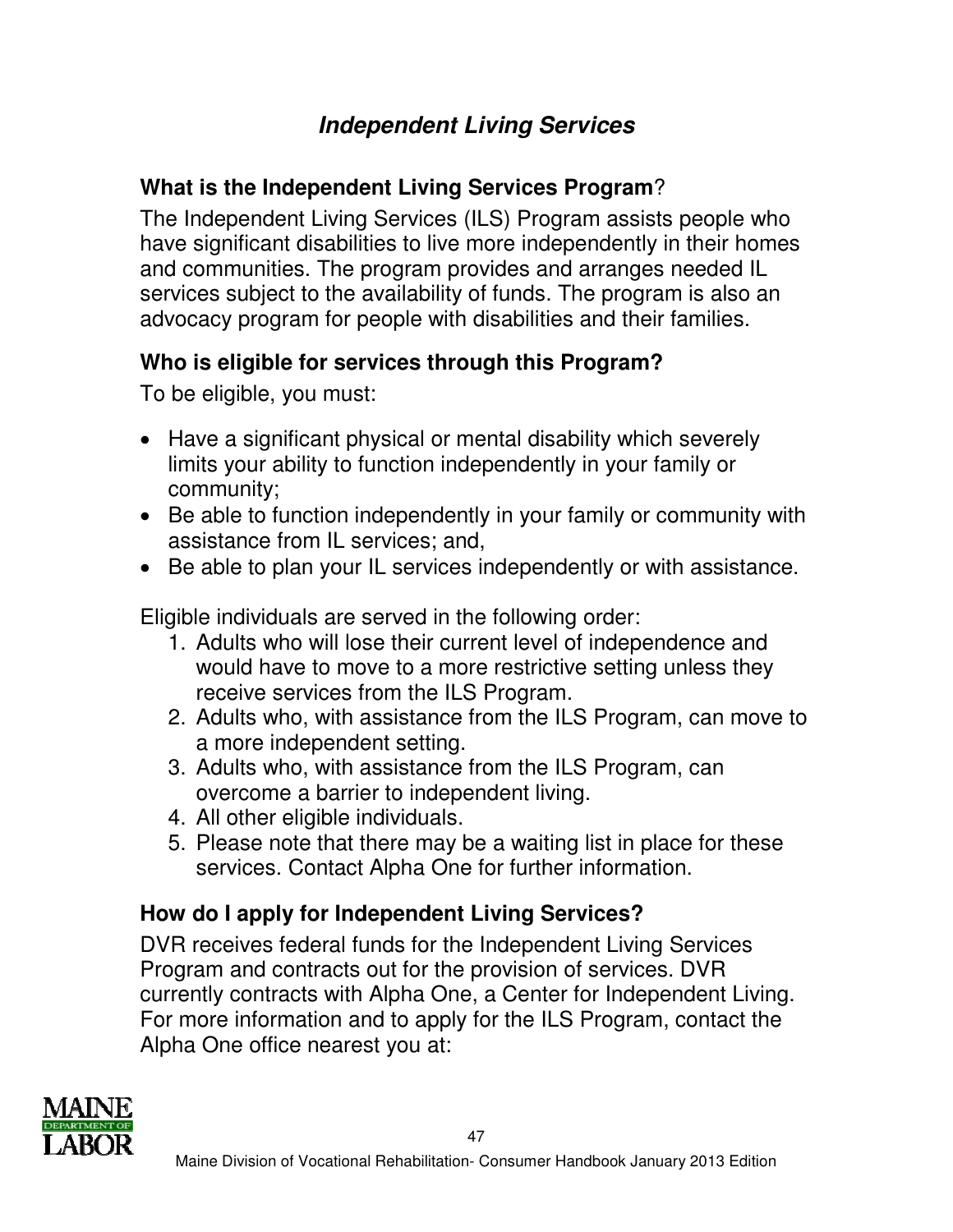### **Alpha One**

#### www.alpha-one.org

### **Alpha One, South Portland Office**

127 Main Street South Portland, ME 04106 (207) 767-2189 - Voice (800) 640-7200 - Voice (207) 799-8346 - Fax (207) 767-5387 - TTY (866) 906-5375 - TTY

### **Alpha One, Bangor Office**

1048 Union St, Ste 2 Bangor, ME 04401 (207) 941-6553 - Voice (877) 229-8954 - TTY (207) 941-6410 - Fax

### **What Services Are Available Through the ILS Program?**

All ILS Program services are carried out through an Independent Living Plan that is mutually agreed upon by you and your IL counselor. The four core services that every Independent Living Center provides are:

- Information and Referral
- Individual Independent Living Skills Training
- Peer Counseling
- Individual and Systems Advocacy

In addition, the ILS Program can purchase a variety of products and services to help you be more independent in your home and/or community. Some examples of products and services available through this program include:

- Home modifications
- Hand controls and lifts for vehicles
- Augmentative Communication Devices
- Telecommunication Devices for the Deaf (TTYs)
- Counseling Services
- Mobility Training

The ILS Program cannot pay for services that are traditionally provided by other state, federal or private agencies. There is a maximum lifetime expenditure of \$5,000 allowed for each eligible individual served by the ILS Program.

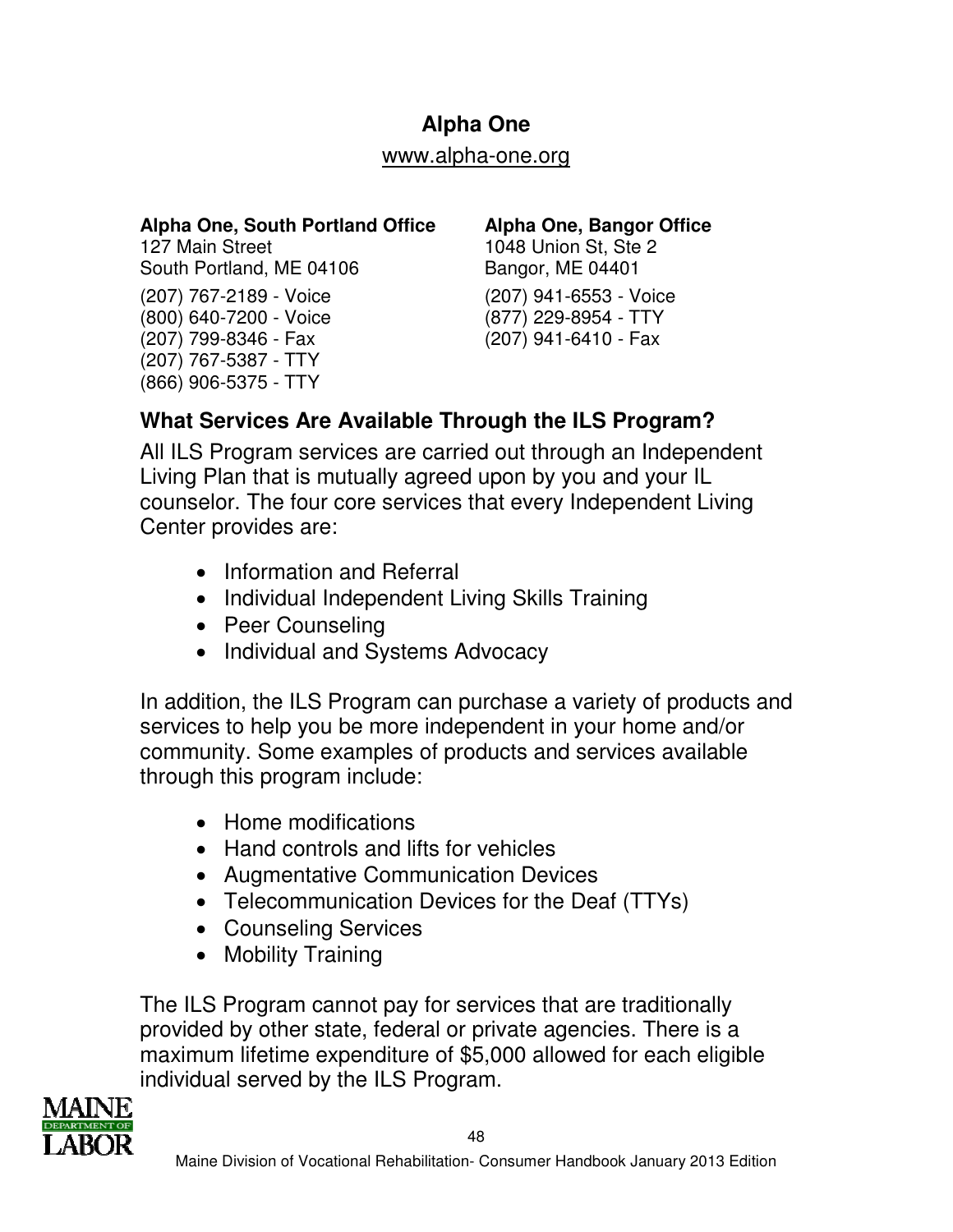## **OTHER SERVICES AVAILABLE FROM THE BUREAU OF REHABILITATION SERVICES**

### **The Division for the Deaf, Hard of Hearing, and Late Deafened**

The Division for the Deaf, Hard of Hearing and Late Deafened is part of the Division of Vocational Rehabilitation and provides a program of services to people who are deaf, hard of hearing, and late deafened. In addition to VR services, the Division also provides services such as: publication of a Resource Guide, Maine Lines for the Deaf (newsletter), ongoing telecommunication device and other training programs for state agencies, information and referral, advocacy, accessibility promotion, Deaf Identification Cards, and a listing of qualified legal interpreters.

For more information contact:

Division for the Deaf, Hard of Hearing, and Late Deafened

45 Commerce Drive 150 State House Station Augusta, Maine 04333 Videophone 207-470-7668 TTY 207-623-7957

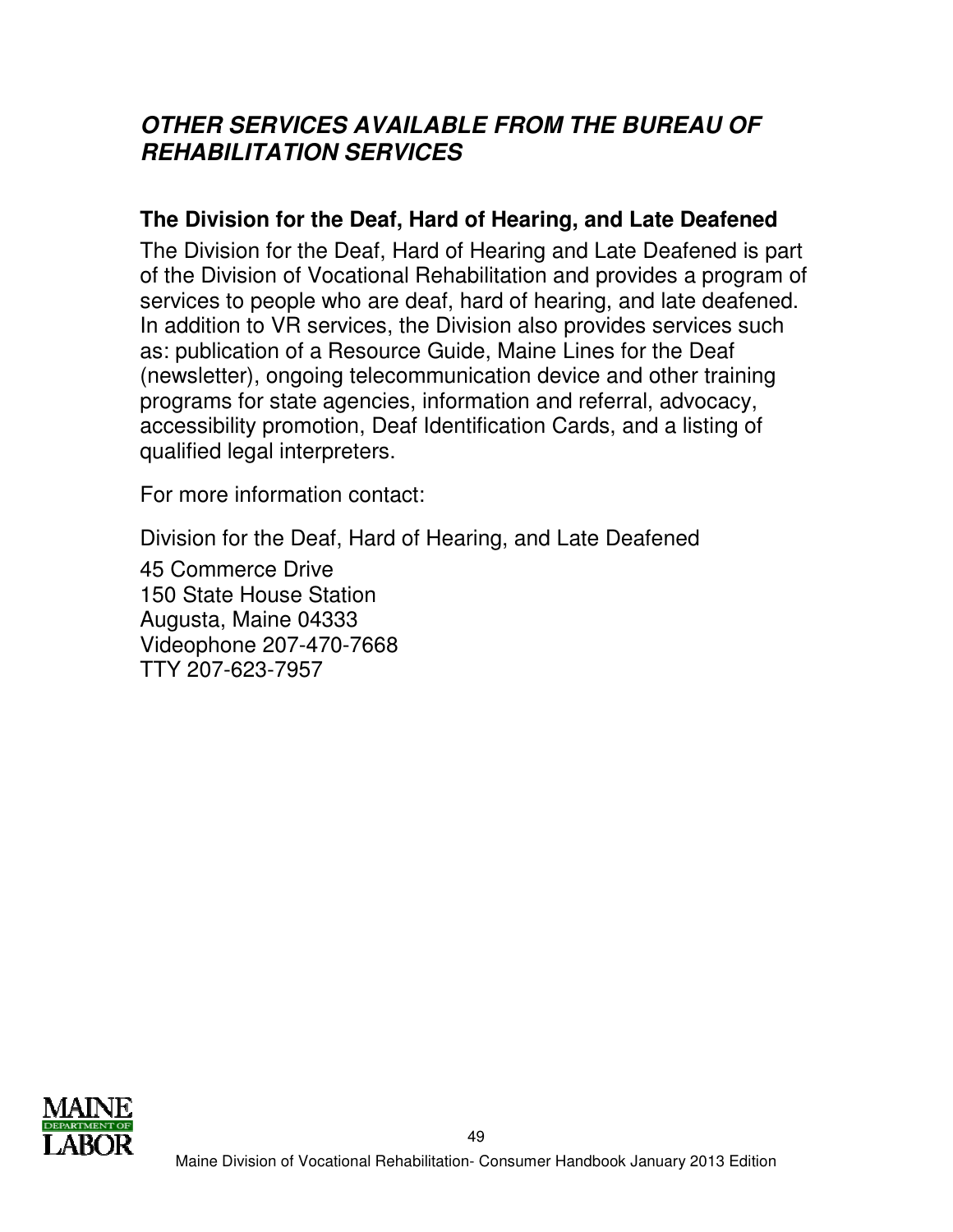## **The Division for the Blind and Visually Impaired**

If you have a vision problem that prevents you from carrying out the activities of daily living, getting an education or a job, there is help. The Division for the Blind and Visually Impaired can provide many services to persons with severe visual impairments.

## **INDEPENDENT LIVING SERVICES**

Adaptive skill-training provides alternative skills to accomplish activities of daily living. Homemaking skills training may include meal preparation, shopping, and cleaning. Individuals may be trained in a variety of personal management skills such as managing money, dialing a telephone, and telling time. Mobility instruction assists individuals to travel safely through the use of alternative techniques.

## **VOCATIONAL REHABILITATION SERVICES:**

The goal of vocational rehabilitation services is to help you retain or return to employment.

You could receive:

- Individual counseling and guidance, and vocational assessment.
- Orientation and mobility instruction to develop independent travel skills.
- Other training, devices, treatment, job placement and follow-up services to enable you to succeed in a job.

# **EDUCATION SERVICES FOR CHILDREN**

Comprehensive services for children and families begin as soon as a child is identified as blind or visually impaired.

Education consultants and teachers work with parents and schools to develop and implement an individualized education program.

The Division can supply specialized materials and equipment to support an individualized education program.

# **LIBRARY SERVICES:**

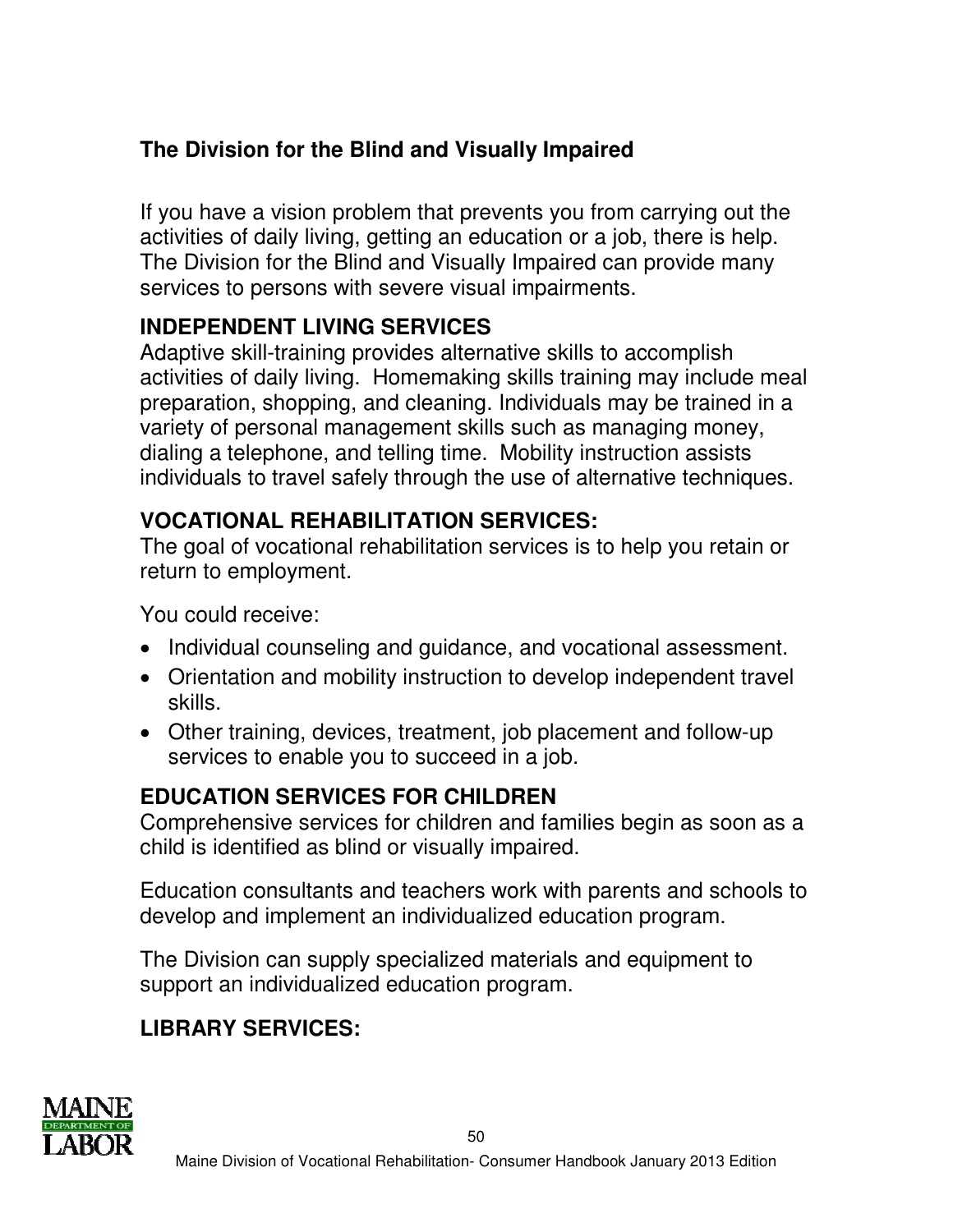The Maine State Library Talking Book Program provides books and magazines in a recorded cassette or disc format to people who are visually impaired, blind, or physically handicapped.

Applications are available from the Maine State Library and from public library service centers throughout the state, or by calling the Special Services toll-free number: 1-800-762-7106

# **FINANCIAL SERVICES:**

Any person legally blind and in need, may apply for SSI or SSDI at the nearest Social Security Administration office. For information, please call:

622-1451 or 1-800-772-1213

### **I.D. CARDS FOR VISUALLY IMPAIRED AND BLIND INDIVIDUALS:**

A card is available to persons who have a visual impairment and who do not have a driver's license. This card is acceptable identification for cashing checks and other transactions. It may be obtained by calling any Department of Motor Vehicles office. The fee is \$5.00.

## **REAL ESTATE TAX EXEMPTION:**

Persons who are legally blind may receive a real estate tax exemption of up to \$4,000.00 on their property valuation by applying through your local town office.

You must provide a medical report that states "you are legally blind".

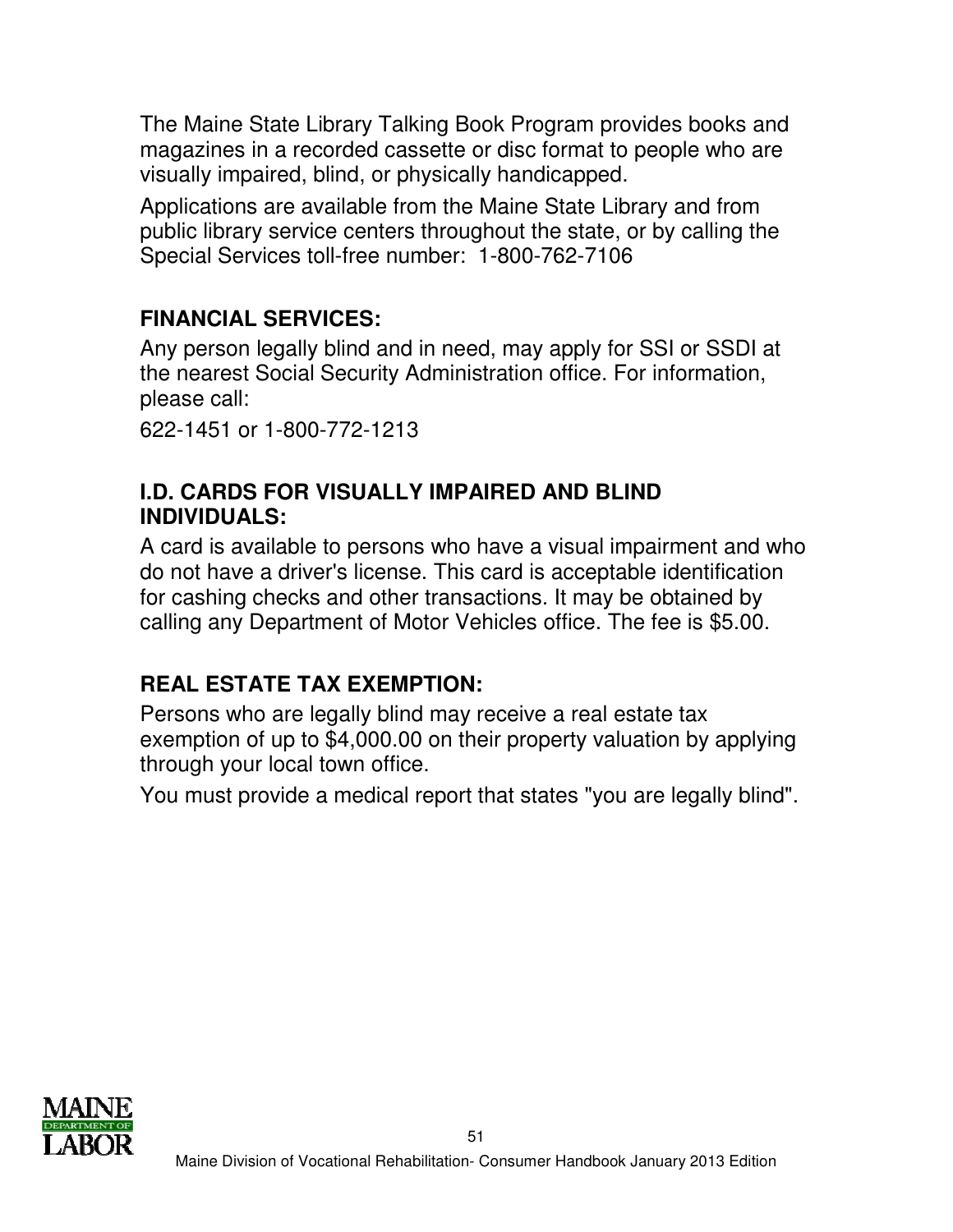# **Bureau of Rehabilitation Offices**

**www.maine.gov/rehab**

### **Augusta (staff of both DBVI & DVR)**

21 Enterprise Dr,. Suite 2 Augusta, ME 04333-0073 624-5120 or 1-800-760-1573 TTY please use Relay 711 287-6249 (Fax)

### **Bangor (staff of both DBVI & DVR)**

45 Oak Street, Suite 1 Bangor, ME 04401-6589 561-4000 or 1-888-545-8811 TTY please use Relay 711 561-4027 (Fax)

### **Houlton (DVR staff only, for DBVI see Presque Isle)**

91 Military Street, Suite 3 Houlton, ME 04730-2421 532-5300 or 1-800-691-0033 TTY please use Relay 711 532-5309 (Fax)

### **Lewiston (staff of both DBVI & DVR\*)**

5 Mollison Way Lewiston, ME 04240 753-9000 or 1-800-741-2991 TTY please use Relay 711 753-9051 (Fax)

### **Machias (DVR staff only, for DBVI see Bangor)**

15 Prescott Drive, Suite 2 Machias, ME 04654-9751 255-1926 or 1-800-770-7774 TTY please use Relay 711 MAINE 255-3091 (Fax)



52

Maine Division of Vocational Rehabilitation- Consumer Handbook January 2013 Edition